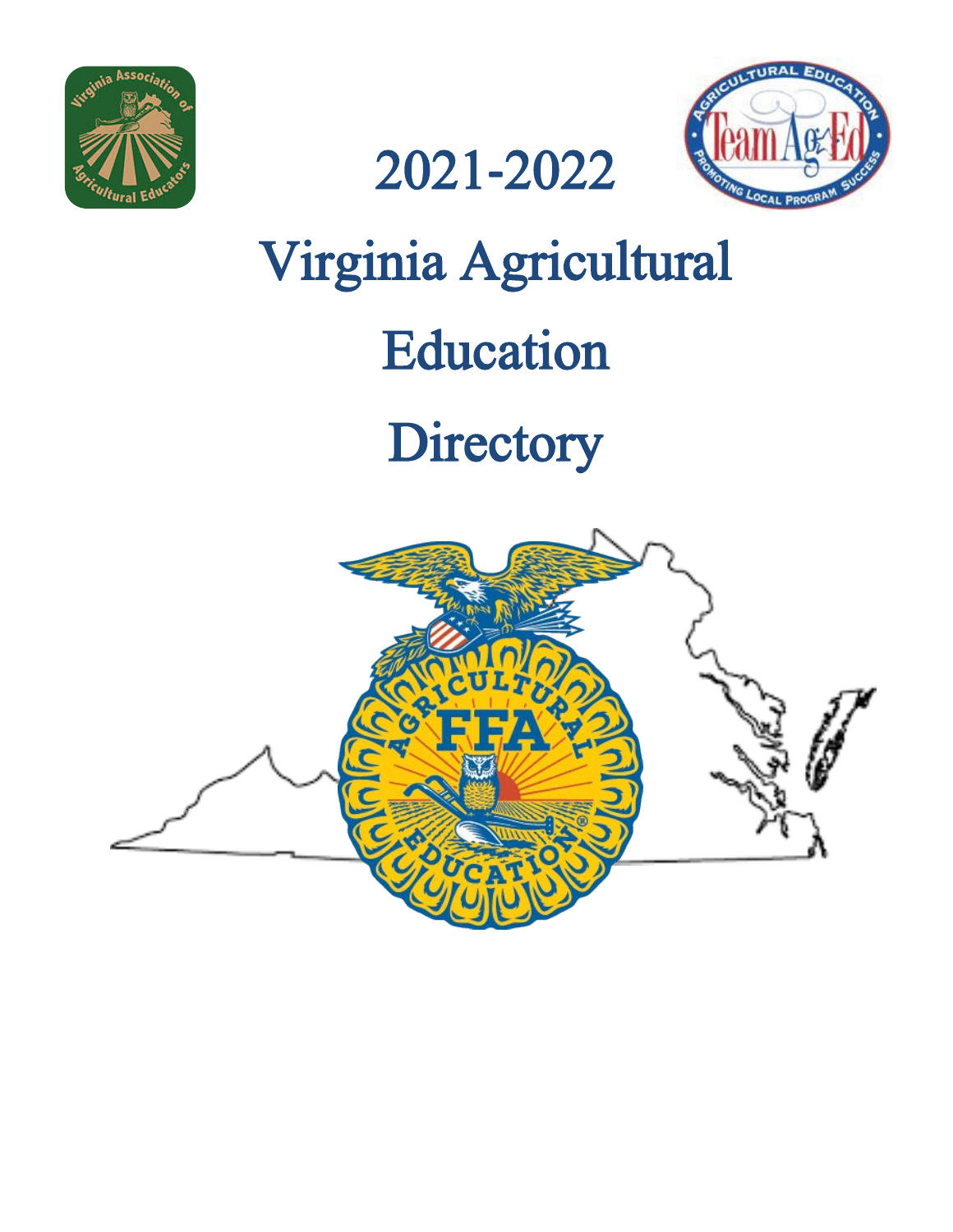### Areas

# **Virginia FFA Association**

# $\boldsymbol{\&}$

# Virginia Association of Agricultural Educators

[Northern](#page-15-0) Area

[Appalachian](#page-5-0) Area

Blue [Ridge](#page-9-0) Area [Central](#page-12-0) Area

[South](#page-22-0) Ridge Area [Southeast](#page-18-0) Area

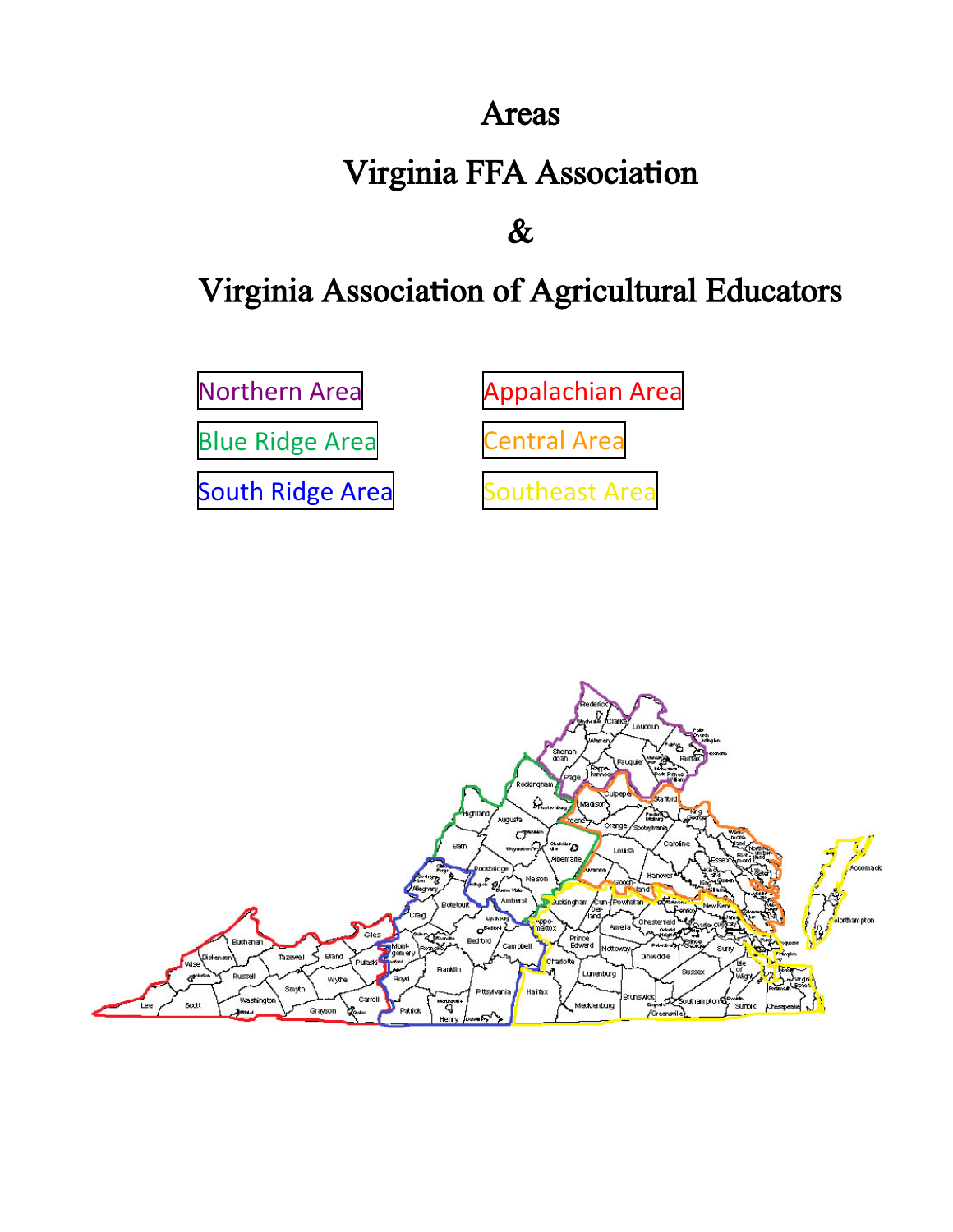## 2021 –2022 VAAE Officer Team



**State President** Christy Huffman-Kerr Fort Defiance High School ckerr@augusta.k12.va.us

#### **President—Elect**

Melessa Suder Eastern View High School ms5631@culpeperschools.org

**Appalachian Area Officers** Vice President—Lawrence Cox Holston High School

Secretary‐ Mary Katherine Rhudy Damascus/Glade Spring Middle

Treasurer—Kelsey Davidson Holston High School

#### **Central Area Officers**

Vice President—Ted DeLano Culpeper High School

Secretary— Cindy Green Mechanicsville High School

#### **Southeast Area Officers**

Vice President—Casey Davis Buckingham High School

Secretary—Calli Claybrook Randolph-Henry High School

Treasurer—Caitlyn Joyner Nansemond River High School

#### **Executive Directors**

Andy Seibel 115 Hutcheson Hall Blacksburg, VA 24061 gseibel@vt.edu

Dan Swafford Hutcheson Hall 250 Drillfield Drive Blacksburg, VA 24061 jswaffor@vt.edu

#### **State Secretary**

Brandon Strosnider Wilson Middle School strosnider.br@augusta.k12.va.us

#### **Past‐President**

Susan Hilleary Fauquier High School shilleary@fcps1.org

#### **Blue Ridge Area Officers**

Vice President—Janae Pettit Broadway High School

Secretary—Paryce Black J. F. Hillyard Middle School

#### **Northern Area Officers**

Vice President - Miranda Locuratolo C.L. Payne

Secretary—Ambrosia Church Peter Muhlenburg Middle

**South Ridge Area Officers** Vice President—Lindsay Tomlinson Liberty High School

Secretary—

**Virginia ACTE RepresentaƟve** Teresa Lindberg E.W. WyaƩ Middle School

tlindberg@gcps1.com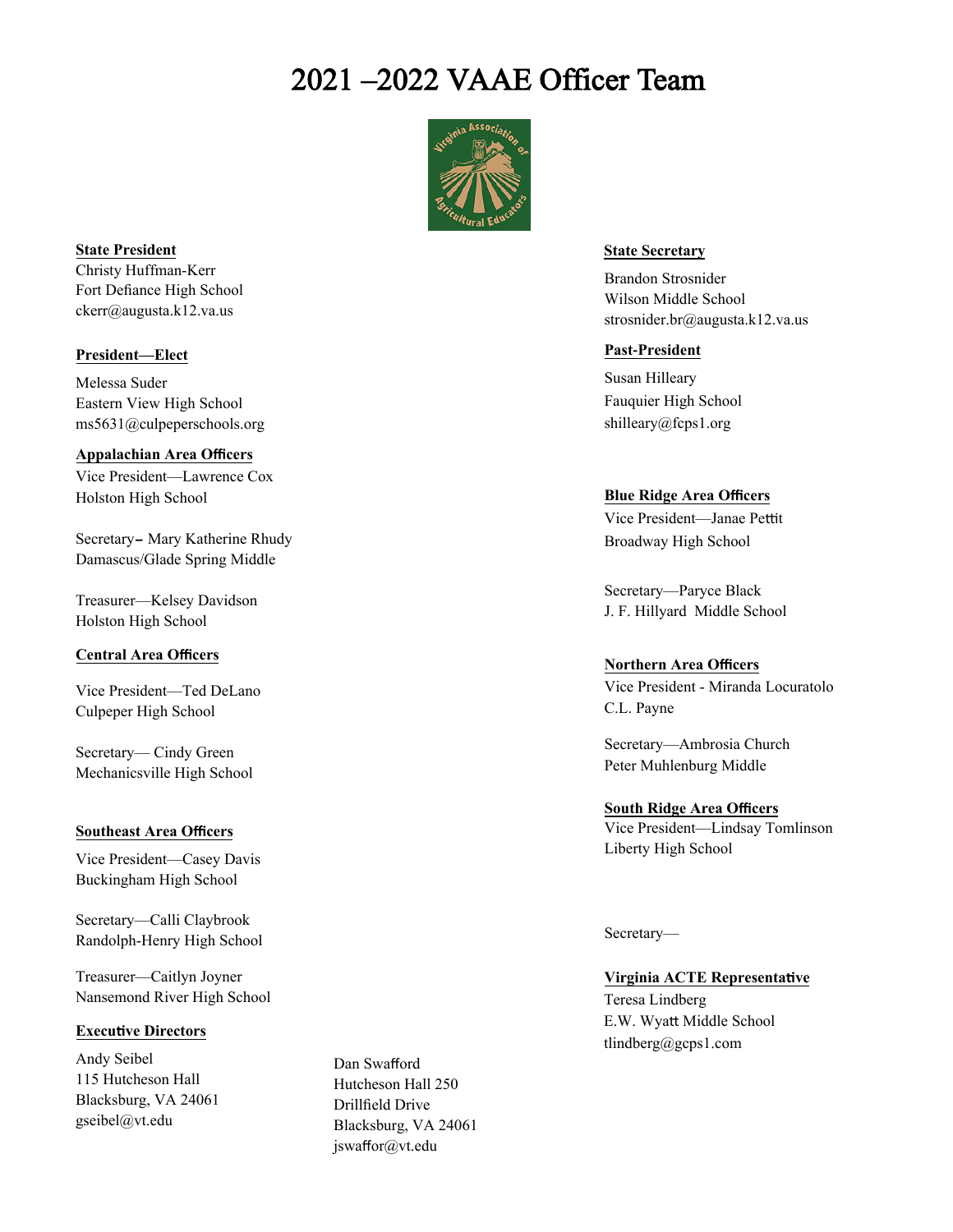### 2021 –2022

### Virginia FFA Associa**Ɵ**on Board of Directors



### Board of Directors

#### **Blue Ridge Area Representative**

Cindy Vance Stuarts Draft Middle School Term Expires: 2024

#### Southeast Area Representative

Ed McCann, Jr. Appomattox High School Term Expires: 2023

FFA Alumni Representative Alison Jones Virginia FFA Alumni

FFA Association Representative **State FFA Executive Director** Andy Seibel

#### Central Area Representative

Marc Moran Atlee High School Term Expires: 2024

#### South Ridge Area Representative

Daryll Holland Henry County Career Academy Term Expires: 2025

#### Advisory Council Representative

Brian Alexander Rural Retreat High School

#### Appalachian Area Representative

Alan Webb Carroll County High School Term Expires: 2025

Northern Area Representative Kate Hawkins James Wood Middle School Term Expires: 2023

FFA Founda**Ɵ**on Representa**Ɵ**ve Jennifer Armstrong Foundation Director

Virginia Department of Education Representa**Ɵ**ve State FFA Advisor LaVeta Nutter

#### Advisory Members

Appalachian Area Brian Alexander (Chair) Phil McCroskey, Jr.

Northern Area Tonja Romero (2024) Sherry Heishman (2025)

> At Large Russell Jennings

Blue Ridge Area Blair Hoffman (2023) Cole Ramsey (2022)

Southeast Area David Richmond (2022) Ed McCann, Jr. (2024)

Past FFA State President Megan Day (2022)

Central Area Ellie Daney (2024) Cindy Green (2022)

South Ridge Area Stuart Byrd Jason Ince

VAAE President Christy Kerr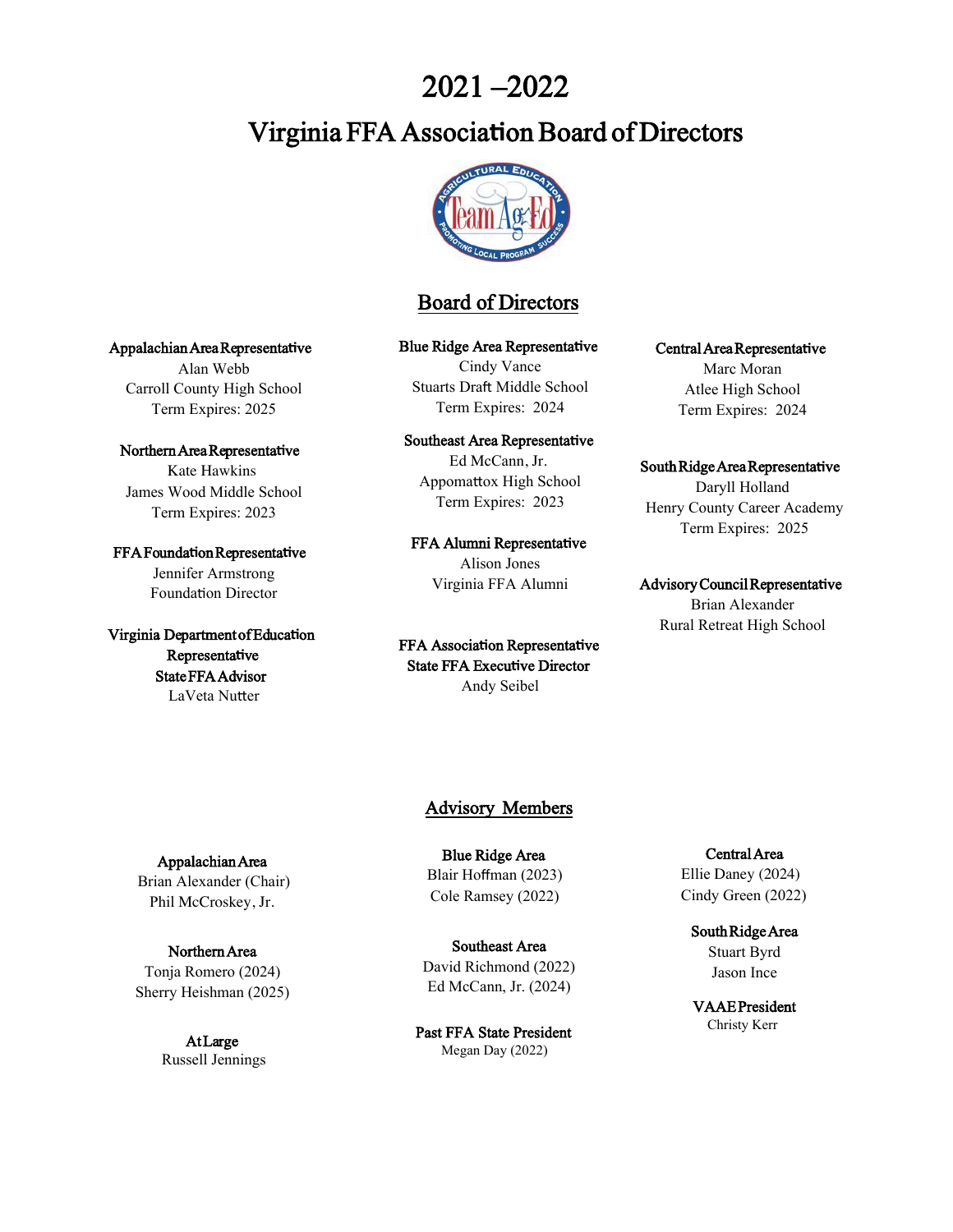### 2021-2022 State FFA Officer Team



#### President

Charlie Moser Liberty FFA Chapter charlie@supportvaffa.org

#### Vice President

Jackson Lohr Broadway FFA Chapter jackson@supportvaffa.org

#### Reporter

Lauren Rhodes Fort Defiance FFA Chapter lauren@supportvaffa.org

#### Past President

Megan Day CL Payne FFA Chapter megan@supportvaffa.org Secretary Emma Jackson Smith Mountain FFA Chapter emma@supportvaffa.org

Treasurer Ellie Vance Stuarts Draft FFA Chapter ellie@supportvaffa.org

Sentinel Sammy Leach CL Payne FFA Chapter sammy@supportvaffa.org

**Executive Director** Andy Seibel Virginia FFA 115 Hutcheson Hall Blacksburg, VA 24061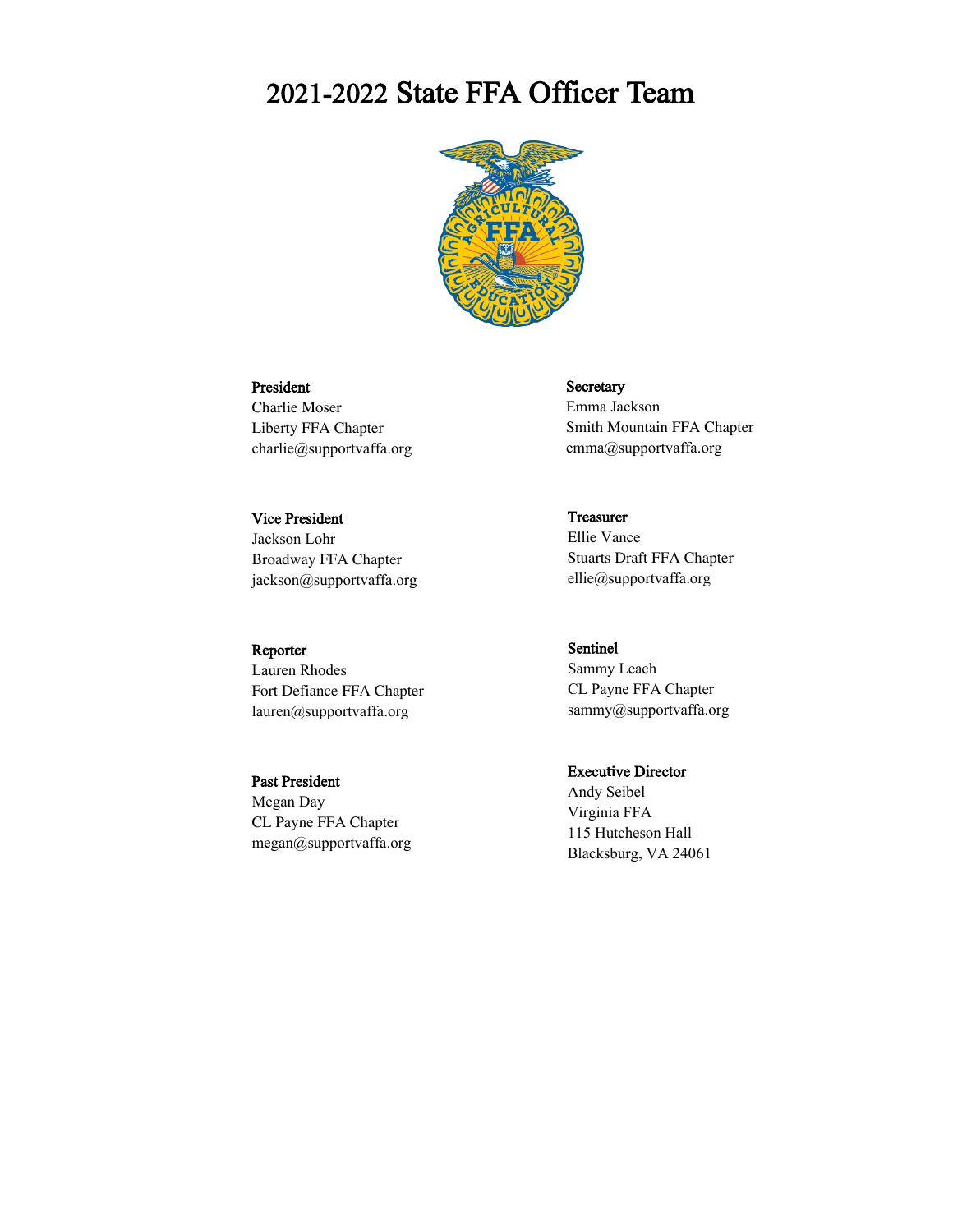#### Bland County

#### <span id="page-5-0"></span>Bland High School

176 Eagles Road Rocky Gap, VA 24366 Phone:276‐928‐1100 Fax: 276‐688‐4451 Devan Johnson— djohnson@blandk12.va.us

#### Bristol City

#### Virginia High School

1200 Long Crescent Drive Bristol, VA 24201 Phone: 276‐821‐5853 Fax: 276.821.5851 Jan Huffman (CTE Director) - jhuffman@bvps.org

#### Buchanan County

#### Buchanan Tech Career Center

1124 Almarine Drive Grundy, VA 24614 Phone: 276-935‐4541 Fax: 276-935‐4682 Glenn Sturgill ‐ gsturgill@bcpsk12.com

### Carroll County

#### Carroll County High School

100 Cavs Lane Hillsville, VA 24343 Phone: 276‐728‐2125 Fax: 276‐730‐9932 Sarah Jo Jones - sjjones@ccpsd.k12.va.us Alan Webb ‐ adwebb@ccpsd.k12.va.us Randy Webb ‐ rcwebb@ccpsd.k12.va.us Rachelle Rasco - rnrasco@ccpsd.k12.va.us

#### Carroll County Middle School

1036 N. Main Street Hillsville, VA 24333 Phone: 276‐728‐4211 Fax: 276‐728‐4089 Makenzie Carter– mncarter@ccpsd.k12.va.us John Carpenter ‐ jwcarpen@ccpsd.k12.va.us

#### Galax City

#### Galax High School

200 Maroon Tide Drive Galax, VA 24333 Phone: 276‐236‐2991 Fax: 276‐ 236‐5930 Aaron Horton - aaronhorton@galaxschools.us

### Dickenson County

#### Ridgeview High School

310 Wolfpack Way Clintwood, VA 24228 Phone:276‐835‐1600 Fax: 276‐835‐1617 Susan Wilder ‐ swilder@dcps.k12.va.us

### Giles County

#### Giles High School

1825 Wenonah Ave Pearisburg, VA 24134 Phone: 540‐921‐1711 Fax: 540‐921‐3861 Bryan Strader‐ bstrader@gilesk12.net

#### Narrows High School

1 Green Wave Lane Narrows, VA 24124 Phone: 540‐726‐2384 Fax: 540‐726‐2775 Jessica Gwaltney ‐ jgwaltney@gilesk12.net

#### Giles County Technical Center

1827 Wenonah Avenue Pearisburg VA 24134 Phone 540-921-1166 Fax 540-921-3906

### Grayson County

#### Grayson County CATE Center

P.O. Box 707 Independence, VA 24348 Phone: 276‐773‐2951 Fax: 276‐773‐2396 Heather Wood - heather.wood@gcpsva.org Zayne Williams - zayne.williams@gcpsva.org Alice Cox—alice.cox@gcpsva.org

### Lee County

#### Lee County Career and Technical Center

P.O. Box 100 Ben Hur, VA 24218 Phone: 276‐346‐1960 Fax: 276‐346‐2831 Martha Davis ‐ martha.davis@lee.k12.va.us Beth Fannon‐Shell ‐ beth.shell@lee.k12.va.us Debby Pacholewski –debby.pacholwski@lee.k12.va.us Todd Hines –todd.hines@lee.k12.va.us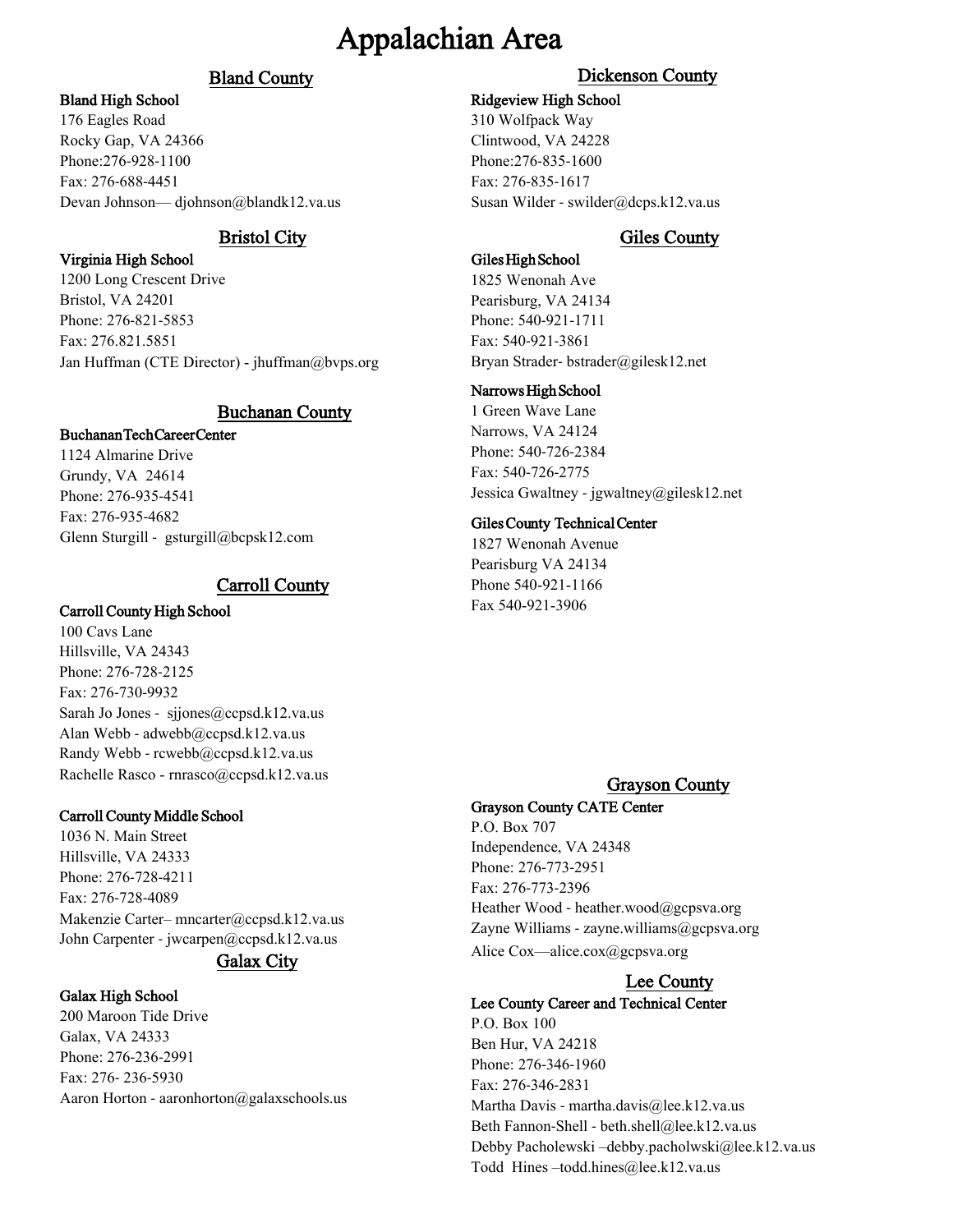#### Lee County

#### Thomas Walker High School

Box 39 Ewing, VA 24248 Phone: 276‐445‐4111 Fax: 276‐445‐5584 Casey Garcia ‐ casey.gracia@lee.k12.va.us

#### Pulaski County Scott County

#### Pulaski County High School

5414 Cougar Trail Dublin, VA 24084 Phone: 540‐643‐0393 Fax: 540‐674‐5242 Tori Alley ‐ vkalley@pcva.us Carly Pavan Ballard ‐ cpavan@pcva.us

#### Pulaski County Middle School

4396 Lee Highway Pulaski, VA 24301 Phone: 540‐643‐0767 Fax: 540‐643‐0805 Taylor Dillon - tndillon@pcva.us

#### Russell County

#### Castlewood High School

304 Blue Devil Circle Castlewood, VA 24224 Phone: 276‐762‐9446 Fax: 276‐762‐9418 Emmily Hines ‐ ehines@russell.k12.va.us

#### Honaker High School

1795 Thompson Creek Road Honaker, VA 24260 Phone: 276‐873‐6363 Fax: 276‐873‐7252 Samantha Osborne ‐ sosborne@russell.k12.va.us

#### Lebanon High School

105 Charles C. Long Drive Lebanon, VA 24266 Phone: 276‐889‐6539 Fax: 276‐889‐0622 Sarah Blevins ‐ sblevins@russell.k12.va.us

#### Russell County Career and Technology Center

304 Career Tech Drive Lebanon, VA 24266 Phone: 276‐889‐6550 Fax: 276-889-4470 Missy Thompson - mlthompson@russell.k12.va.us

#### Scott County Career & Technical Center

387 Broadwater Avenue Gate City, VA 24251 Phone: 276‐386‐6515 Fax: 276‐386‐2852 Nancy Johnson -Nancy.Johnson@scottschools.com Kaden Kilgore - kaden.kilgore@scottschools.com

#### Smyth County

#### Chilhowie High School

P. O. Box 2280 1160 E Lee Hwy Chilhowie, VA 24319 Phone: 276‐646‐8966 Fax: 276‐646‐5951 Mark Halsey - markhalsey@scsb.org Zack Jones - zackjones@scsb.org

#### Marion High School

848 Stage Street Marion, VA 24354 Phone: 276‐783‐4731 Fax: 276‐783‐4117 Adam Tilson- adamtilson@scsb.org

#### Marion Middle School

134 Wilden Street Marion, VA 24354 Phone: 276‐783‐4466 Fax: 276‐783‐4952 Dan Sturgill - dansturgill@scsb.org

#### Northwood High School

P.O. Box Y 305 Panther Lane Saltville, VA 24370 Phone: 276‐496‐7751 Fax: 276‐496‐3216 Stephanie Blankenship - stephanieblankenship@scsb.org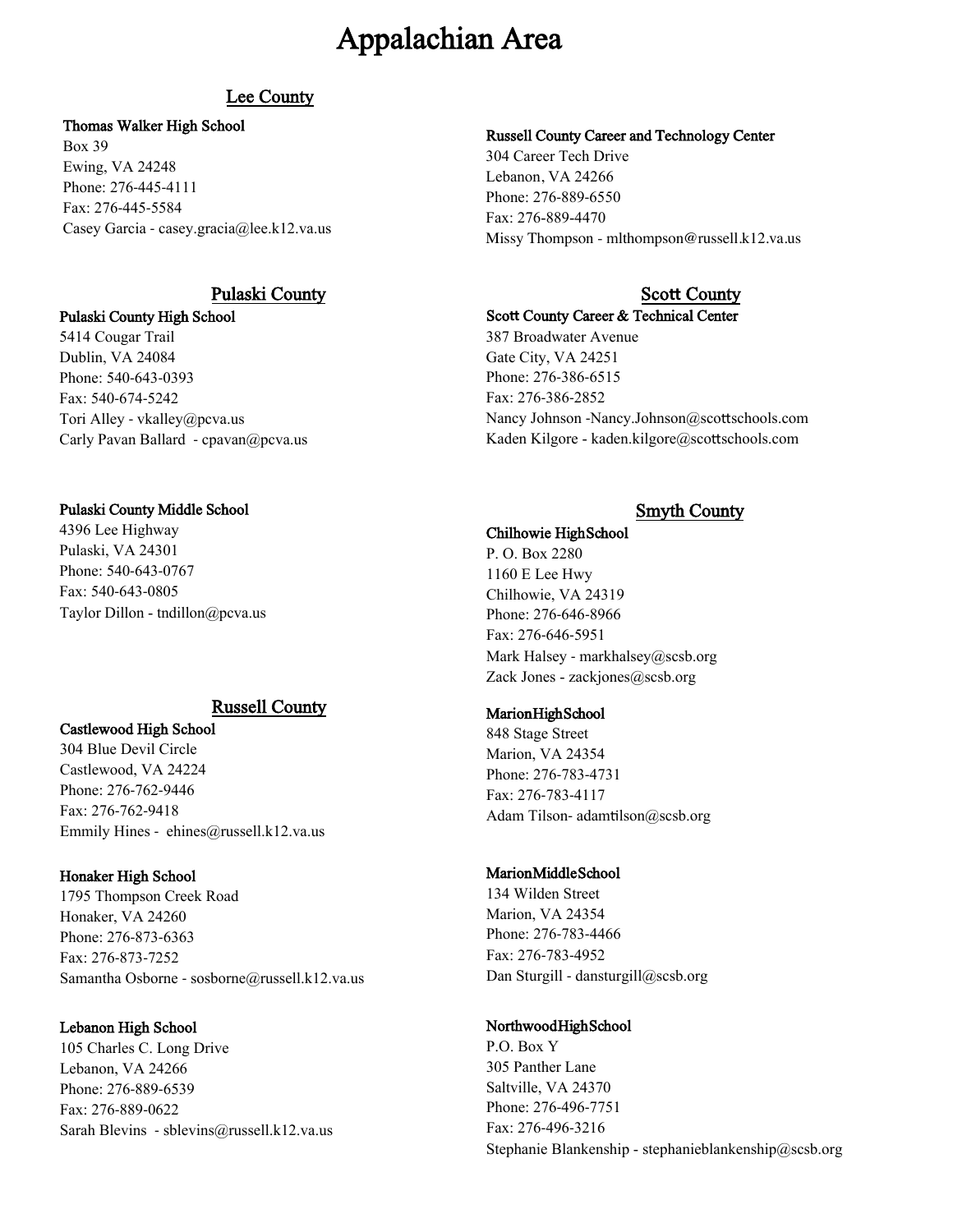#### Northwood Middle School

156 Long Hollow Road Saltville, VA 24370 Phone: 276‐624‐3316 Fax: 276‐624‐3535 Mark Burkett - markburkett@scsb.org

#### Tazewell County

#### Graham High School

210 Valleydale Road Bluefield, VA 24605 Phone: 276‐326‐1235 Fax: 276‐326‐ 1128 @tcpsva.org

#### Tazewell High School

167 Crosby Lane Tazewell, VA 24651 Phone: 276‐988‐6502 Fax: 276‐988‐3263 Brandon Matney ‐bmatney@tcpsva.org

#### Richlands High School

138 Tornado Alley Richlands, VA 24641 Phone: 276‐964‐4602 Kip Kirby ‐ ekirby@tcpsva.org

#### Washington County

#### Abingdon High School 705 Thompson Drive

Abingdon, VA 24210 Phone: 276‐739‐3245 Fax: 276‐628‐1897 Mindy McCroskey ‐ mmccroskey@wcs.k12.va.us Phillip McCroskey, Jr - plmccroskey@wcs.k12.va.us

#### Damascus Middle School

32101 Government Road Damascus, VA 24236 Phone: 276‐739‐4100 Fax: 276‐475‐4032 Mary Katherine Rhudy ‐ mkrhudy@wcs.k12.va.us

#### E. B. Stanley Middle School

297 Stanley Street Abingdon, VA 24210 Phone: 276‐739‐3300 Fax: 276‐676‐1945 Rachel Shortt - rshortt@wcs.k12.va.us

#### Glade Spring Middle School

33474 County Road Glade Spring, VA 24340 Phone: 676‐739‐3800 Fax: 276‐429‐4211 Mary Katherine Rhudy ‐ mkrhudy@wcs.k12.va.us

#### Holston High School

21308 Monroe Road Damascus, VA 24236 Phone: 276‐739‐4000 Fax: 276‐642‐5326 Lawrence Cox ‐ lawrencec@wcs.k12.va.us Kelsey Davidson ‐ kdavidson@wcs.k12.va.us

#### John S. Battle High School

21264 Battle Hill Drive Bristol, VA 24202 Phone: 276‐642‐5300 Fax: 276‐642‐5328 Phil McCroskey, Sr. ‐ pmccrosk@wcs.k12.va.us Jesse Morris ‐ jessem@wcs.k12.va.us

#### Patrick Henry High School

31437 Hillman Highway Glade Spring, VA 24340 Phone: 276‐739‐3700 Fax: 276‐739‐3719 Aaron Scyphers ‐ ascyphers@wcs.k12.va.us Kevin Thayer ‐ kthayer@wcs.k12.va.us

#### Wallace Middle School

13077 Wallace Pike Bristol, VA 24202 Phone: 276‐642‐5400 Fax: 276‐645‐2365 Mark Hawkins - mhawkins@wcs.k12 va.us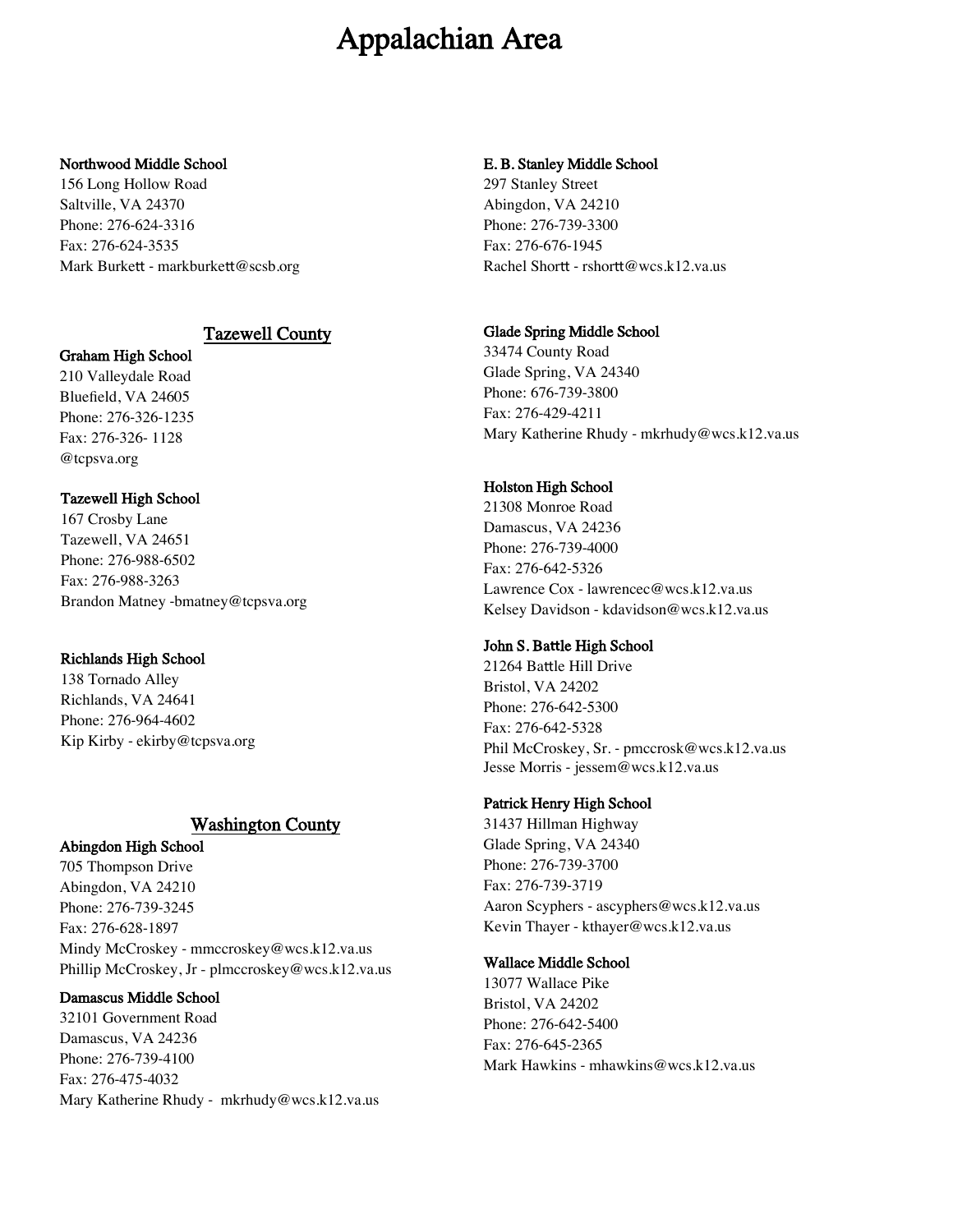#### Wythe County

#### Fort Chiswell High School

#1 Pioneer Trail Max Meadows, VA 24382 Phone: 276‐637‐3437 Fax: 276‐637‐6316 Jonathan Grimes ‐ jonathan.grimes@wythek12.org Tad Phipps - tphipps@wythek12.org

#### Fort Chiswell Middle School

101 Pioneer Trail Max Meadows, VA 24382 Phone: 276‐637‐4400 Fax: 276‐637‐4452 Jonathan Grimes ‐ jonathan.grimes@wythek12.org

#### George Wythe High School

#1 Maroon Way Wytheville, VA 24383 Phone: 276‐228‐3157 Fax: 276‐228‐4124 Brittney Litton- brittney.litton@wythek12.org

#### Rural Retreat High School

321 East Buck Avenue Rural Retreat, VA 24368 Phone: 276‐686‐4143 Fax: 276‐686‐4601 Brian Alexander ‐ balexander@wythek12.org Jeff Copenhaver ‐ jcopenhaver@wythek12.org

#### Rural Retreat Middle School

325 East Buck Avenue Rural Retreat, VA 24368 Phone: 276‐686‐5200 Fax: 276‐686‐4944 Jeff Copenhaver ‐ jcopenhaver@wythek12.org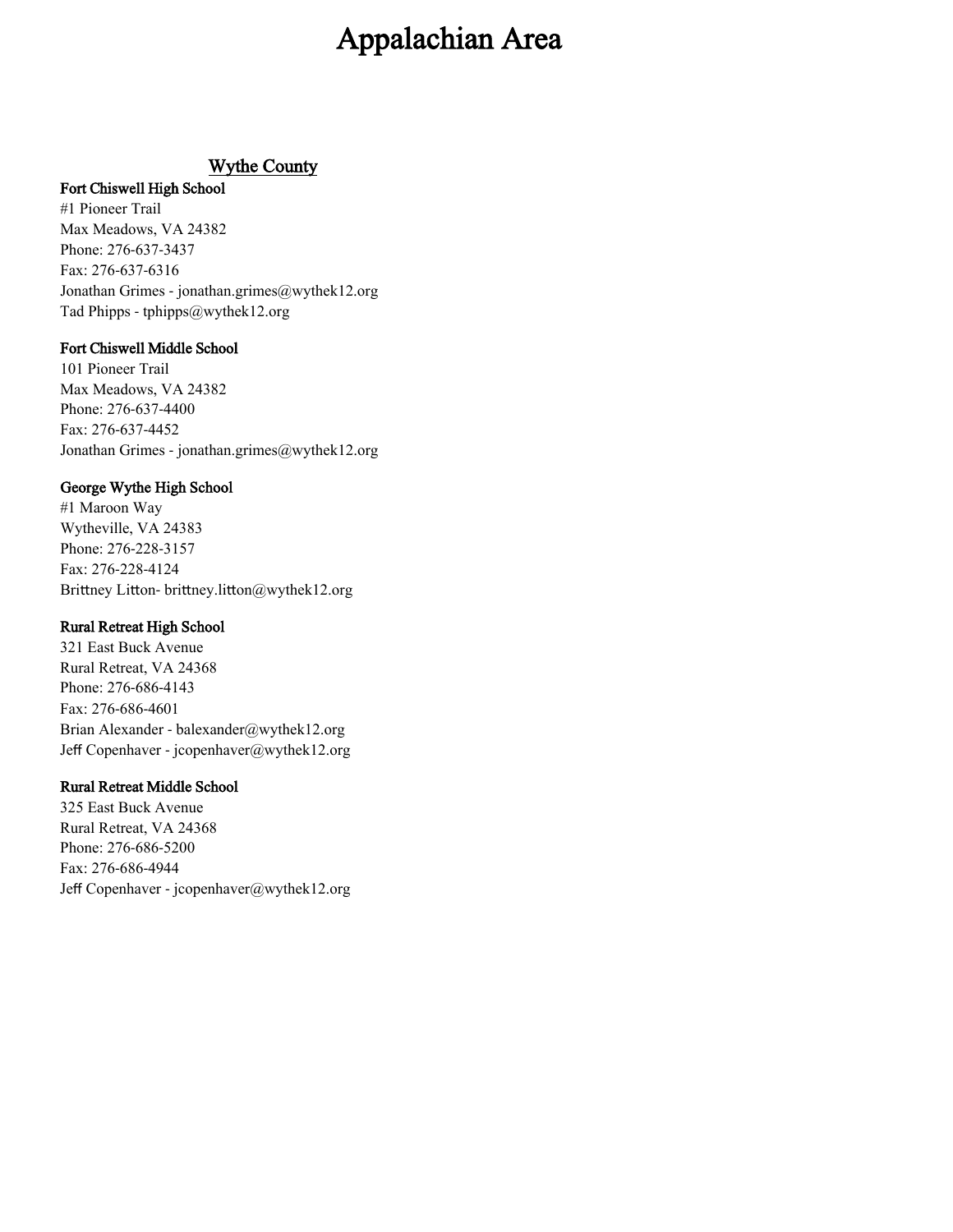### Blue Ridge Area

#### Albemarle County

#### <span id="page-9-0"></span>Charlo**Ʃ**esville**‐**Albemarle Technical Center

1000 E. Rio Rd. Charlottesville, VA 22901 Phone: 434‐973‐4461 Fax: 434‐973‐4876 Rebecca Greensberg ‐ rgreenberg@k12albemarle.org

#### Amherst County

#### Amherst County High School

139 Lancer Lane Amherst, VA 24521 Phone: 434‐946‐2898 ext. 30868 Fax: 434‐946‐2263 Derek Mays ‐ wmays@amherst.k12.va.us

#### Amherst County Middle School

165 Gordon's Fairground Road Amherst, VA 24521 Phone: 434‐946‐0691 Fax: 434‐946‐0258 Tyler Parr—tparr@amherst.k12.va.us

#### Monelison Middle School

257 Trojan Road Madison Heights, VA 24572 Phone: 434‐528‐6499 ext. 20130 Fax: 434‐846‐5318 Mark May‐ mmay@amherst.k12.va.us

#### Augusta County

#### Beverley Manor Middle School

58 Cedar Green Road Staunton, VA 24401 Phone: 540‐886‐5806 Fax: 540‐886‐4019 Lindsey Baber- baber.ld@augusta.k12.va.us

#### Bu**ff**alo Gap High School

1800 Buffalo Gap Highway Swoope, VA 24479 Phone: 540‐337‐6021 Fax: 540‐337‐6236 Shirley Kaufman ‐ sjkaufman@augusta.k12.va.us Jennifer Neil‐ neil.jc@augusta.k12.va.us

#### Augusta County

#### **Fort Defiance High School**

195 Fort Defiance Road Fort Defiance, VA 24437 Phone: 540‐245‐5050 Fax: 540‐245‐5054 Christy Huffman-Kerr‐ ckerr@augusta.k12.va.us Jacob Lewis ‐ lewis.jp@augusta.k12.va.us

#### **S.G. Stewart Middle School**

118 Fort Defiance Road Fort Defiance, VA 24437 Phone: 540‐245‐5046 Fax: 540‐245‐5049 Blair Hoffman ‐ hoffman.bl@augusta.k12.va.us

#### Stuarts Draft High School

1028 Augusta Farms Road Stuarts Draft, VA 24477 Phone: 540‐886‐8500 Fax: 540‐946‐7605 Barry Gray ‐ bagray@augusta.k12.va.us Matthew Rider - rider.mv@augusta.k12.va.us

#### Stuarts Draft Middle School

1088 Augusta Farms Road Stuarts Draft, VA 24477 Phone: 540‐946‐7611 Fax: 540‐946‐7613 Cindy Vance ‐ vance.lf@augusta.k12.va.us

#### Riverheads High School

19 Howardsville Road Staunton, VA 24401 Phone: 540‐337‐1921 Fax: 540‐337‐0258 Kaitlyn Sonifrank‐ sonifrank.km@augusta.k12.va.us Elizabeth Eastep‐ eastep.ea@augusta.k12.va.us

#### Valley Career & Technical Center

49 Hornet Road Fishersville, VA 22939 Phone: 540‐245‐5002 Fax: 540‐885‐0407 Kristen Beery ‐ beeryk@valleytech.us Angela Small—smalla@valleytech.us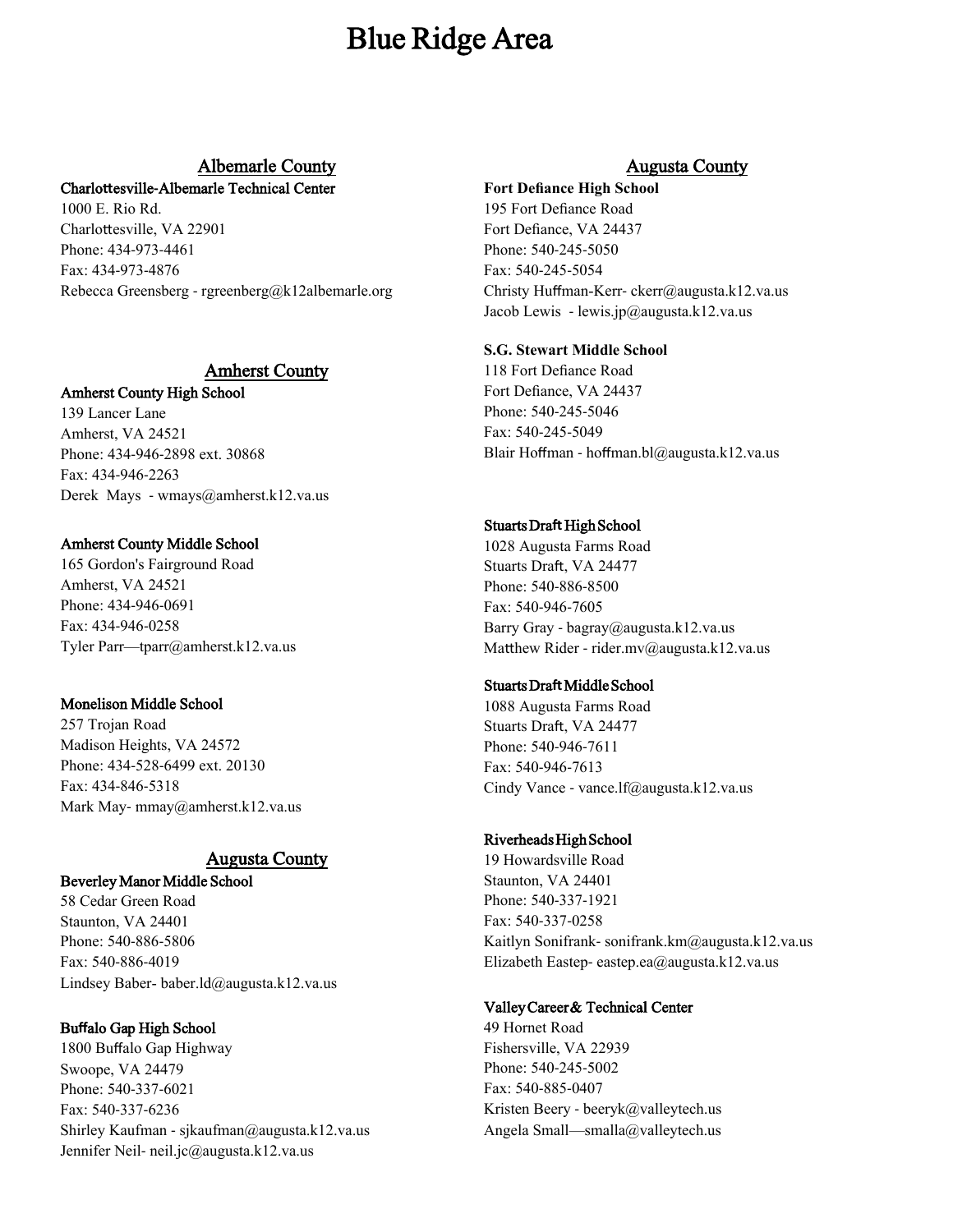### Blue Ridge Area

#### Waynesboro High School

1200 West Main Street Waynesboro VA 22980 Phone: 540 946‐4616 Fax: 540‐946‐4621

#### Wilson Memorial High School

189 Hornet Road Fishersville, VA 22939 Phone: 540‐886‐4286 Fax: 540‐886‐4611 Alyssa Landis - landis.ac@augusta.k12.va.us Abigail Holland ‐ Holland.ag@augusta.k12.va.us

#### Wilson Memorial Middle School

232 Hornet Road Fishersville, VA 22931 Phone: 540‐245‐5185 Fax: 540‐245‐5189 Brandon Strosnider—strosnider.br@augusta.k12.va.us

#### Highland County

#### Highland County High School

P.O. Box 430 210 Myers‐Moon Road Monterey, VA 24465 Phone: 540‐468‐6320 Fax: 540‐468‐6332 Steve Heavener - sheavner@highland.k12.va.us

#### Nelson County

Nelson High School 6919 Thomas Nelson Hwy Lovingston, VA 22949 Phone: 434‐263‐8317 Fax: 434‐263‐5987 Margaret Seaman - MSeaman@nelson.k12.va.us Cole Ramsey‐ cramsey@nelson.k12.va.us

#### Nelson Middle School

6925 Thomas Nelson Hwy Lovingston, VA 22949 Phone: 434‐263‐4801 Fax: 434‐263‐4483 Bethany Grooms ‐ bgrooms@nelson.k12.va.us

#### Augusta County **Rockbridge County**

#### Maury River Middle School

600 Waddell Street Lexington, VA 24450 Phone: 540‐463‐7386 Fax: 540‐464‐7823 Molly Marshall - Molly Marshall@rockbridge.k12.va.us

#### Rockbridge County High School

143 Greenhouse Road Lexington, VA 24450 Phone: 540‐463‐5555 Fax: 540‐463‐6152 Lisa Martin - lisa\_martin@rockbridge.k12.va.us Gwen Gosney - gwendolyn\_gosney@rockbridge.k12.va.us

#### Rockingham County

#### Broadway High School

269 Gobbler Drive Broadway, VA 22815 Phone: 540‐896‐7081 Fax: 540‐896‐2640 Herb Hoffeditz - hhoffeditz@rockingham.k12.va.us Janae Pettit - jpettit01@rockingham.k12.va.us Daniel Black—dblack@rockingham.k12.va.us

#### East Rockingham

250 Eagle Rock Road Elkton, VA 22827 Phone: 540‐298‐7450 Fax: 540‐298‐7462 Hannah Sayer Campbell - hcampbell@rockingham.k12.va.us

#### Elkton Middle School

21063 Blue and Gold Drive Elkton, VA 22827 Phone: 540‐298‐1228 Fax: 540‐298‐0029 Sarah Keyser ‐ skeyser@rockingham.k12.va.us

#### Harrisonburg High School

1001 Garber's Church Rd Harrisonburg, VA 22801 Phone: 540‐433‐2652 Fax: 540‐433‐3595 Kara Bates ‐ krbates@shenandoah.k12.va.us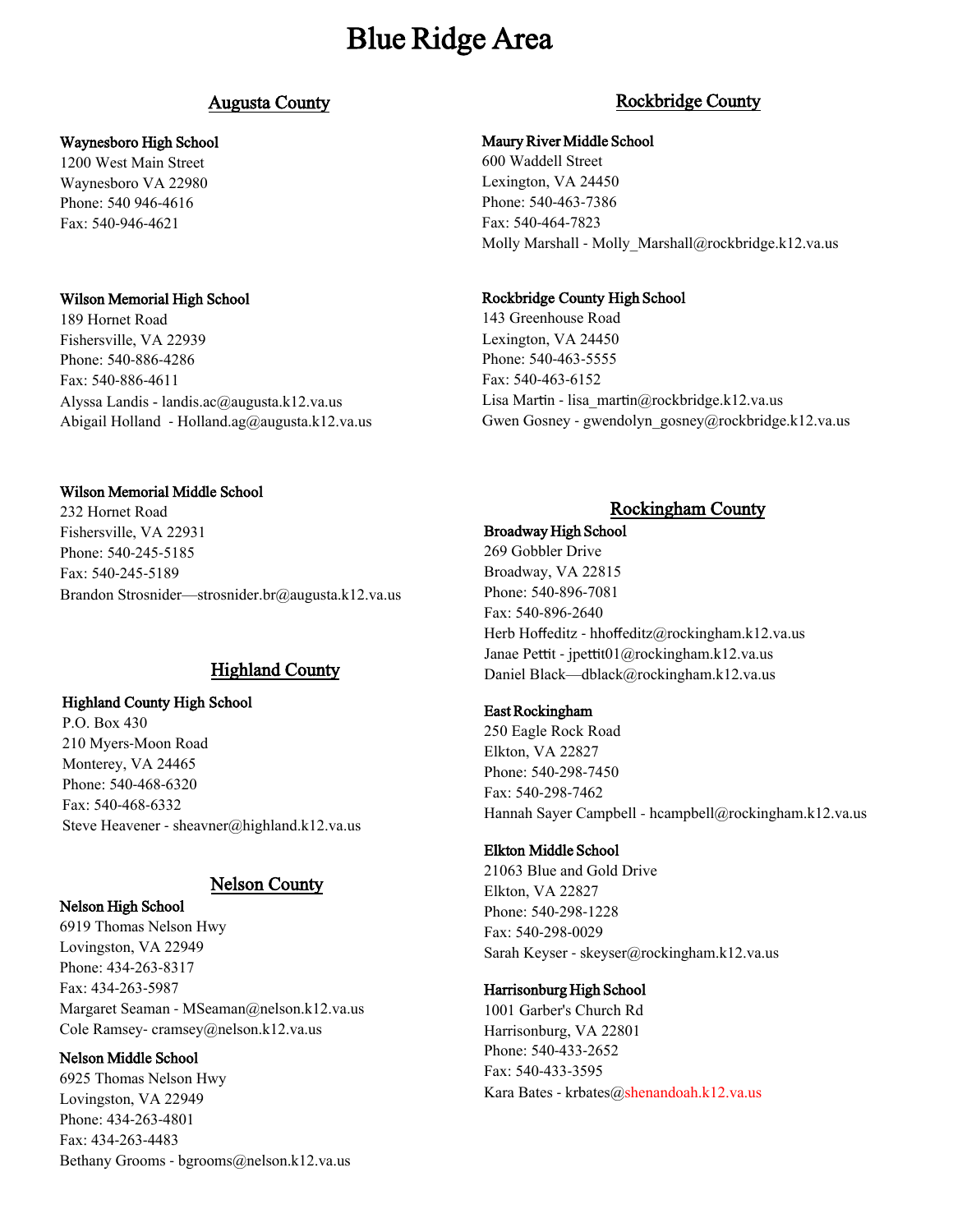### Blue Ridge Area

#### Rockingham County

#### J. Frank Hillyard Middle School

226 Hawks Hill Drive Broadway, VA 22815 Phone: 540‐896‐8961 Fax: 540‐896‐6641 John Welsh ‐ jwelsh@rockingham.k12.va.us Paryce Black‐ pblack@rockingham.k12.va.us

#### **Massanutten Technical Center**

325 Pleasant Valley Road Harrisonburg, VA 22801 Phone: 540‐ 434‐ 596 Fax: 540‐ 434‐ 140 Eric Stogdale‐ estogdale@rockingham.k12.va.us

#### Montevideo M**i**ddl e Schoo**l**

7648 McGaheysville Road Penn Laird, VA 22846 Phone: 540‐ 289‐ 3401 Fax: 540‐ 289‐ 3601

Kristen Horn- khorn@rockingham.k12.va.us

#### Rockingham Academy

311 Pleasant Valley Road Harrisonburg, Virginia 22801 Phone: 540‐ 434‐ 1095 Fax: 540‐ 434‐ 1091 Don Rhodes- drhodes01@rockingham.k12.va.us

#### Spotswood High School

368 Blazer Drive Penn Lair d, VA2284 Phone: 540‐ 289‐ 310 Fax: 540‐ 289‐ 330 Elizabeth Lam‐ elam@rockingham.k12.va.us

#### Turner Ashby High School

800 North Main Street Bridgewater, VA 22812 Phone: 540‐828‐2008 Fax: 540‐828‐4764 Brian Crickenberger ‐bcrickenberger@rockingham.k12.va.us Carrie Gray ‐ cgray@rockingham.k12.va.us Phil Landes - plandes@rockingham.k12.va.us

#### Wilbur S. Pence Middle School

375 Bowman Lane Dayton, VA 22821 Phone: 540‐879‐2535 Fax: 540‐879‐2179 Codi Jo Wheelbarger ‐ cjwheelbarger@rockingham.k12.va.us Daniel Black—dblack@rockingham.k12.va.us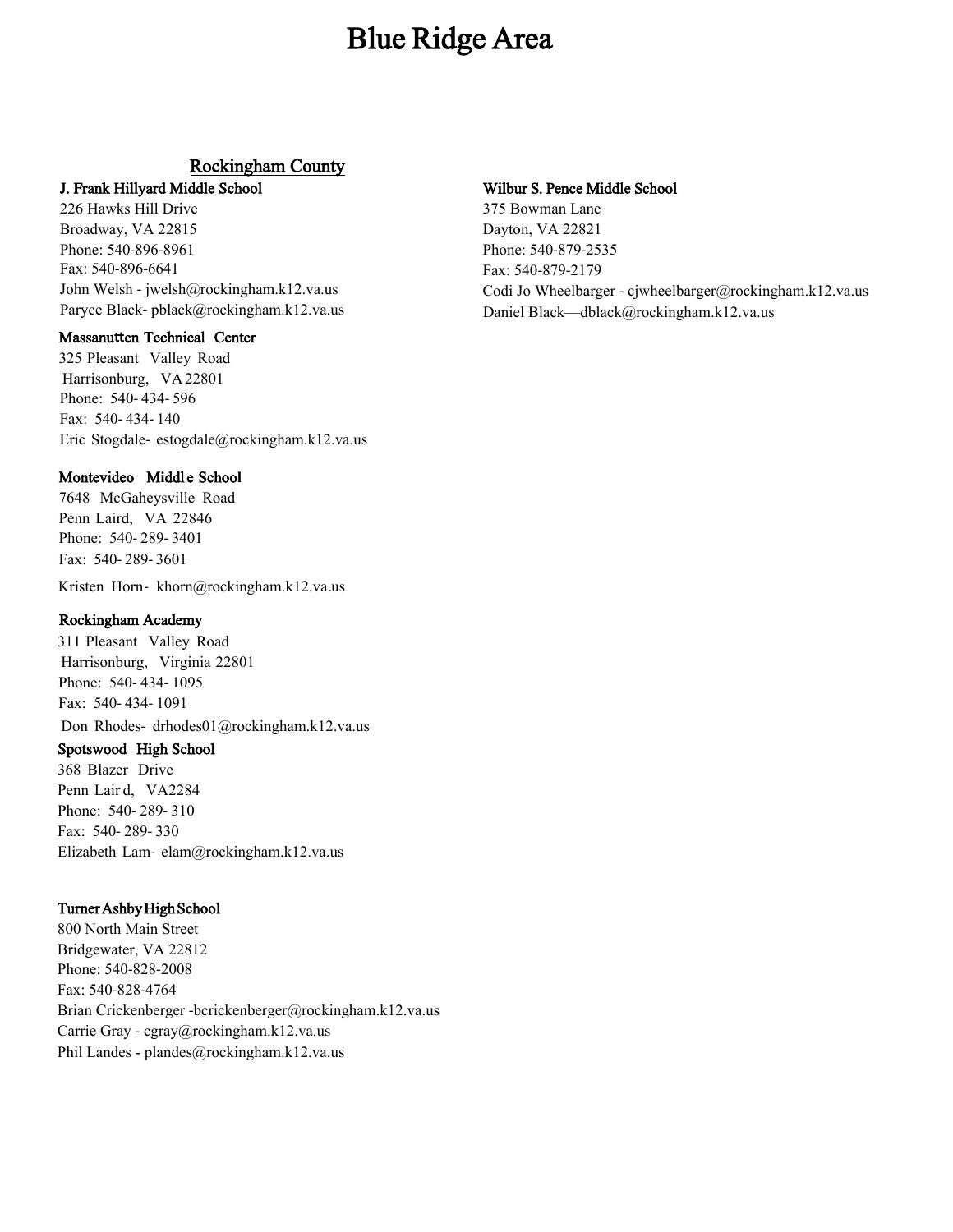### Central Area

#### Caroline County

#### <span id="page-12-0"></span>Caroline High School

19155 Rodgers Clark Boulevard Milford, VA 22514 Phone: 804‐633‐9886 Fax: 804‐685‐9506 Hunter Gravatt - hgravatt@ccps.us

#### Caroline Middle School

13325 Devils Three Jump Road Milford, VA 22514 Phone: 804‐633‐6561 Fax: 804‐548‐5675 Kendall Rogers- krogers@ccps.us

#### Culpeper County High School

14240 Achievement Drive Culpeper, VA 22701 Phone: 540‐825‐8310 Fax: 540‐829‐6915 Laura Delano ‐ ldelano@culpeperschools.org Ellie Daney ‐ edaney@culpeperschools.org

#### **Culpeper County Middle School**

14300 Achievement Drive Culpeper, VA 22701 Phone: 540‐825‐4140 Fax: 540‐825‐7543 Stephanie Emmel ‐ semmel@culpeperschools.org

#### **Eastern View High School**

16332 Cyclone Way Culpeper, VA 22701 Phone: 540‐825‐0621 Fax: 540‐825‐9802 Melessa Suder-ms5631@culpeperschools.org Brian Duncan‐ bd9578@culpeperschools.org

#### **Floyd T. Binns Middle School**

205 East Grandview Avenue Culpeper, VA 22701 Phone: 540‐829‐6894 Fax: 540‐829‐9926 Tracy Childress—tc9126@ccpsweb.org

#### Fluvanna County

#### Fluvanna County High School

1918 Thomas Jefferson Highway Palmyra, VA 22963 Phone: 434‐589‐3666 Fax: 434‐591‐2075 Russell Jennings - rjennings@apps.fluco.org FFA Email ‐ flucoffa@gmail.com

#### Fluvanna Middle School

3714 Central Plains Road Palmyra, VA 22963 Phone: 434‐510‐1000 Fax: 434‐510‐1019 Riley Smith— riley‐smith@apps.fluco.org

#### Culpeper County Gloucester County

#### Gloucester High School

6680 Short Lane Gloucester, VA 23061 Phone: 804‐693‐7796 Fax: 804‐693‐7685 Renee Hypes - renee.hypes@gc.k12.va.us

#### Goochland County

#### Goochland High School

3250 River Road W Goochland, VA 23063 Phone: 804‐556‐5322 Fax: 804‐556‐6223 Daniel Allen ‐ dallen@glnd.k12.va.us

#### Greene County

#### Greene County Technical Education Center

10415 Spotswood Trail Stanardsville, VA 22973 Phone: 434‐939‐9005 Fax: 434‐985‐2071 Vacant as of 10/1/20

#### William Monroe High School

254 Monroe Drive Stanardsville, VA 22973 Phone: 434‐939‐9004 ext. 5925 Fax: 434‐985‐1461 Chris Jones - cjones@greenecountyschools.com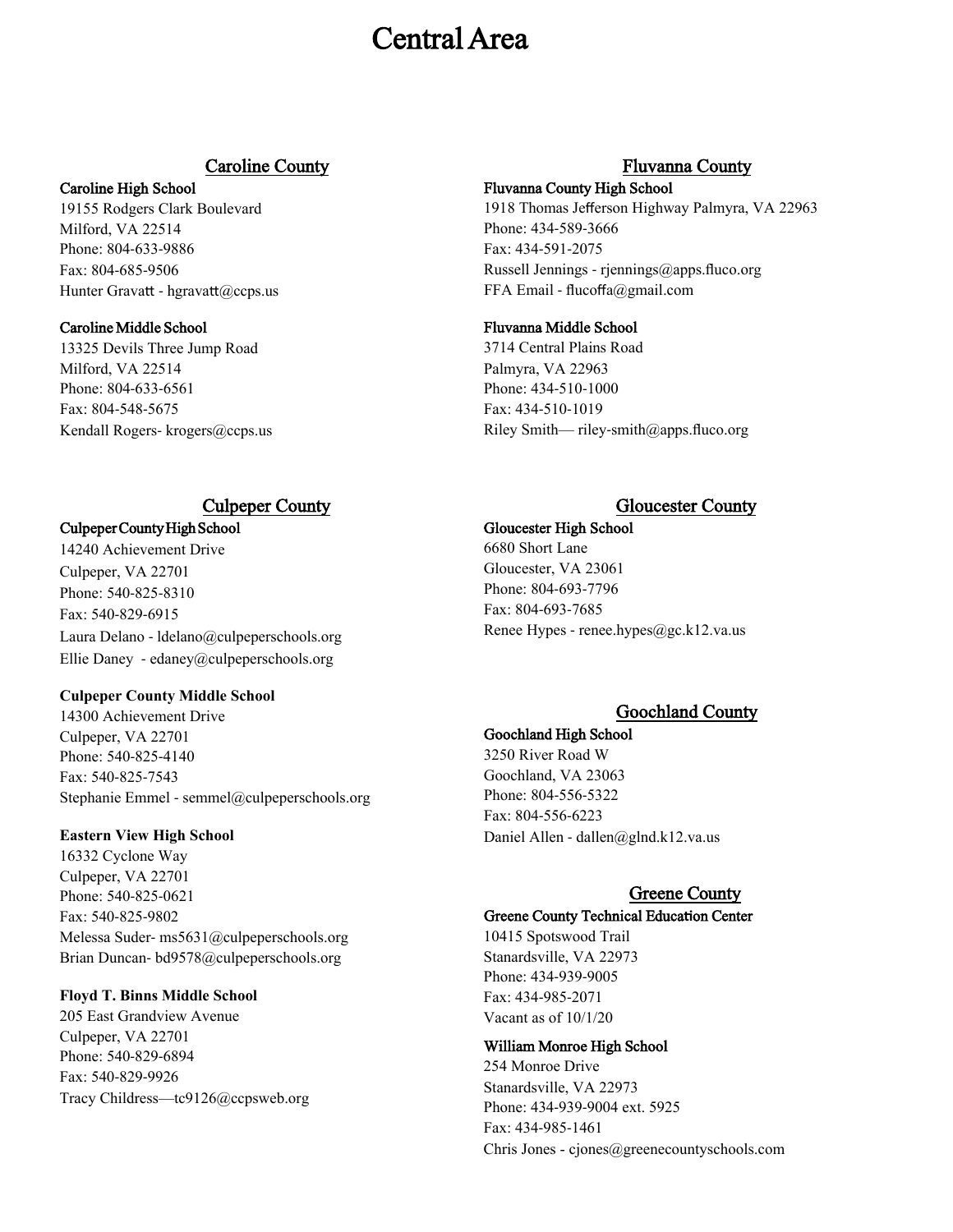### Central Area

#### William Monroe Middle School

148 Monroe Drive Stanardsville, VA 22973 Phone: 434‐939‐9003 Fax: 434‐985‐1359 David Burton - dburton@greencountyschools.com

#### Hanover County

#### Atlee High School

9414 Atlee Station Road Mechanicsville, VA 23116 Phone: 804‐723‐2136 Fax: 804‐723‐2131 David Balderson ‐ dbalderson@hanover.k12.va.us Marc Moran - mmoran@hanover.k12.va.us

#### Chickahominy Middle School

9450 Atlee Station Road Mechanicsville, VA 23116 Phone: 804‐723‐2160 Fax: 804‐723‐2191 Nick Robinson - drobinson@hcps.us Phil D'Adamo‐Damery ‐ pdadamo‐damery@hcps.us

#### Hanover High School

10307 Chamberlayne Road Mechanicsville, VA 23116 Phone: 804‐723‐3700 Fax: 804‐723‐3759 Ronald England—rwengland@hanover.k12.va.us

#### Liberty Middle School

13496 Liberty School Road Ashland, VA 23005 Phone: 804‐365‐8060 Fax: 804‐723‐3759 Jessica Carter‐ jmcarter@hcps.us

#### Mechanicsville High School

7052 Mechanicsville Pike Mechanicsville, VA 23111 Phone: 804‐ 723‐2200 Fax: 804‐723‐2202 Cindy Green - cgreen@hcps.us Jessica Kreye ‐ jkreye@hcps.us

#### Oak Knoll Middle School

10295 Chamberlayne Road Mechanicsville, VA 23116 Phone: 804‐365‐4740 Fax: 804‐365‐4741 Steve Walton - swalton@hcps.us

#### Patrick Henry High School

12449 Patrick Henry Road Ashland, VA 23005 Phone: 804‐365‐8000 Fax: 804‐365‐8001 Jessica Banton - jbanton@hcps.us

#### Bell CreekMiddle School

8021 Lee Davis Road Mechanicsville, VA 23111 Phone: (804 723‐2260 ex. 3351 Fax: 804‐723‐2261 Austin Wright - adwright@hcps.us

#### King George County

#### King George High School

10100 Foxes Way King George, VA 22485 Phone: 540‐775‐3535 ext 2181 Fax: 540‐775‐8426 Stan Mitchell - amitchell@kgcs.k12.va.us

#### King and Queen County

#### Central High School

17024 The Trail King and Queen Courthouse, VA 23085 Phone: 804‐785‐6102 Fax: 804‐785‐5129 Victoria Houff ‐ vhouff@kqps.net

#### King William County

#### King William High School

80 Cavalier Drive King William, VA 23086 Phone: 804‐445-5051 Fax: 804‐769‐2430 Howard Hill - hhill@kwcps.k12.va.us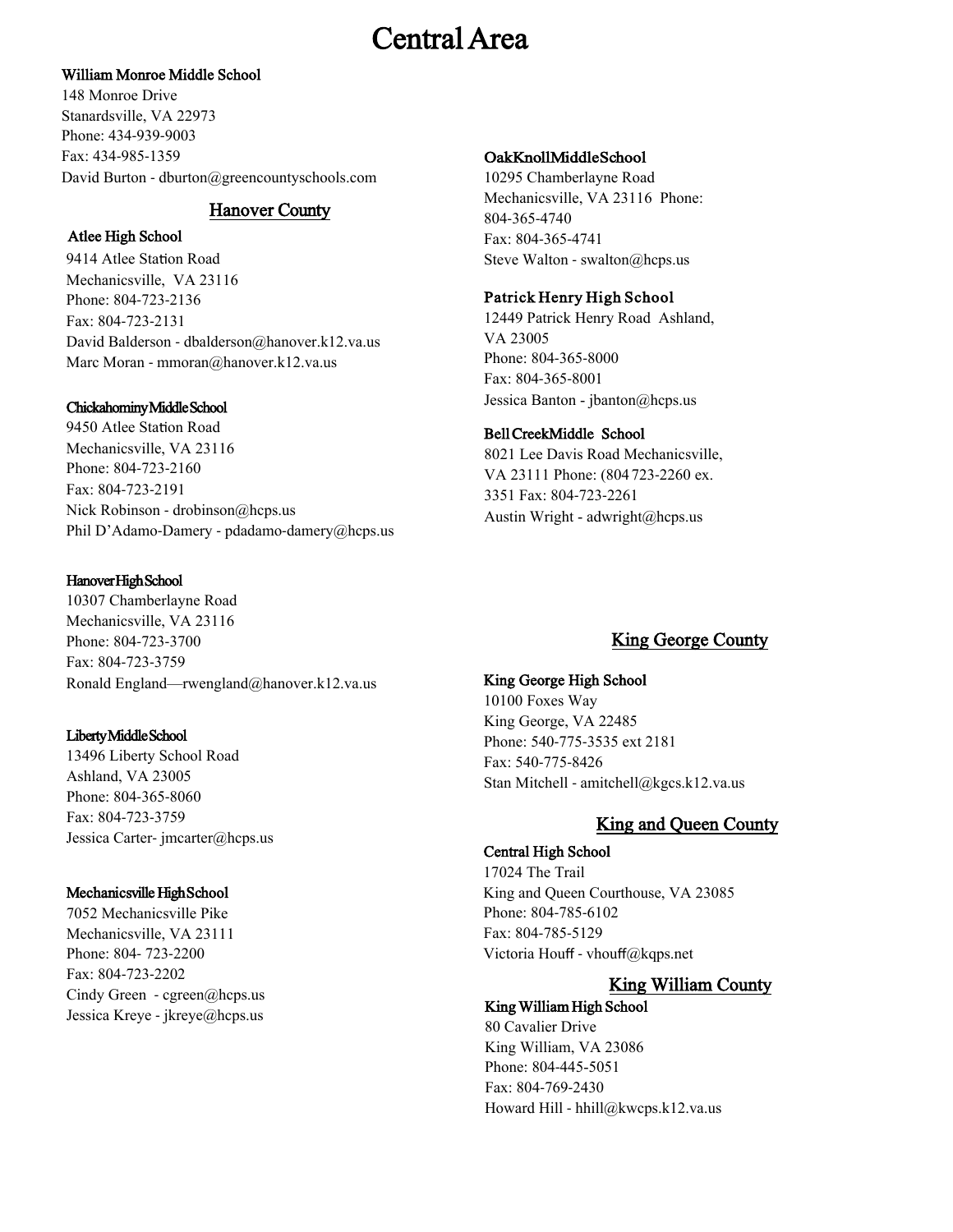### Central Area

#### Louisa County

#### Louisa County High School

757 Davis Highway Mineral, VA 23117 Phone: 540‐894‐5436 Fax: 540‐894‐5087 Miranda Kane - kanemh@lcps.k12.va.us Mackenah Roberts ‐ robertms@lcps.k12.va.us Kristin Watkins—watkinks@lcps.k12.va.us

#### Louisa County Middle School

1009 Davis Highway Mineral, VA 23117 Phone: 540‐894‐5457 Fax: 540‐894‐5096 Hannah Shifflett - shifflhp@lcps.k12.va.us

#### Madison County

#### Madison County High School

68 Mountaineer Lane Madison, VA 22727 Phone: 540‐948‐3785 Fax: 540‐948‐4425 Taylor Pippins—tpippins@madisonschools.k12.va.us

#### Northern Neck Technical Center

(Serving Essex, Lancaster, Northumberland, Richmond County, Westmoreland, and Colonial Beach 13946 History Land Highway Warsaw, VA 22572 Phone: 804‐333‐4940 Fax: 804‐333‐0538 Tammy Cole ‐ tcole@northernnecktech.org

#### OrangeCounty

#### OrangeCountyHighSchool

201 Selma Road Orange, VA 22960 Phone: 540‐661‐4300 Fax: 540‐661‐4599 Douglas Berry- @ocss‐va.org Andrew McWilliams - amcwilliams@ocss-va.org Anna Burkett - aburkett@ocss-va.org

#### RichmondCounty

Rappahannock High School 6914 Richmond Road Warsaw, VA 22572 Phone: 804‐333‐3551 Fax: Matthew Nanny—mnanny@richmond-county.k12.va.us

#### Spotsylvania County

#### ChancellorHighSchool

6300 Harrison Road Fredericksburg, VA 22407 Phone: 540‐786‐2606 Fax: 540‐786‐1176 Caroline Patterson - cpatterson@spotsylvania.k12.va.us

#### Courtland High School

6701 Smith StaƟon Road Spotsylvania, VA 22553 Phone: 540‐898‐4445 Fax: 540‐898‐4558 Brad Lael‐ blael@spotsylvania.k12.va.us Cutler Blankenship - cblankenship@spotsylvania.k12.va.us

#### Massaponax High School

8201 Jefferson Davis Highway Fredericksburg, VA 22407 Phone: 540‐710‐0419 Fax: 540‐710‐1596 Heidi Davis ‐ hdavis@spotsylvania.k12.va.us Carl Anderson— coanderson@spotsylvania.k12.va.us

#### Riverbend High School

12301 Spotswood Furnace Road Fredericksburg, VA 22407 Phone: 540‐548‐4051 Fax: 540‐548‐2964 Bo Johnson ‐ cgjohnson@spotsylvania.k12.va.us Kristina Satchell - ksatchell@spotsylvania.k12.va.us Suzanne Benson - sbenson@spotsylvania.k12.va.us

#### Spotsylvania High School

6975 Courthouse Road Spotsylvania, VA 22553 Phone: 540‐582‐3882 ext. 5458 Fax: 540‐582‐3890 Valerie Webb‐ vwebb@spotsylvania.k12.va.us Kaitlin Cerritelli—kmjohnson@spotsylvania.k12.va.us Virginia Pannill Lael‐ vpannilllael@spotsylvania.k12.va.us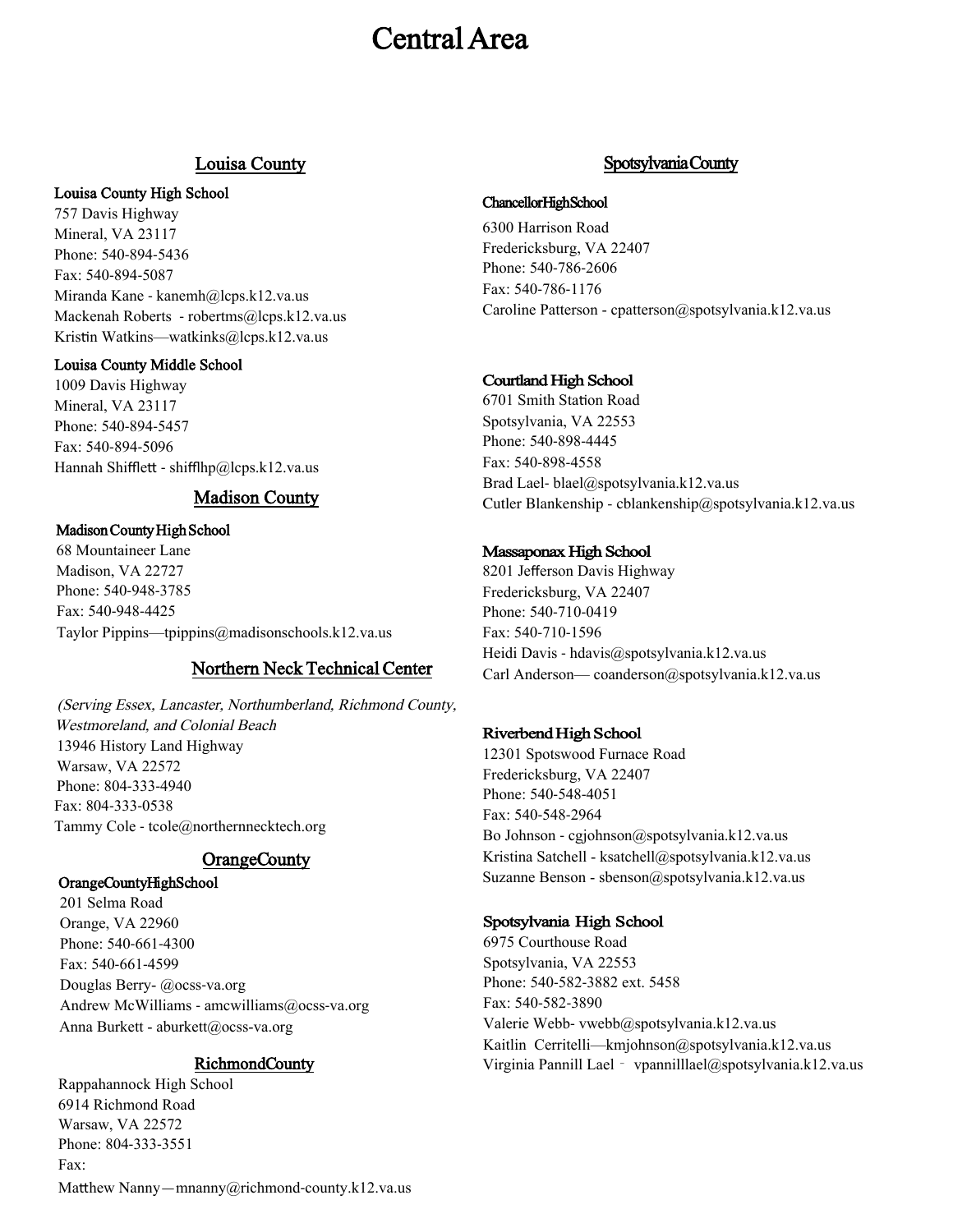### Northern Area

#### <span id="page-15-0"></span>Spotsylvania Career and Technical Center

6713 Smith Station Road Spotsylvania, VA 22553 Phone: 540-898-2655 Lisa Svobda- lsvobda@spotsylvania.k12.va.us

#### Stafford County

#### North Stafford High School

839 Garrisonville Road Stafford, VA 22554 Phone: 540 - 658 - 6150 ext. 4528 Fax: 540‐658‐6158 Steve Rossi ‐ rossism@staffordschools.net

#### Arlington City

#### Arlington Career Center

816 South Walter Reed Drive Arlington, VA 22204 Phone: 703‐228‐5800 Fax: 703‐228‐5815 Scott Lockhart - scott.lockhart@apsva.us Cindy Schall - cindy.schall@apsva.us

#### Alexandria

#### Edison High School

5801 Franconia Road Alexandria VA 22310 Phone: 703‐924‐8000 Marla Akau ‐ maakau@fcps.edu Karen Nestlerode - kenestlerode@fcps.edu

#### Clarke County

#### Clarke County High School

627 Mosby Boulevard Berryville, VA 22611 Phone: 540‐955‐6130 Fax: 540‐955‐6139 Emily Bucklew ‐ bucklewe@clarke.k12.va.us Shanan Hambrick ‐ hambricks@clarke.k12.va.us

#### Johnson**‐**Williams Middle School

200 Swan Avenue Berryville. VA 22611 Phone: 540‐955‐6160 Fax: 540‐955‐6169 Lauren Belzer– belzerl@clarke.k12.va.us

#### Fairfax County

#### Chantilly Academy

4201 Stringfellow Road Chantilly, VA 20151 Phone: 703-222-7488 McGlennsey Antonucci - mantonucci@fcps.edu Ashley Spinetto - aspinetto@fcps.edu

#### Fauquier County

Auburn Middle School 7270 Riley Road Warrenton, VA 20187 Phone: 540‐422‐7270 Fax: 540‐422-7429 Heather Shinn - heather.shinn@fcps1.org

#### Cedar Lee Middle School

11138 Marsh Road Bealeton, VA 22712 Phone: 540‐422‐7430 Fax: 540‐422‐7449 Kim Matthias – kmatthias  $@$ fcps1.org

#### FauquierHigh School

705 Waterloo Road Warrenton, VA 20186 Phone: 540‐422‐7300 Fax: 540‐422‐7325 Susan Hilleary—shilleary@fcps1.org Stephen Potucek– Stephen.potucek@fcps1.org

#### Kettle RunHighSchool

7403 Academic Avenue Nokesville, VA 20181 Phone: 540‐422‐7330 Fax: 540‐422‐7359 Tonja Romero‐ tonja.romero@fcps1.org

#### LibertyHighSchool

C.L. Payne FFA Chapter 6300 Independence Avenue Bealeton, VA 22712 Phone: 540‐422‐7360 Fax: 540‐422‐7389 Miranda Locuratolo- mlocuratolo@fcps1.org Stephanie Loring ‐ stephanie.loring@fcps1.org

#### Marshall Middle School

4048 Zulla Road The Plains, VA 20198 Phone: 703‐422‐7450 Fax: 540‐422‐7469 Lauren Willis ‐ lauren.willis@fcps1.org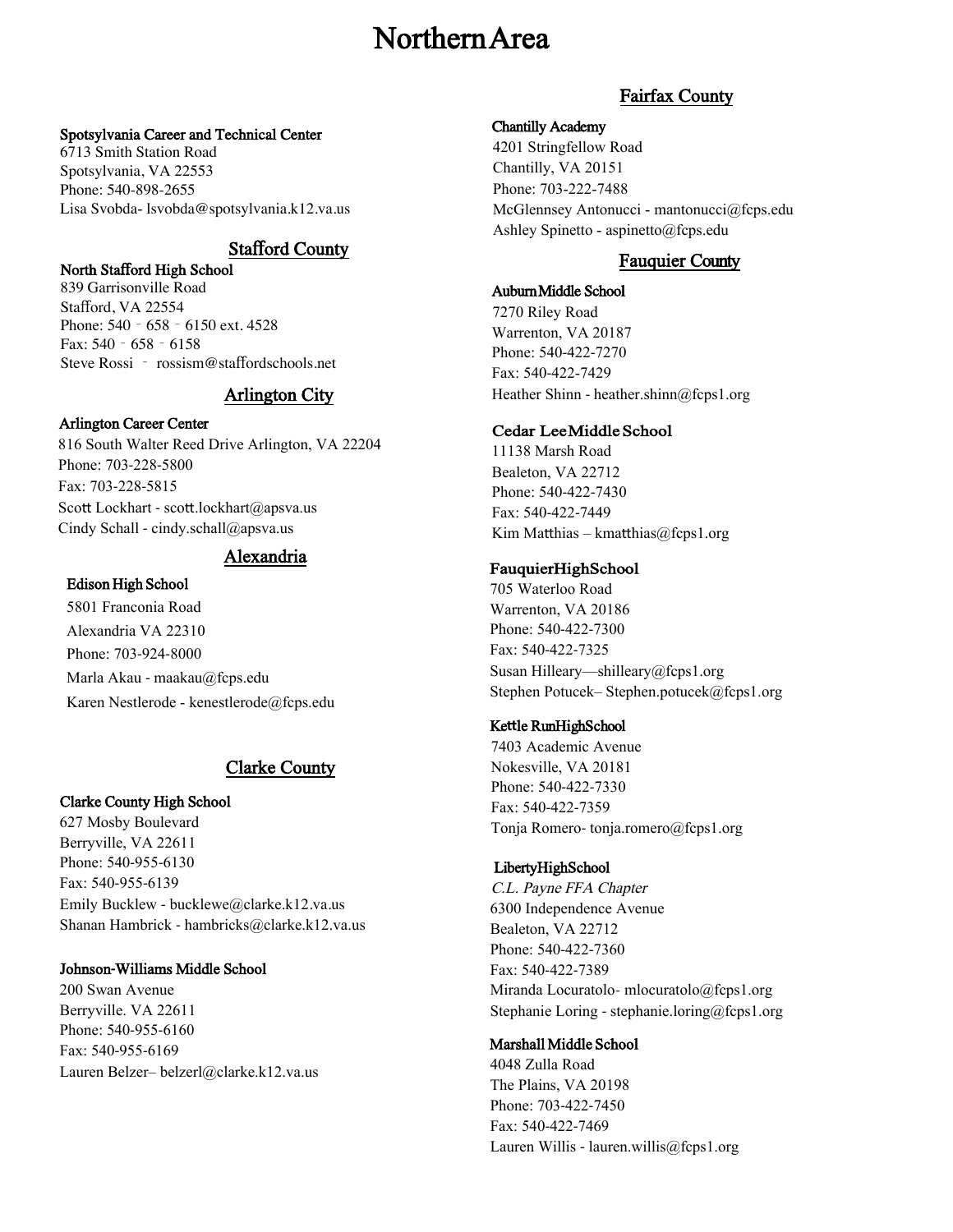### Northern Area

#### Warrenton Middle School

244 Waterloo Street Warrenton, VA 20186 Phone: 540 - 422 - 7490 Fax: 540‐422‐7509 Stephen Sifford - stephen.sifford@fcps1.org

#### William C. Taylor Middle School

350 East Shirley Avenue Warrenton, Virginia 20186 Phone: (540) 422 - 7470 Fax: (540) 422 - 7489

#### Frederick County

#### AdmiralRichardE. ByrdMiddle

471 White Oak Rd White Post, VA 22663 Phone: 540‐662‐0500 Fax: 540‐662‐7790 Susan Harrison‐ harrisos@fcspk12.net Kathy Lineburg‐ lineburk@fcpsk12.net

#### Frederick CountyMiddleSchool

W.R. Legge FFA Chapter 4661 North Frederick Pike Winchester, VA 22603 Phone: 540‐888‐4296 Fax: 540‐888‐3101 Kaila Anglin‐ anglink@fcpsk12.net

#### James Wood High School

161 Apple Pie Ridge Road Winchester VA 22603 Phone: 540‐667‐5226 Fax: 540‐667‐3154 Ginger Anderson - andersog@fcpsk12.net Eric McLaughlin ‐ mclaughe@fcpsk12.net

#### JamesWood MiddleSchool

1313 Amherst Street Winchester, VA 22601 Phone: 540‐667‐7500 Fax: 540‐667‐9391 Samantha Stern ‐ SternSa@fcpsk12.net Katherine Hawkins ‐ hawkinka@fcpsk12.net

#### Millbrook High School

251 First Woods Drive Winchester,VA22603 Phone: 540 - 545 - 2800 Fax: 540‐545‐7962 Katie Bethke - bethkek@fcpsk12.net John Borst – borstj@fcpsk12.net

#### Sherando High School

185 South Warrior Drive Stephens City, VA 22655 Phone: 540 - 869 - 0060 Fax: 540‐869‐5183 Elizabeth Borst – borste@fcpsk12.net Jeff Stout ‐ stoutj@fcpsk12.net Chrissy Whitacre – whitacrc@fcpsk12.net

#### Robert E. Aylor Middle School

901 Aylor Road Stephens City, VA 22655 Phone: 540‐869‐3736 Fax: 540‐869‐2756 Kimberly Black ‐ blackk@fcpsk12.net Susan Harrison‐ harrisos@fcpsk12.net

#### Loudoun County

#### Academies of Loudoun

42075 Loudoun Academy Drive Leesburg, VA 20175 Phone: 571‐252‐1980 Fax: 571‐252‐1975 Debbie Chaves ‐ deborah.chaves@lcps.org Amanda Fallon ‐ Amanda.Fallon@lcps.org

#### Page County

#### Luray Middle School

14 Luray Avenue Luray, VA 22835 Phone: 540‐843‐2660 Fax: 540‐743‐1709 Lori DeMille - ldemille@pagecounty.k12.va.us

#### Luray High School

243 Bulldog Drive Luray, VA 22835 Phone: 540‐743‐3800 Fax: 540‐743‐5524 Kristin Cornell - kcornell@pagecounty.k12.va.us Katie Rines - krines@pagecounty.k12.va.us

#### Page County High School

184 Panther Drive Shenandoah, VA 22849 Phone: 540‐652‐8712 Fax: 540‐652‐1996 Chris Reisinger -creisinger@pagecounty.k12.va.us Ken Mathews - kmathews@pagecounty.k12.va.us

#### Page County Middle School

198 Panther Drive Shenandoah, VA 22849 540-653-3400 Shaye Creamer - screamer@pagecounty.k12.va.us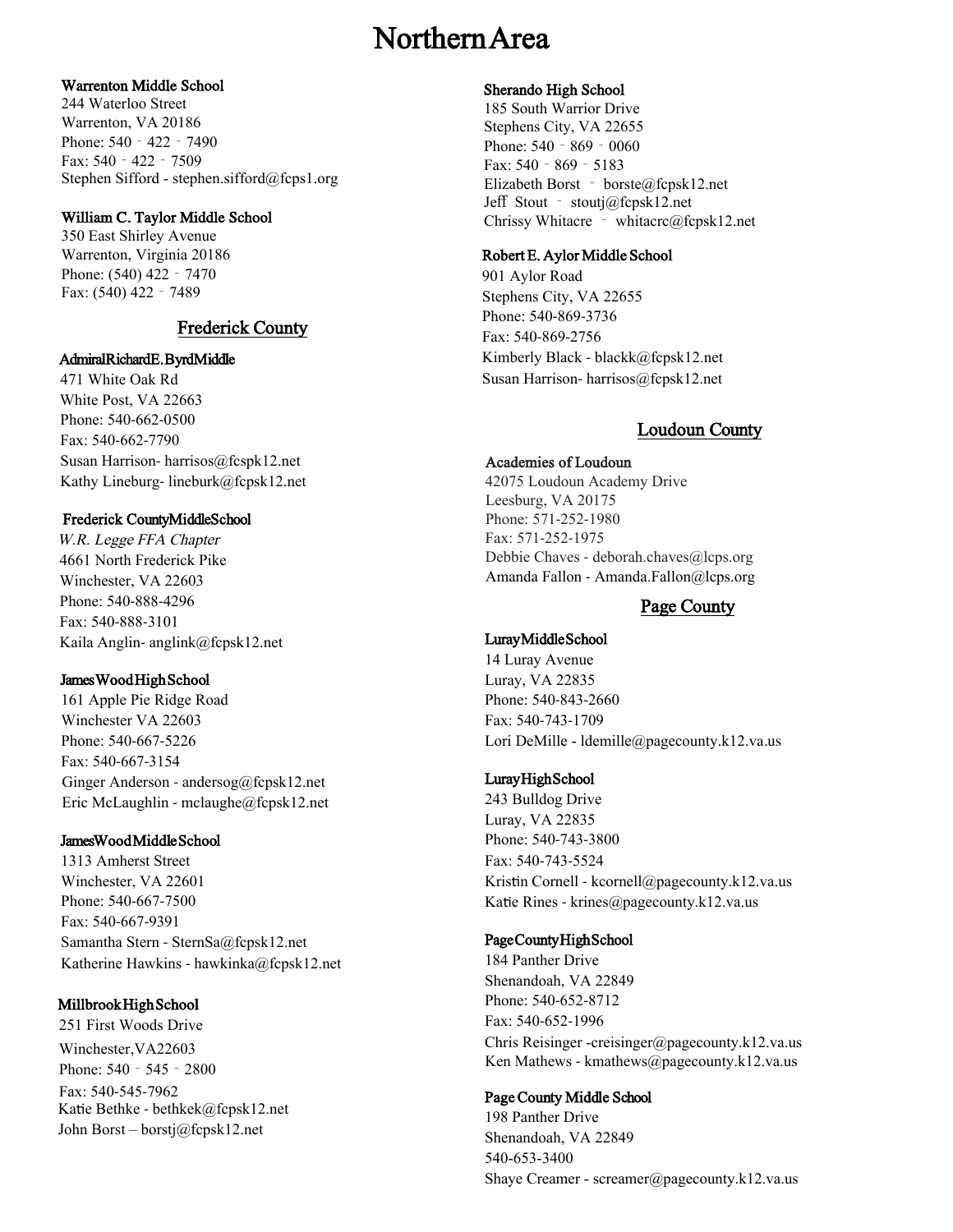### Northern Area

#### Prince William County

#### Brentsville District High School

12109 Aden Road Nokesville, VA 20181 Phone: 703‐594‐2161 Fax: 703‐594‐2365 Amy W. Beard– beardax@pwcs.edu

#### Rappahannock County

Rappahannock County High School 12576 Lee HWY Washington, VA 22747 Phone: 540‐227‐0745 Fax: 540‐987‐8104 Michele Fincham—Mfincham@rappahannockschools.us

#### Shenandoah County Warren County

#### Central High School

1147 Susan Avenue Woodstock, VA 22664 Phone: 540‐459‐2161 Fax: 540‐459‐5932 Mandy Curry - alcurry@shenandoah.k12.va.us Sherry Heishman ‐ saheishman@Shenandoah.k12.va.us

#### North Fork Middle School

1018 Caverns Rd. Quicksburg, VA 22847 Phone: 540‐477‐2953 Fax: 540‐477‐2562 Dara Booher‐ debooher@shenandoah.k12.va.us

#### Peter Muhlenberg Middle

1251 Susan Avenue Woodstock, VA 22664 Phone: 540‐459‐2941 Fax: 540‐459‐5965 Ambrosia Church– alchurch@shenandoah.k12.va.us

#### Signal Knob Middle School

687 Sandy Hook Road Strasburg, VA 22657 Phone: 540‐465‐3422 Fax: 540‐465‐5412 Dakota Stroud - drstroud@shenandoah.k12.va.us

#### Mountain View High School

*Stonewall Jackson FFA* 150 Stonewall Lane Quicksburg, VA 22847 Phone: 540‐477‐2732 ext. 250 Fax: 540‐477‐2098 Jay Jarrett - jbjarret@shenandoah.k12.va.us Tarinda Showman‐ tdshowman@shenandoah.k12.va.us

#### Strasburg High School

250 Ram Drive Strasburg, VA 22657 Phone: 540‐465‐3875 Fax: 540‐465‐5461 Abbi Copp ‐ aecopp@shenandoah.k12.va.us Brian Fisher ‐ bwfisher@shenandoah.k12.va.us

Skyline High School 151 Skyline Vista Drive Front Royal, VA 22630 phone (540 631‐0366 fax (540 635‐4026 Grace Bucklen ‐ ebucklen@wcps.k12.va.us

#### Skyline Middle School

240 Luray Avenue Front Royal, VA 22630 Phone: 540‐636‐0909 Fax: 540‐635‐6981 Emily Roy — eroy@wcps.k12.va.us Kate Snapp -- ksnapp@wcps.k12.va.us

#### Warren County High School

155 Westminster Drive Front Royal, VA 22630 phone (540 635‐4144 fax (540) 636‐3244 Lee Meadows ‐ kmeadows@wcps.k12.va.us

#### Warren County Middle School

522 Heritage Drive Front Royal, VA 22630 Phone: 540‐635‐2194 Fax: 540‐631‐3200 Emily Roy — eroy@wcps.k12.va.us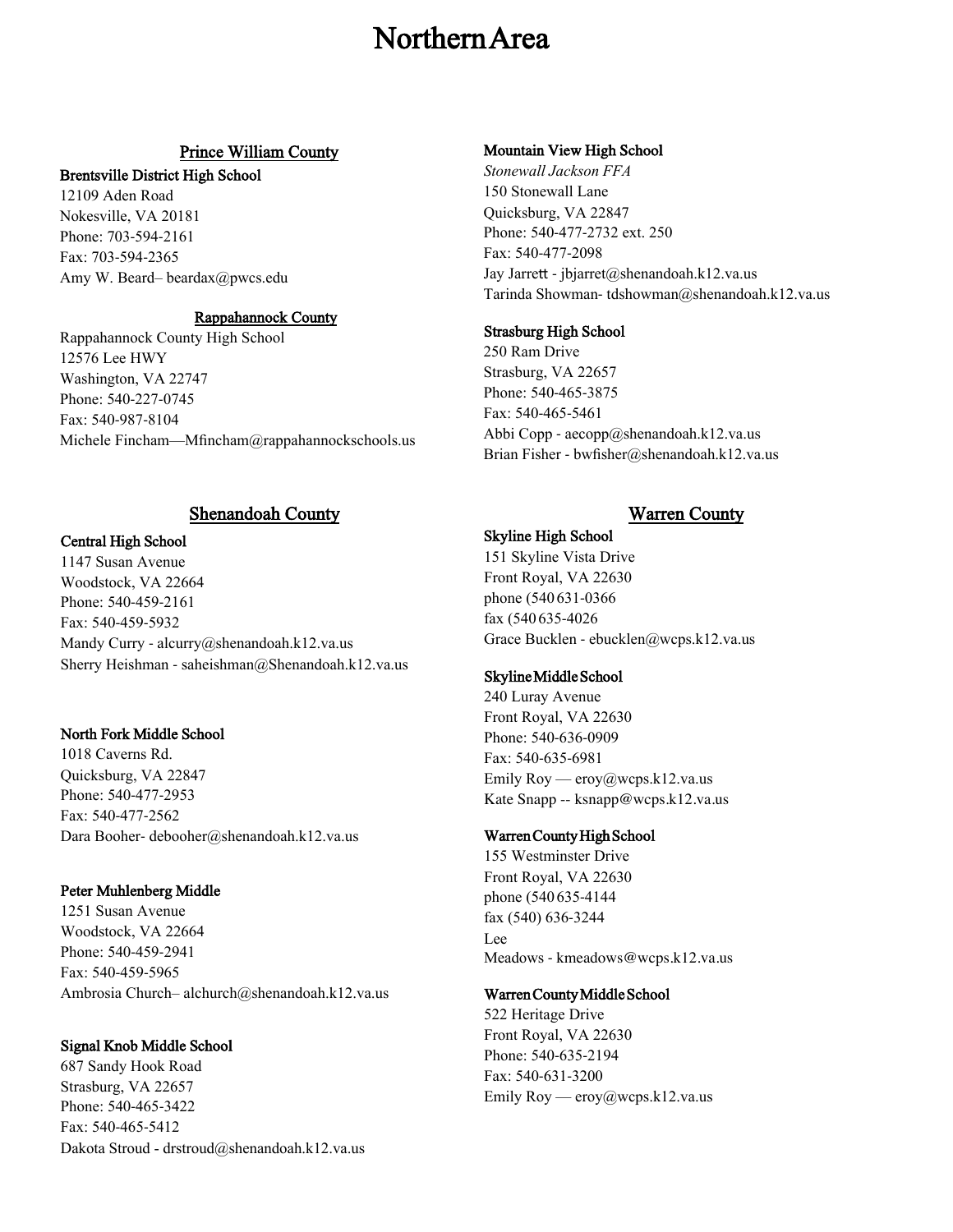#### Amelia County

#### <span id="page-18-0"></span>Amelia County High School

8500 Otterburn Road Amelia Court House, VA 23002 Phone: 804‐561‐2101 Fax: 804‐561‐4567 Margaret Jones - jonesm@ameliaschools.com Caroline Stargardt - stargardtc@ameliaschools.com Melissa Sease ‐ seasem@ameliaschools.com

#### Amelia County Middle School

8740 Otterburn Road Amelia Courthourse, VA 23002 Phone: 804-561-4422 Shawn Bryant - bryants@ameliaschools.com

#### **Appomattox County**

#### Appomattox County High School

198 Evergreen Avenue Appomattox, VA 24522 Phone: 434‐352‐7146 Fax: 434‐352‐0822 Elizabeth Duncan – ejduncan@acpsweb.com Ed McCann, Jr. – ewmccann@acpsweb.com Cassie Long —cdlong@acpsweb.com

#### Appomattox County Middle School

2020 Church Street Appomattox, VA 24522 Phone: 434‐352‐8257 Fax: 434‐352‐5621 Dani Hodges - dfhodges@acpsweb.com

#### Brunswick County

#### Brunswick High School

2171 Lawrenceville Plank Road Lawrenceville, VA 23868 Phone: 434‐848‐2716 Fax: 434‐848‐6303 Steven Clary - steven.clary@brun.k12.va.us

#### Buckingham County

#### Buckingham County High School Buckingham CTE Center

98 Fanny White Road Buckingham, VA 23921 Phone: 434‐969‐6100 Ext 102 Fax: 434‐969‐1689 Casey Davis ‐ cdavis@bcpschools.org Andrew Schmitt - aschmitt@bcpschools.org

#### Buckingham County Middle

1184 High School Rd. Buckingham, VA 23921 Phone: 434‐969‐1044 Fax: 434‐969‐4290 Sherry Dorrier – sdorrier@bcpschools.org

#### **Charlotte County**

#### Central Middle School

P.O. Box 748 CharloƩe Court House, VA 23923 Phone: 434‐542‐4536 Fax: 434‐542‐4630 Bethanne Metts - mettsba@ccps.k12.va.us

#### Randolph Henry High School

P.O. Box 668 Charlotte Court House, VA 23923 Phone: 434‐542‐4111 Fax: 434‐542‐4114 Jim Pugh ‐ pughjs@ccps.k12.va.us David Richmond ‐ richmondde@ccps.k12.va.us Calli Claybrook ‐ claybrookcf@ccps.k12.va.us

#### Chesterfield County

#### Chesterfield Career and Technical Center at Courthouse

10101 Courthouse Road Chesterfield, VA 23832 Phone: 804‐768‐6160 Fax: 804‐768‐6164 Michaela Dismann ‐ michaela\_dismann@ccpsnet.net

#### Chesterfield Career and Technical Center at Hull

13900 Hull Street Road Midlothian, VA 23112 Phone: 804‐639‐8668 Fax: 804‐639‐6394 Colleen Coleman—colleen\_coleman@ccpsnet

#### Thomas Dale High School

3626 West Hundred Road Chester VA 23831 Phone: 804.768.6245 Fax: 804.768.6256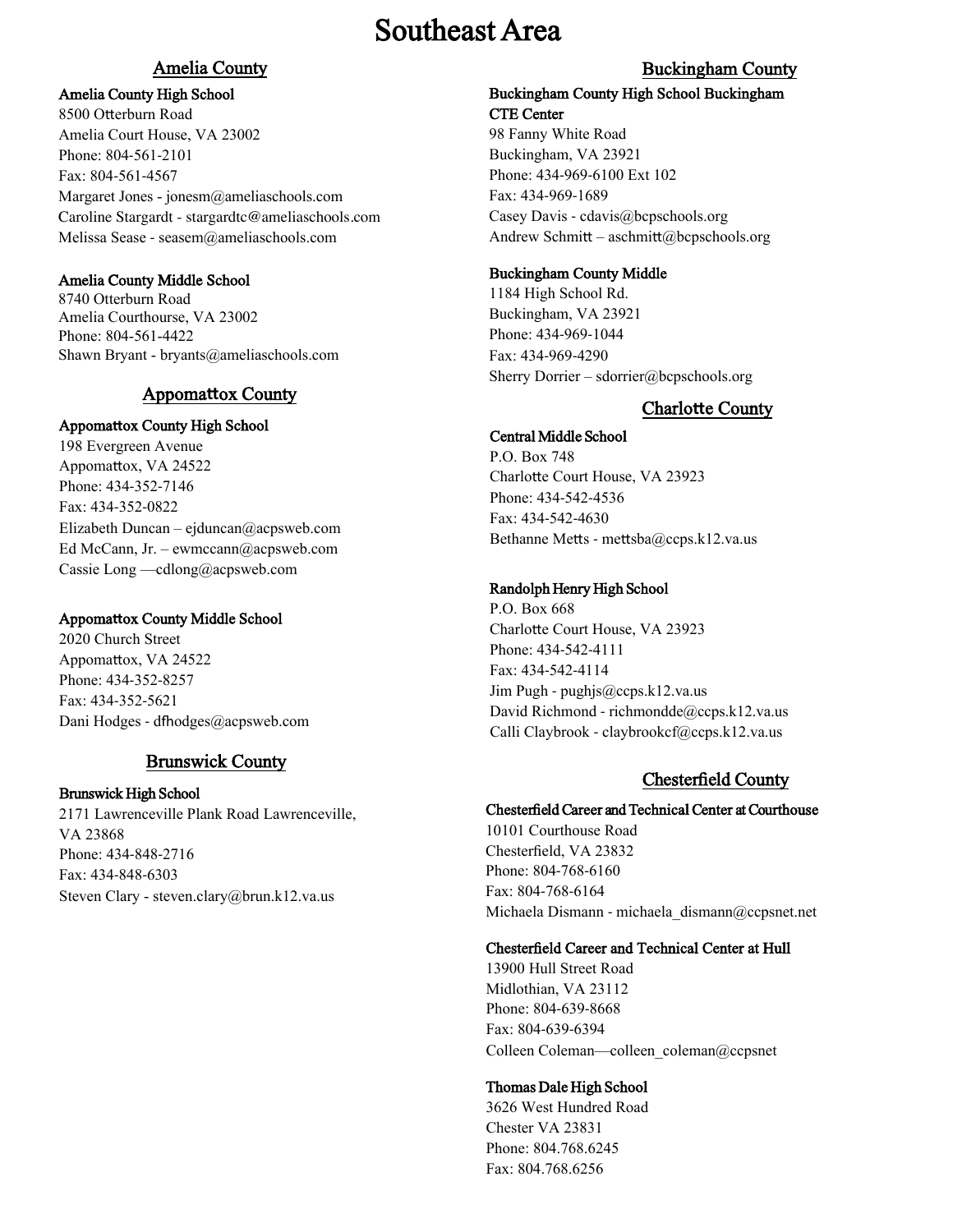#### Chesapeake City

#### Chesapeake Tech Center

1617 Cedar Road Chesapeake VA 23322 Phone: 757‐547‐0134 Fax: 757‐547‐2391 John Sommers ‐ john.sommers@cpschools.com

#### Cumberland County

#### Cumberland High School

P.O. Box 140 15 School Road Cumberland, VA 23040 Phone: 804‐492‐4808 Joshua Fleenor— Joshua Fleenor@cucps.k12.va.us

#### Cumberland County Middle School

P.O. Box 184 1541 Anderson Highway Cumberland, VA 23040 Phone: 804‐492‐4212 Fax: 804‐492‐9868

#### Dinwiddie County

#### Dinwiddie High School

11501 Boisseau Road Dinwiddie, VA 23841 Phone: 804‐469‐4280 Fax: 804‐469‐2093 Laurel Bishop - lbishop@dcpsnet.org Thomas Davis ‐ thdavis@dcpsnet.org Alexis Barmoy ‐ alsmith@dcpsnet.org

#### Dinwiddie Middle School

11608 Courthouse Rd. Dinwiddie VA 23841 Phone: 804‐469‐5430 Fax: 804‐469‐3389 Alan Richie ‐ arichie@dcpsnet.org Jessica Chappell - jhoak@dcpsnet.org

#### Greensville County

#### E.W. Wya**Ʃ** Middle School

206 Slagles Lake Road Emporia, VA 23847 Phone: 434‐634‐5159 Fax: 434‐634‐0442 Teresa Lindberg ‐ tlindberg@gcps1.com

#### Hampton City

#### Kecoughtan High School

522 Woodland Road Hampton, VA 23669 Phone 757‐ 850‐5000 Fax: 757‐850‐5153 Karen Chang—kchang@hampton.k12.va.us

#### Halifax County

#### Halifax County High School

P.O. Box 310 1 High School Circle South Boston, VA 24592 Phone: 434‐572‐4977 Fax: 434‐572‐8573 Don Reese ‐ dreese@halifax.k12.va.us Ellen Slagle ‐ ecrowder@halifax.k12.va.us Jasmine Vaughan - jvaughan@halifax.k12.va.us

#### Halifax County Middle School

1011 Middle School Circle South Boston, VA 24592 Phone: 434‐572‐4100 Fax: 434‐572‐4106 BridgeƩ Turner ‐ bnfallen@halifax.k12.va.us

#### Henrico County

#### The Academy at Virginia Randolph

2204 Mountain Road Glen Allen, VA 23060 Phone: 804‐261‐5085 Fax: 804‐261‐5087 Sunnie Wright‐ sdwcaldwell@henrico.k12.va.us

#### ACE Center at Hermitage

8302 Hungary Spring Road Richmond VA, 23229 Phone: 804‐756‐3021 Fax: 804‐756‐3026 Gretchen Hedges- gnhedges@henrico.k12.va.us Jennifer Mazza-hjmazza@henrico.k12.va.us Karen Bickett— klbickett@henrico.k12.va.us

#### Isle of Wight County

#### Windsor High School

24 Church Street Windsor, VA 23487 Phone: 757‐242‐6172 Fax: 757‐242‐4948 Amy Chapman ‐ amchapma@iwcs.k12.va.us Jason Brittle - jbrittle@iwcs.k12.va.us

#### James City County

Warhill High School 4615 Opportunity Way Williamsburg, VA 23188 Phone: 757-565-4615 Christine Hutto ‐ christine.hutto@wjccschools.org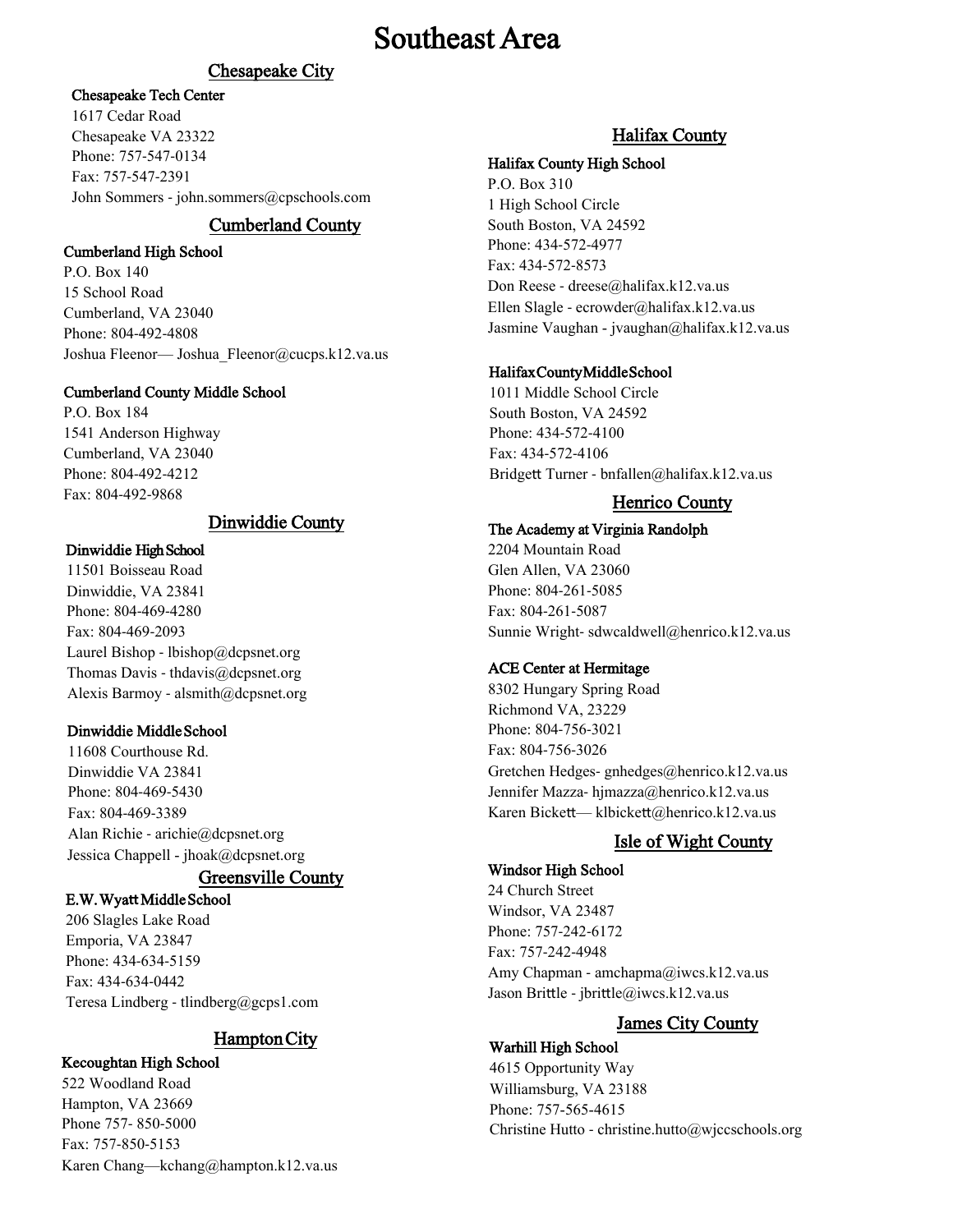#### Lafayette High School

4460 Longhill Road Williamsburg, VA 23188 Phone: 757-565-0373 Jennifer Taylor - jennifer.taylor@wjccschools.org

#### Lunenburg County

#### **CentralHighSchool**

131 KV Road Victoria, VA 23974 Phone: 434‐696‐2137 Fax: 434‐696‐1322 Timothy Johnson - timothy.johnson@k12lcps.org

#### Lunenburg Middle School

583 Tomlinson Road Victoria, VA 23974 Phone: 434‐696‐2161 Fax: 434‐696‐2162 Will Daniel ‐ william.daniel@k12lcps.org

#### Mecklenburg County

#### Bluestone High School

6825 Skipwith Road Skipwith, VA 23968 Phone: 434‐372‐5177 Fax: 434‐372‐5217 John Gryder ‐ jgryder@mcpsweb.org

#### Bluestone Middle School

250 Middle School Road Skipwith, VA 23968 Phone: 434‐372‐3266 Fax: 434‐372‐3362 Amy Whitten - awhitten@mcpsweb.org

#### Park View High School

205 Park View Circle South Hill, VA 23970 Phone: 434‐447‐3435 Fax: 434‐447‐7876 Carole Euting – ceuting@mcpsweb.org

#### Park View Middle School

365 Dockery Road South Hill, VA 23970 Phone: 434 - 447 - 3761 Fax: 434‐447‐4920 Eric Jones – erjones@mcpsweb.org

#### New Kent County

#### New Kent High School

P.O. Box 130 7365 Egypt Road New Kent, VA 23124 Phone: 804‐966‐9671 Fax: 804‐966‐8585 Tom Watson ‐ twatson@nkcps.k12.va.us

#### **Nottoway County**

Nottoway High School 5267 Old Nottoway Road Crewe, VA 23930 Phone: 434‐292‐5373 Fax: 434‐292‐3021 Stanley Christopher -christopher.stanley@nottowayschools.org John Scialdo – scialdo.john@nottowaychools.org

#### Newport News

#### New Horizons Regional Education Center

13400 Woodside Lane Newport News VA 23608 Phone: 757‐874‐4444 Deb Rosson—deb.rosson@nhrec.org

#### Powhatan County

Powhatan High School 1800 Judes Ferry Road Powhatan, VA 23139 Phone: 804‐598‐5710 Fax: 804‐598‐0298 Caitlin Smith‐ caitlin.smith@powhatan.k12.va.us Chris Whitlow‐ christopher.whitlow@powhatan.k12.va.us Emilee Meinhard ‐ emilee.meinhard@powhatan.k12.va.us Carroll Gillespie Jr ‐

#### Powhatan Middle School

4135 Old Buckingham Road Powhatan, VA 23139 Phone: 804‐362‐2500 Fax: 804‐598‐2645 Jennifer Bowry ‐ jennifer.bowry@powhatan.k12.va.us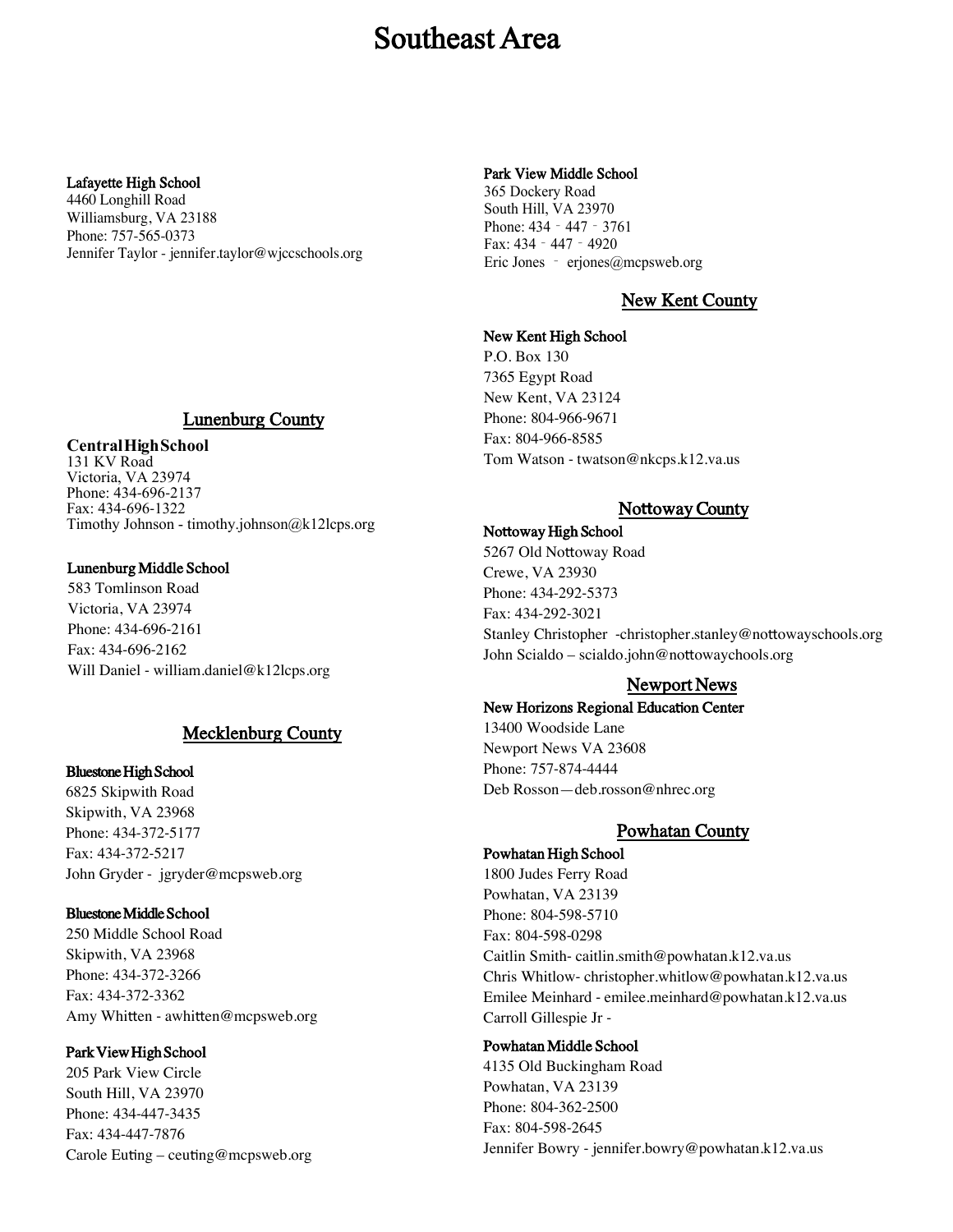#### Northampton County

#### Northampton High School

16041 Courthouse Road Eastville, VA 23347 Phone: 757‐678.5151 Oliver Bennett — obennett@ncpsk12.com

#### Prince Edward County

Prince Edward County High School 35 Eagle Drive Farmville, VA 23901 Phone: 434‐315‐2100 Fax: 434‐392‐1901 Kortney Hayes – kortney.hayes@pecps.k12.org

#### Portsmouth City

#### Churchland High School

4301 Cedar Lane Portsmouth VA 23703 Phone: 757‐686‐2500 Fax: 757‐686‐2504 Bailey Carrington ‐ bailey.carrington@portsk12.com

#### Richmond City

#### Richmond Career and Technical Center

2020 Westwood Avenue Richmond, VA 23230 Phone: 804‐780‐6272 Fax: 804‐780‐6061 Scott Burrell - sburrell@rvaschools.net Rebecca Miley—rmiley@rvaschools.net Latrisha Tate -

#### Southampton County

#### Southampton High School

23350 Southampton Pkwy Courtland, VA 23837 Phone: 757‐653‐2751 Fax: 757‐653‐0414 Cormanica Crutchfield— ccrutchfield@mail.southampton.k12.va.us

#### Southampton Middle School

23450 Southampton Parkway Courtland, VA 23837 Phone: 757‐653‐9250 Fax: 757‐653‐7251 Deborra Horowitz‐ dhorowitz@mail.southampton.k12.va.us

#### Su**ff**olk

#### Kings Fork High School

351 Kings Fork Road Suffolk, VA 23434 Phone: 757 - 923 - 5240 Fax: 757‐923‐5242 Caitlin Joyner ‐ caitlinjoyner@spsk12.net

#### Lakeland High School

214 Kenyon Road Suffolk, VA 23434 Phone: 757 - 925 - 5790 Fax: 757‐925‐5599 Sahmod Earls – sahmodearls@spsk12.net

#### Nansemond River High School

3301 Nansemond Parkway Suffolk, VA 23434 Phone: 757‐923‐4101 Fax: 757‐538‐5430 Caitlin Joyner‐ caitlinjoyner@spsk12.net

#### Surry County

#### Surry County High School

1675 Hollybush Road Dendron, VA 23839 Phone: 757‐267‐2211 Breyon Pierce ‐ breyon\_pierce@surryschools.net

#### Virginia Beach City

#### Virginia Beach Technicaland Career Education Center

2925 North Landing Road Virginia Beach VA 23456 Phone: 757‐648‐5850 Fax: 757‐427‐5558 Joseph Santos ‐ joseph.santos@vbschool.com Laurie Yates ‐ laurie.yates@vbschools.com

#### College and Career Academy at Pruden

653 North Lynnhaven Road Virginia Beach, VA 23452 Phone: 757-923-5254 Anne Hudson - annehudson@spsk12.net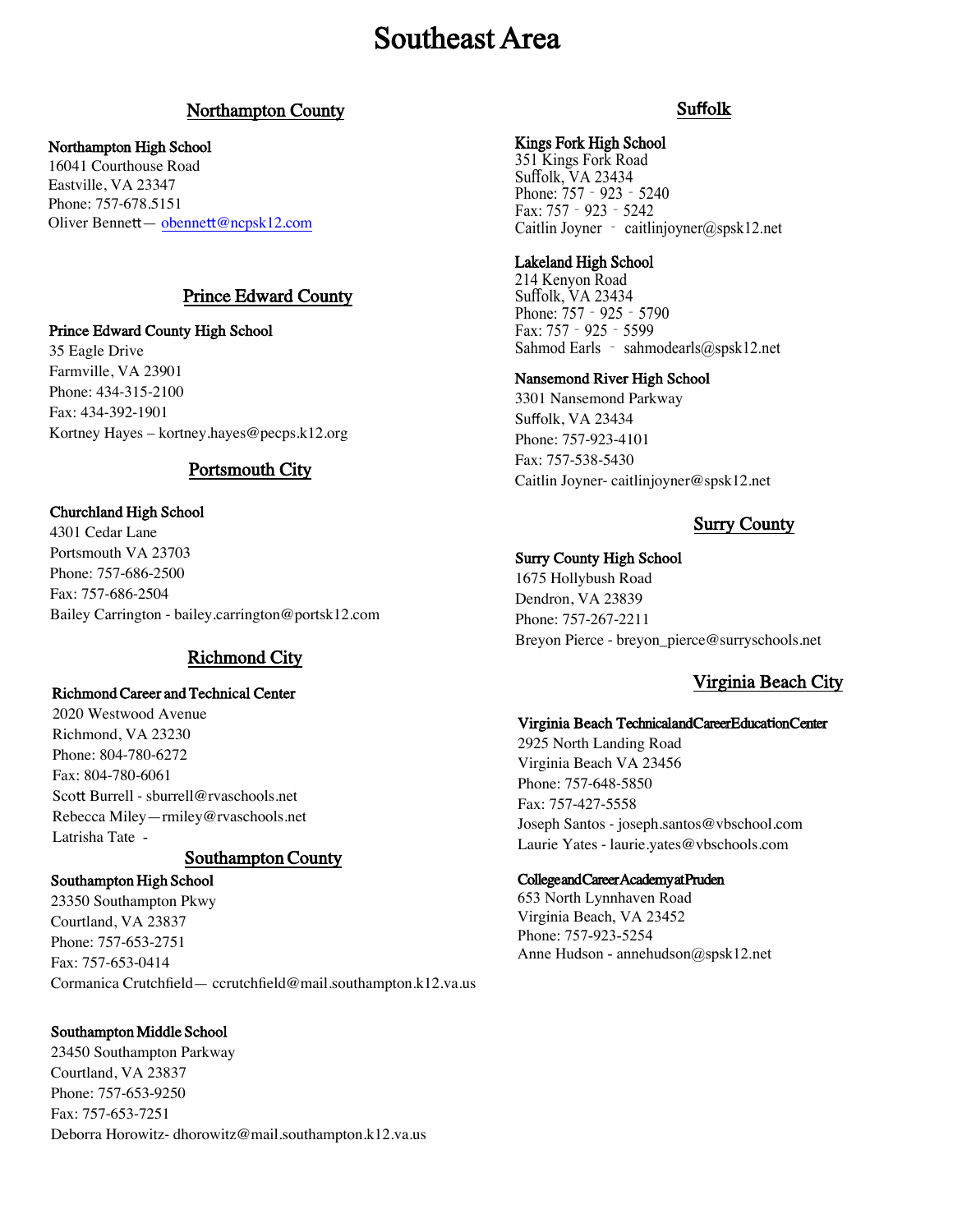#### Alleghany County

#### <span id="page-22-0"></span>Alleghany High School

210 Mountaineer Drive Covington, VA 24426 Phone: 540‐863‐1700 Fax: 540‐863‐1705 Teresa Reed – treed@alleghany.k12.va.us

#### Bedford County

Liberty High School 100 Liberty Minuteman Drive Bedford, VA 24523 Phone: 540‐586‐2541 Fax: 540‐586‐7720 Spencer Blankenship ‐ sblankenship@bedford.k12.va.us Lindsey Tomlinson ‐ ltomlinson@bedford.k12.va.us Hunter Wimmer ‐ hunter.wimmer@bedford.k12.va.us

#### Liberty Middle School

1237 Lacey Putney Way Bedford, VA 24523 Phone: 540‐586‐7735 Fax: 540‐586‐4957 Cymber Croft‐ cymber.croft@bedford.k12.va.us

#### Staunton River High School

Smith Mountain FFA Chapter 1095 Golden Eagle Drive Moneta, VA 24121 Phone: 540‐297‐7152 Fax: 540‐297‐2982 Anne Jones—anne.jones@bedford.k12.va.us Angeline Quinn—angeline.quinn@bedford.k12.va.us

#### Staunton River Middle School

1293 Golden Eagle Drive Moneta, VA 24121 Phone: 540‐297‐4152 Fax: 540‐297‐4076 Brittany Lawyer - brittany.lawyer@bedford.k12.va.us

#### **Smith Mountain Lake Christian Academy**

1449 Hendricks Store Road Moneta, VA 24121 Phone: 540‐798‐7799 Fax: Heather McAndrew—hmcandrew@smlca.org

#### Botetourt County

#### Botetourt Technical Center

253 Poor Farm Rd Fincastle, VA 24090 Phone: 540‐473‐8216 Fax: 540‐473‐8376 Andy Bell – abell@bcps.k12.va.us

#### Central Academy Middle School

367 Poor Farm Road Fincastle, VA 24090 Phone: 540‐473‐8333 Fax: 540‐473‐8376 Grace Harwin - gharwin@bcps.k12.va.us

#### James River High School

9906 Springwood Road Buchanan, VA 24066 Phone: 540‐254‐1121 Fax: 540‐254‐2765 Kate Stevens ‐ kstevens@bcps.k12.va.us

#### Lord Botetourt High School

1435 Roanoke Road Daleville, VA 24083 Phone: 540‐992‐1261 Fax: 540‐992‐8381 Stuart Byrd ‐ sbyrd@bcps.k12.va.us

#### Read Mountain Middle School

182 Orchard Hill Drive Cloverdale, VA 24077 Phone: 540‐966‐8655 Fax: 540‐966‐8656 Amy Stevens ‐ astevens@bcps.k12.va.us

#### Campbell County

#### Brookville High School

100 Laxton Road Lynchburg, VA 24502 Phone: 434‐239‐2636 Fax: 434‐239‐6706 Yvonne Hansotte – yhansotte@campbell.k12.va.us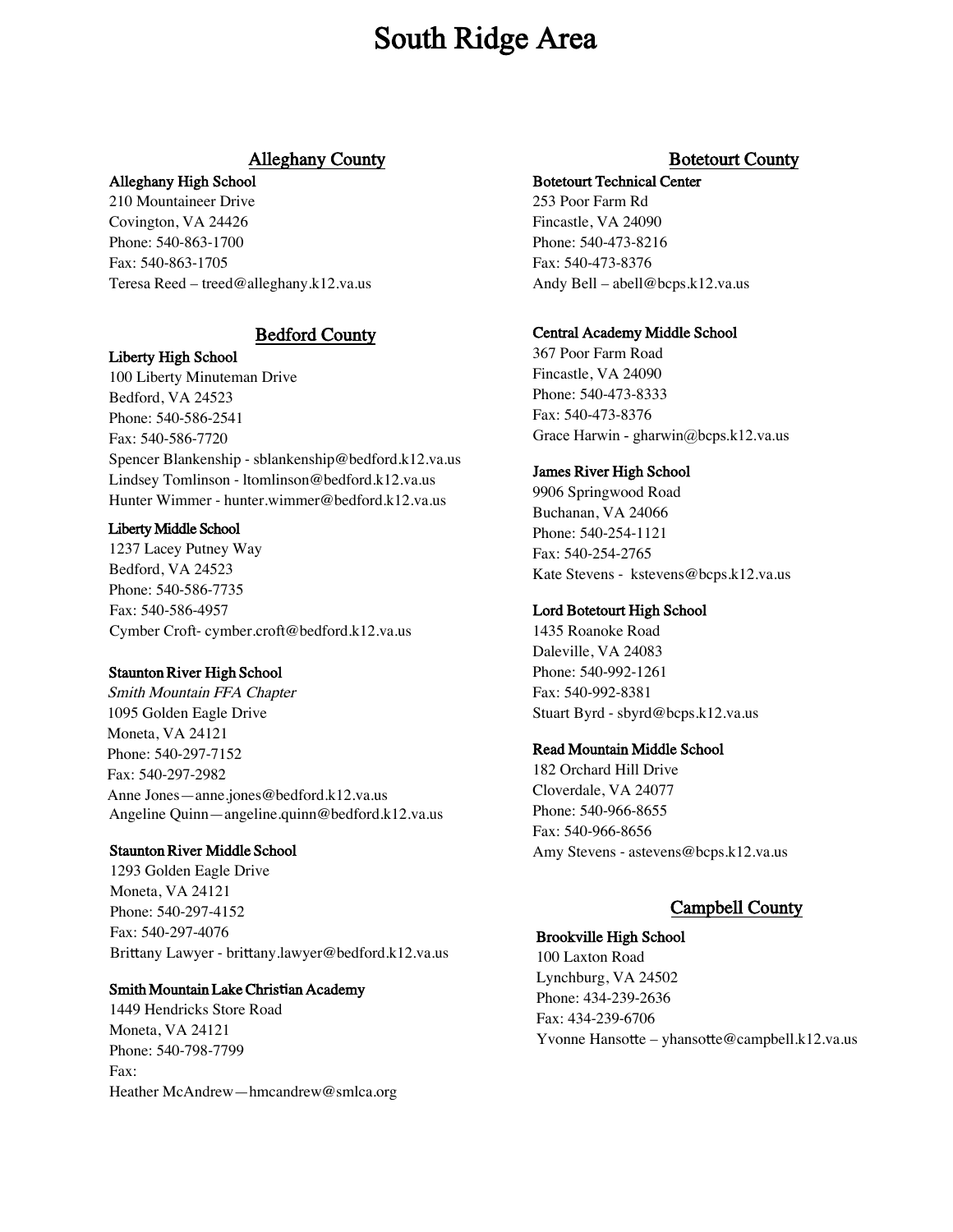#### **Campbell County Franklin County**

#### Monelison Middle School

257 Trojan Rd. Madison Heights, VA 24572 Phone: 434‐846‐1307 Fax: 434‐846‐5318 Mark E. May – mmay@campbell.k12.va.us

#### Rustburg High School

1671 Village Highway Rustburg, VA 24588 Phone: 434‐332‐5171 Fax: 434‐332‐1187 Clint Jones ‐ cjones@campbell.k12.va.us

#### Rustburg Middle School

555 Village Highway Rustburg, VA 24588 Phone: 434‐332‐5141 Fax: 434‐332‐2058 Evan Reedy ‐ evan.reedy@campbell.k12.va.us

#### William Campbell Combined School

474 William Campbell Drive Naruna, VA 24576 Phone: 434‐376‐2015 Fax: 434‐376‐5859 Braxton Blackstock—robert.blackstock@campbell.k12.va.us

#### Craig County

#### Craig County Middle & High School

25239 Craigs Creek Rd New Castle, VA 24127 Phone: 540‐864‐5185 Fax: 540‐864‐5636 Ben Flinchum ‐ bflinchum@craig.k12.va.us Emily Nolen - enolen@craig.k12.va.us

#### Floyd County

#### Floyd County High School

721 Baker Street Floyd, VA 24091 Phone: 540‐745‐9450 Fax: 540‐745‐9481 Jameson Cockram ‐ cockramj@floyd.k12.va.us Mathew Roop—roopm@floyd.k12.va.us

#### Franklin County High School

700 Tanyard Road Rocky Mount, VA 24151 Phone: 540‐483‐0221 Fax: 540‐483‐5149 Jean Capps – jean.capps@frco.k12.va.us Jacob Wilson - jacob.wilson@frco.k12.va.us Kasey Arrington - kasey.arrington@frco.k12.va.us

#### Henry County

Basse**Ʃ** High School 85 Riverside Drive Bassett, VA 24055 Phone: 276‐629‐1731 Fax: 276‐629‐8221 Jasmine Boardwine ‐ jasmine.broadwine@henry.k12.va.us Alysha Lawless - alysha.lawless@henry.k12.va.us

#### Laurel Park Middle School

280 Laurel Park Ave. Martinsville, VA 24054 Phone: 276‐632‐7216 Fax: 276‐632‐4865 Marissa Eastep‐ meastep@henry.k12.va.us Donna Kaczor ‐ dkaczor@henry.k12.va.us

#### Magna Vista High School

701 Magna Vista School Road Ridgeway, VA 24148 Phone: 276‐956‐3147 Fax: 276‐956‐5888 Tiffany Anderson‐tanderson@henry.k12.va.us Brittany Brummitt-bbrummitt@henry.k12.va.us Alyson Martin- alyson.martin@henry.k12.va.us

#### Henry County Career Academy

340 Ridgedale Drive Martinsville, VA 24112 Phone: 276‐638‐1668 Fax: 276‐638‐3942 Daryll Holland ‐ dholland@henry.k12.va.us

#### Fieldale**‐**Collinsville Middle School

645 Miles Road Collinsville, VA 24078 Phone: 276‐647‐3841 Fax: 276‐647‐4090 Caitlin Tatum ‐ caitlin.price@henry.k12.va.us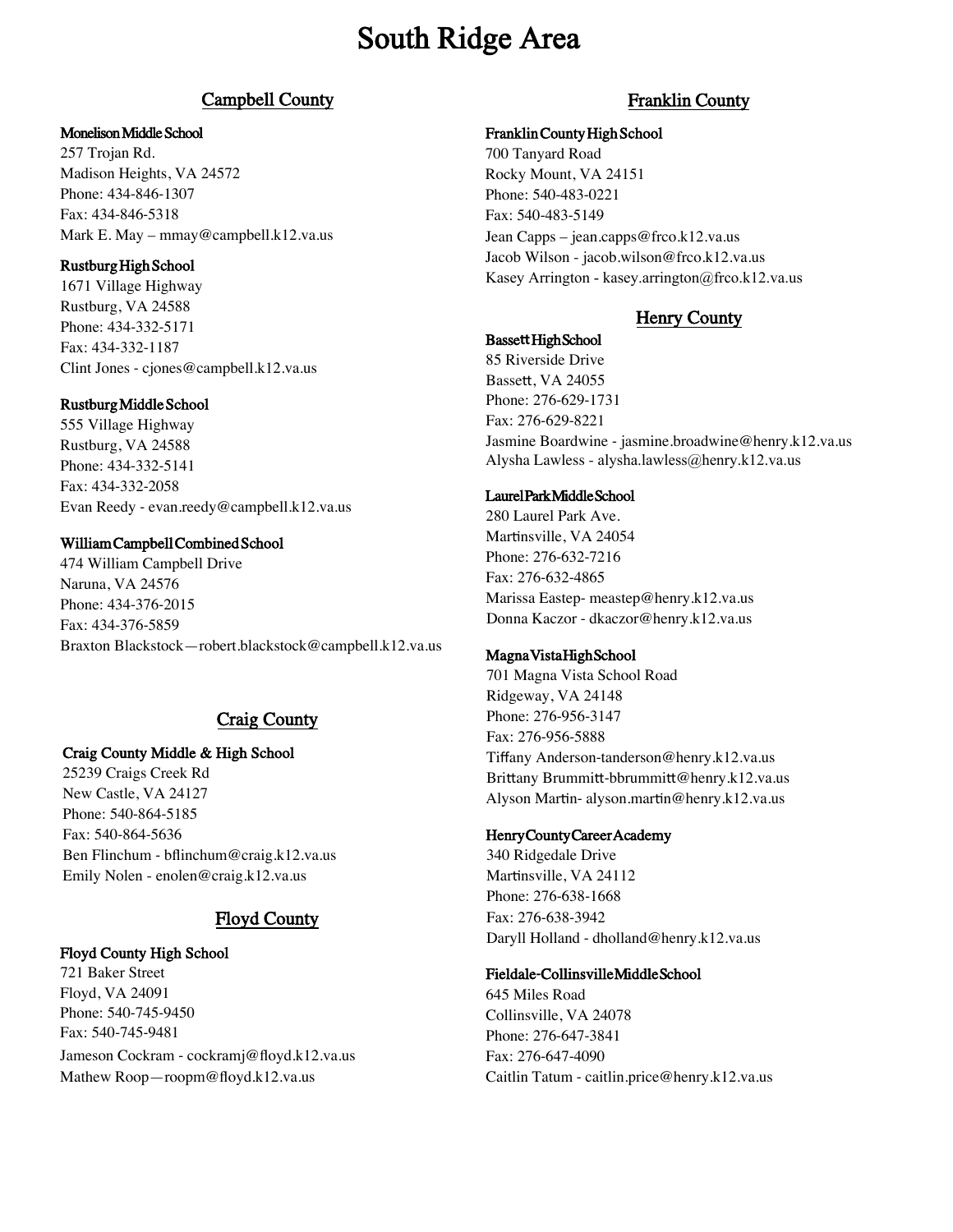#### Martinsville High School

351 Commonwealth Boulevard Martinsville, VA 24112 Phone: 276‐403‐5876 Fax: 276‐403‐5178 Eli Roberson - eroberson@martinsville.k12.va.us

#### Martinsville Middle School

201 Brown Street Martinsville, VA 24112 Phone: 276‐403‐5870 Fax: 276‐403‐5178 Eli Roberson - eroberson@martinsville.k12.va.us

#### Montgomery County

#### Auburn High School

4163 Riner Road Riner, VA 24149 Phone: 540‐382‐5160 Fax: 540‐381‐6110 Kim Smith ‐ kimberlysmith@mcps.org Meghan Dove ‐ meghandove@mcps.org

#### Auburn Middle School

4069 Riner Road Riner, VA 24149 Phone:540‐382‐5165 Fax: 540‐381‐6562 Samantha Tatum - samanthaanntatum@mcps.org

#### Blacksburg High School

3401 Bruin Lane Blacksburg, VA 24060 Phone: 540‐951‐5706 Fax: 540‐951‐5714 Candace Carrier ‐ candacecarrier@mcps.org Debbie Gaertner ‐ debbiegaertner@mcps.org

#### Blacksburg Middle School

3109 Price's Fork Road Blacksburg, VA 24060 Phone: 540‐951‐5800 Fax: 540‐951‐5808 Sarah Eyre ‐ seyre@mcps.org

#### Chris**Ɵ**ansburg High School

100 Independence Boulevard Christiansburg, VA 24073 Phone: 540‐382‐5178 Fax: 540‐381‐6525 Morgan Holder ‐ morganholder@mcps.org Chase Lowe ‐ clowe@mcps.org

#### Christiansburg Middle School

1205 Buffalo Drive, NW Christiansburg, VA 24073 Phone: 540‐394‐2180 Fax: 540‐394‐2197 Taryn Tretick - taryntretick@mcps.org

#### East Montgomery High School

4695 Crosier Road Eliston VA 24087 Phone: 540‐268‐3010 Fax: 540‐268‐3012 Emily Cassell—emilycassell@mcps.org

#### Shawsville Middle School

4179 Old Town Road Shawsville, VA 24162 Phone: 540‐268‐2262 Fax: 540‐268‐1868 Samantha Tatum - samanthaanntatum@mcps.org

#### Patrick County

#### Patrick County High School

215 Cougar Lane Stuart, VA 24171 Phone: 276‐694‐7137 Fax: 276‐694‐2317 Wendell Terry ‐ wendell.terry@patrick.k12.va.us Jonathan Wood – jonathan.wood@patrick.k12.va.us

#### Pittsylvania County

#### Chatham High School

100 Cavalier Circle Chatham, VA 24531 Phone: 434‐432‐8305 Fax: 434‐432‐8351 Jason Ince ‐ jason.ince@pcs.k12.va.us Cassidy Shelton — cassidy.shelton@pcs.k12.va.us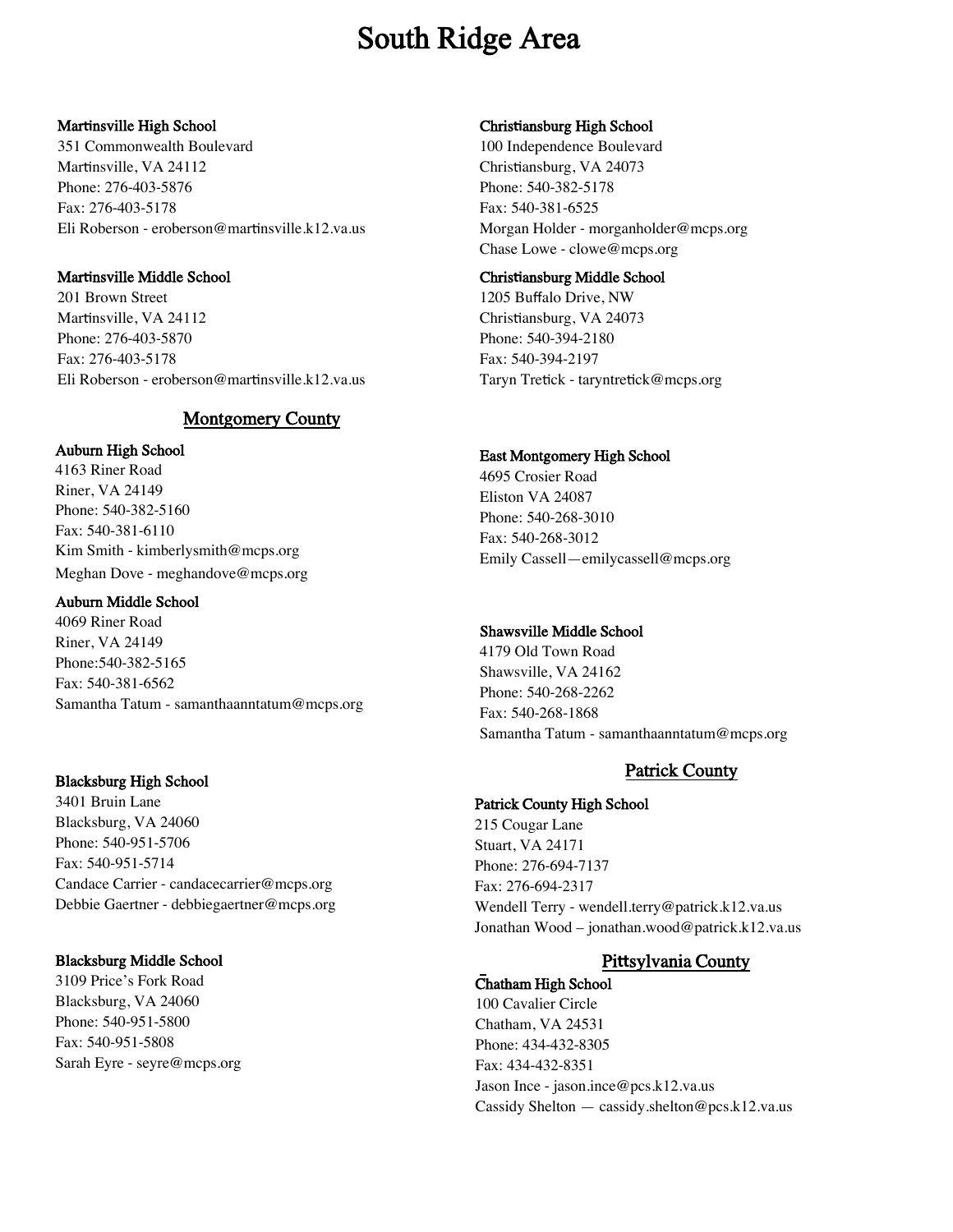#### **Pittsylvania County**

#### Chatham Middle School

11650 US Highway 29 North Chatham, VA 24531 Phone: 434‐432‐2169 Fax: 434‐432‐2842 Keith Jones ‐ keith.jones@pcs.k12.va.us

#### Dan River High School

100 Dan River Wildcat Circle Ringgold, VA 24586 Phone: 434‐822‐7081 Fax: 434‐822‐7347 Whitney Lindsey Terry ‐ whitney.lindsey@pcs.k12.va.us Casey Kenealy ‐ casey.kenealy@pcs.k12.va.us

#### Dan River Middle School

5875 Kentuck Road Ringgold, VA 24586 Phone: 434‐822‐6027 Fax: 434‐822‐6548 Harlee Denny– harlee.denny@pcs.k12.va.us

#### Gretna High School

100 Gretna Hawk Circle Gretna, VA 24557 Phone: 434‐630‐1800 Fax: 434‐630‐3045 Clark Gregory – robert.gregory@pcs.k12.va.us Jessie Worley—jessie.worley@pcs.k12.va.us

#### Gretna Middle School

201 Coffey Street Gretna, VA 24557 Phone: 434‐630‐1804 Fax: 434‐630‐6122 Michaela Parker‐ michaela.parker@pcs.k12.va.us

#### Pittsylvania Career and Technical Center

11700 U.S. Highway 29 Chatham, VA 24531 Phone: 434‐432‐9416 Fax: 434‐432‐0516 Lesley Bassett - lesley.bassett@pcs.k12.va.us

#### Tunstall High School

100 Trojan Circle Dry Fork, VA 24549 Phone: 434‐724‐7111 Fax: 434‐724‐4588 Jessica Jones ‐ jessica.jones@pcs.k12.va.us Morgan Washburn ‐ morgan.washburn@pcs.k12.va.us

#### Tunstall Middle School

1160 Tunstall High Road Dry Fork, VA 25459 Phone: 434‐724‐7086 Fax: 434‐724‐7907 Carole Brown ‐ carole.brown@pcs.k12.va.us

#### Radford City

#### Radford City High School

50 Dalton Drive Radford, VA 24141 Phone: 540‐731‐3649 Fax: 540‐731‐4419 Katie Givens – kgivens@rcps.org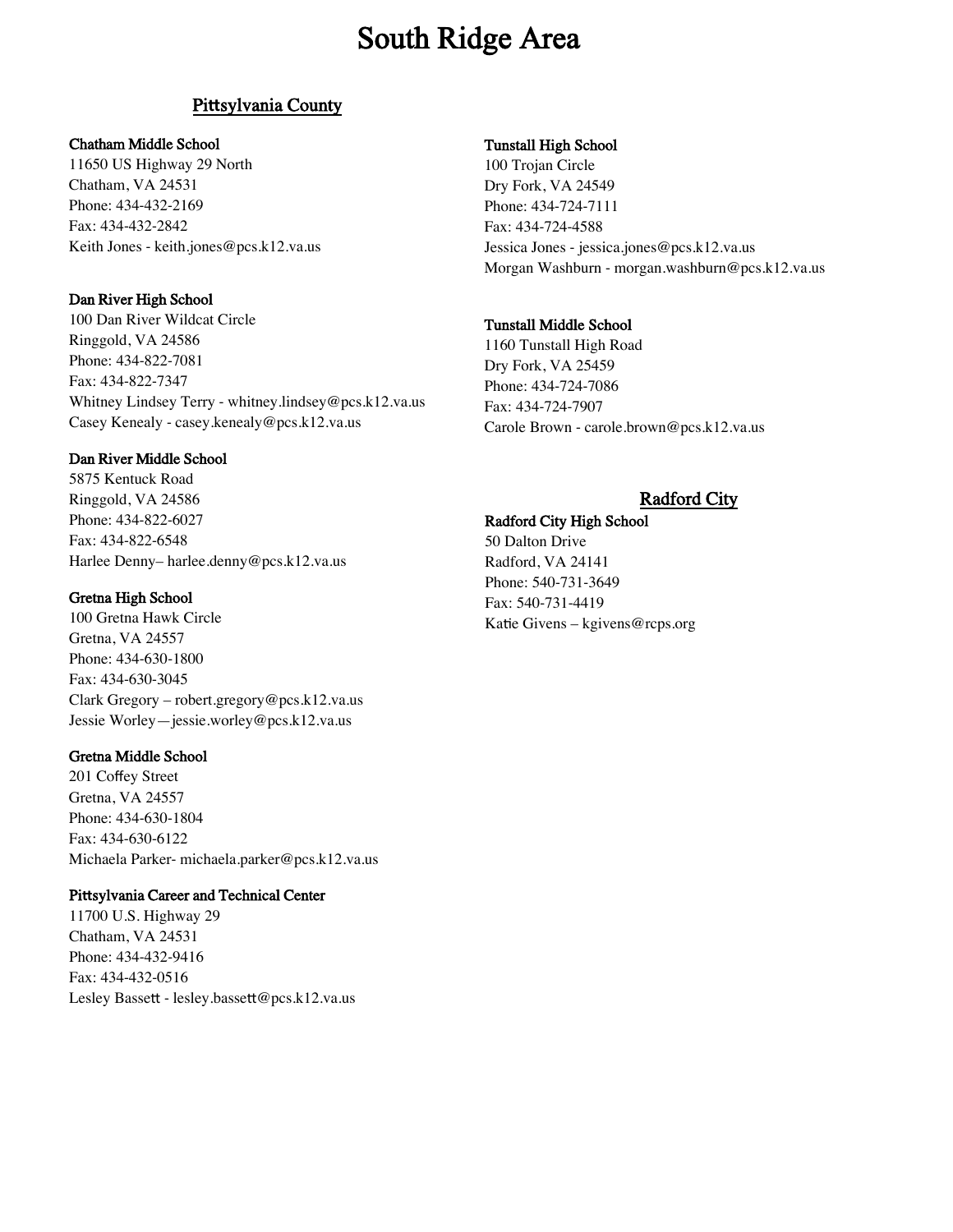#### Virginia Agriculture Teachers

| <b>Last Name</b> | <b>First Name</b> | (list by name)<br><b>Chapter Name</b>                          | Email                                |
|------------------|-------------------|----------------------------------------------------------------|--------------------------------------|
| Akau             | Marla             | <b>Edison FFA</b>                                              | maakau@fcps.edu                      |
| Alexander        | <b>Brian</b>      | Rural Retreat FFA                                              | balexander@wythek12.org              |
| Allen            | Daniel            | Goochland FFA                                                  | dallen@glnd.k12.va.us                |
| Alley            | Tori              | Pulaski County FFA                                             | vkalley@pcva.us                      |
| Anderson         | Ginger            | James Wood FFA                                                 | andersog@fcpsk12.net                 |
| Anderson         | Tiffany           | Magna Vista FFA                                                | tanderson@henry.k12.va.us            |
| Anderson         | Carl              | Massaponax FFA                                                 | coanderson@spotsylvania.k12.va.us    |
| Anglin           | Kaila             | W.R. Legge Middle FFA                                          | anglink@fcpsk12.net                  |
| Antonucci        | McGlensey         | Chantilly Academy FFA                                          | mantonucci@fcps.edu                  |
| Arrington        | Kasey             | Franklin County FFA                                            | kasey.arrington@frco.k12.va.us       |
| Baber            | Lindsay           | Beverley Manor Middle FFA                                      | baber.Id@augusta.k12.va.us           |
| Balderson        | David             | <b>Atlee FFA</b>                                               | dbalderson@hanover.k12.va.us         |
| Banton           | Jessica           | Patrick Henry - Ashland FFA                                    | jbanton@hcps.us                      |
| Barmoy           | Alexis            | Dinwiddie FFA                                                  | alsmith@dcpsnet.org                  |
| <b>Bassett</b>   | Lesley            | Pittsylvania Career & Technical Colesley.bassett@pcs.k12.va.us |                                      |
| <b>Bates</b>     | Kara              | Harrisonburg High                                              |                                      |
| Beard            | Amy               | <b>Brentsville FFA</b>                                         | beardax@pwcs.edu                     |
| Beery            | Kristin           | Valley Career & Technical Center                               | beeryk@valleytech.us                 |
| Bell             | Andy              | <b>Botetourt Technical Center</b>                              | abell@bcps.k12.va.us                 |
| Bennett          | Oliver            | Northhampton                                                   | obennett@ncpsk12.com                 |
| Benson           | Suzanne           | <b>Riverbend FFA</b>                                           | sbenson@spotsylvania.k12.va.us       |
| Bethke           | Katie             | Millbrook FFA                                                  | bethkek@fcpsk12.net                  |
| <b>Bickett</b>   | Karen             | Hermitage Tech Center FFA                                      | klbickett@henrico.k12.va.us          |
| Bishop           | Laurel            | Dinwiddie FFA                                                  | lbishop@dcpsnet.org                  |
| <b>Black</b>     | Daniel            | Broadway FFA / Wilbur S. Pence I dblack@rockingham.k12.va.us   |                                      |
| <b>Black</b>     | Paryce            | J. Frank Hillyard Middle FFA                                   | pblack@rockingham.k12.va.us          |
| <b>Black</b>     | Kimberly          | R E Aylor Middle FFA                                           | blackk@fcpsk12.net                   |
| Blackstock       | <b>Braxton</b>    | William Campbell FFA                                           | robert.blackstock@campbell.k12.va.us |
| Blankenship      | Cutler            | Courtland FFA                                                  | cblankenship@spotsylvania.k12.va.us  |
| Blankenship      | Spencer           | Liberty FFA                                                    | sblankenship@bedford.k12.va.us       |
| Blankenship      | Stephanie         | Northwood FFA                                                  | stephanieblankenship@scsb.org        |
| <b>Blevins</b>   | Sarah             | Lebanon FFA                                                    | sblevins@russell.k12.va.us           |
| Booher           | Dara              | North Fork Middle FFA                                          | debooher@shenandoah.k12.va.us        |
| <b>Borst</b>     | John              | Millbrook FFA                                                  | borstj@fcpsk12.net                   |
| <b>Borst</b>     | Liz               | Sherando FFA                                                   | borste@fcpsk12.net                   |
| Bowry            | Jennifer          | Powhatan Middle FFA                                            | jennifer.bowry@powhatan.k12.va.us    |
| <b>Brittle</b>   | Jason             | Isle of Wright                                                 | jbrittle@iwcs.k12.va.us              |
| <b>Brummitt</b>  | Brittany          | Magna Vista FFA                                                | bbrummitt@henry.k12.va.us            |
| Bryant           | Shawn             | Amelia County Middle FFA                                       | Bryants@ameliaschools.com            |
| <b>Bucklen</b>   | Grace             | Skyline FFA/ Warren County FFA                                 | ebucklen@wcps.k12.va.us              |
| <b>Bucklew</b>   | Emily             | Clarke County FFA                                              | bucklewe@clarke.k12.va.us            |
| <b>Burkett</b>   | Anna              | Orange FFA                                                     | aburkett@ocss-va.org                 |
| <b>Burnett</b>   | Mark              | Northwood Middle FFA                                           | markburnett@scsb.org                 |
| <b>Burrell</b>   | Scott             | Richmond Technical Center FFA                                  | sburrell@rvaschools.net              |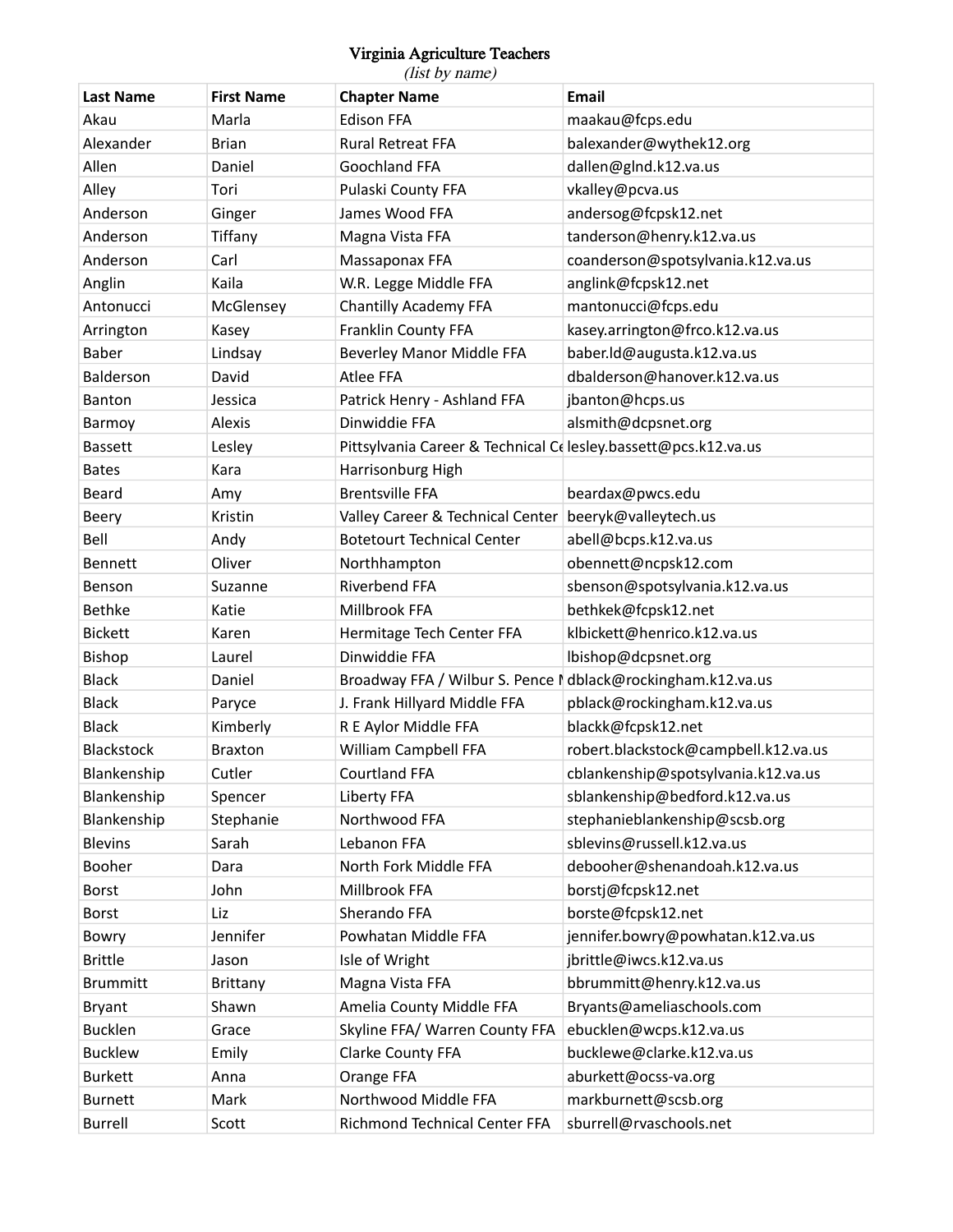| <b>Burton</b>  | David         | William Monroe Middle FFA      | dburton@greenecountyschools.com         |
|----------------|---------------|--------------------------------|-----------------------------------------|
| Byrd           | Stuart        | Lord Botetourt FFA             | sbyrd@bcps.k12.va.us                    |
| Campbell       | Hannah        | East Rockingham FFA            | hcampbell@rockingham.k12.va.us          |
| Capps          | Jean          | Franklin County FFA            | jean.capps@frco.k12.va.us               |
| Carpenter      | John          | Carroll County Middle FFA      | jwcarpen@ccpsd.k12.va.us                |
| Carrier        | Candace       | <b>Blacksburg FFA</b>          | candacecarrier@mcps.org                 |
| Carrington     | <b>Bailey</b> | Churchland FFA                 | bailey.carrington@portsk12.com          |
| Carter         | Mackenzie     | Carroll County Middle FFA      | mncarter@ccpsd.k12.va.us                |
| Carter         | Jessica       | Liberty Middle FFA             | jmcarter@hcps.us                        |
| Cassell        | Emily         | Eastern Montgomery FFA         | emilycassell@mcps.org                   |
| Cerritelli     | Kaitlin       | Spotsylvania FFA               | kmjohnson@spotsylvania.k12.va.us        |
| Chang          | Karen         | Kecoughtan FFA                 | kchang@hampton.k12.va.us                |
| Chapman        | Amy           | Windsor High School            | amchapma@iwcs.k112.va.us                |
| Chaves         | Deborah       | Academies of Loudoun FFA       | deborah.chaves@lcps.org                 |
| Childress      | <b>Tracy</b>  | Floyd T Binns Middle FFA       | tc9126@culpeperschools.org              |
| Christopher    | Stanley       | Nottoway FFA                   | christopher.stanley@nottowayschools.org |
| Church         | Ambrosia      | Peter Muhlenburg Middle FFA    | alchurch@shenandoah.k12.va.us           |
| Clary          | Steven        | <b>Brunswick</b>               | steven.clary@brun.k12.va.us             |
| Claybrook      | Calli         | Randolph-Henry FFA             | claybrookcf@ccps.k12.va.us              |
| Cockram        | Jameson       | Floyd County FFA               | cockramj@floyd.k12.va.us                |
| Cole           | Tammy         | Northern Neck FFA              | tcole@northernnecktech.org              |
| Coleman        | Colleen       | Chesterfield Career & Tech FFA | colleen_coleman@ccpsnet.net             |
| Copenhaver     | Jeff          | Rural Retreat FFA              | jcopenhaver@wythek12.org                |
| Copp           | Abbi          | <b>Strasburg FFA</b>           | aecopp@shenandoah.k12.va.us             |
| Cornell        | Kristin       | Luray FFA                      | kcornell@pagecounty.k12.va.us           |
| Cornett        | Terry         | Patrick Henry - Ashland FFA    | tcornett@hcps.us                        |
| Cox            | Alice         | <b>Grayson County FFA</b>      | alice.cox@gcpsva.org                    |
| Cox            | Lawrence      | <b>Holston FFA</b>             | lawrencec@wcs.k12.va.us                 |
| Creamer        | Shaye         | Page County Middle FFA         | screamer@pagecounty.k12.va.us           |
| Crickenberger  | Brian         | <b>Turner Ashby FFA</b>        | bcrickenberger@rockingham.k12.va.us     |
| Croft          | Cymber        | Liberty Bedford Middle FFA     | cymber.croft@bedford.k12.va.us          |
| Crutchfield    | Cormanica     | Southampton FFA                | ccrutchfield@southampton.k12.va.us      |
| Curry          | Mandy         | Central FFA                    | alcurry@shenandoah.k12.va.us            |
| D'Adamo-Damery | Phil          | Chickahominy Middle FFA        | pdadamo-damery@hcps.us                  |
| Daney          | Ellie         | <b>Culpeper FFA</b>            | edaney@culpeperschools.org              |
| Daniel         | Will          | Lunenburg Middle FFA           | william.daniel@k12lcps.org              |
| Davidson       | Kelsey        | <b>Holston FFA</b>             | kdavidson@wcs.k12.va.us                 |
| Davis          | Casey         | <b>Buckingham FFA</b>          | cdavis@bcpschools.org                   |
| Davis          | Casey         | <b>Buckingham Middle FFA</b>   | cdavis@bcpschools.org                   |
| Davis          | Thomas        | Dinwiddie FFA                  | thdavis@dcpsnet.org                     |
| Davis          | Martha        | Lee FFA                        | martha.davis@lee.k12.va.us              |
| Davis          | Heidi         | Massaponax FFA                 | hdavis@spotsylvania.k12.va.us           |
| DeLano         | Laura         | <b>Culpeper FFA</b>            | ldelano@culpeperschools.org             |
| DeLano         | Ted           | <b>Culpeper FFA</b>            | tdelano@culpeperschools.org             |
| DeMille        | Lori          | Luray Middle                   | Idemille@pagecounty.k12.va.us           |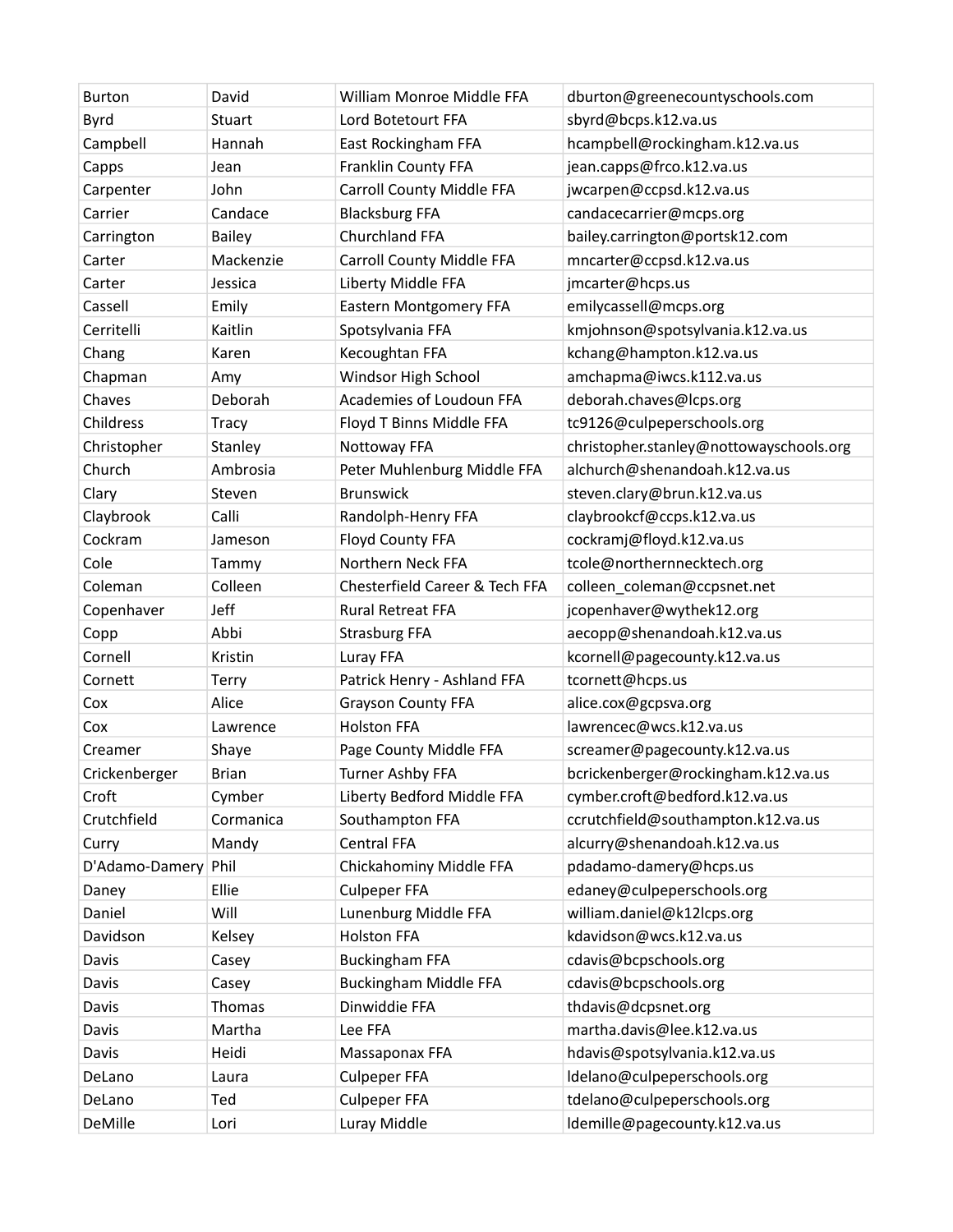| Denny          | Harlee       | Dan River Middle FFA                                          | harlee.denny@pcs.k12.va.us            |
|----------------|--------------|---------------------------------------------------------------|---------------------------------------|
| Dillon         | Taylor       | Pulaski County Middle                                         | tndillon@pcva.us                      |
| Dismann        | Michaela     | Chesterfield Career & Tech FFA                                | michaela dismann@ccpsnet.net          |
| Dorrier        | Sherry       | <b>Buckingham Middle FFA</b>                                  | sdorrier@bcpschools.org               |
| Dove           | Meghan       | <b>Riner FFA</b>                                              | meghandove@mcps.com                   |
| Duncan         | Elizabeth    | <b>Appomattox Senior FFA</b>                                  | ejduncan@acpsweb.com                  |
| Duncan         | <b>Brian</b> | <b>Eastern View FFA</b>                                       | BD9578@culpeperschools.org            |
| Duvall         | Crystal      | James Wood FFA                                                | duvallc@fcpsk12.net                   |
| Earls          | Sahmod       | Lakeland FFA                                                  | sahmodearls@spsk12.net                |
| Eastep         | Marissa      | Laurel Park Middle FFA                                        | meastep@henry.k12.va.us               |
| Eastep         | Elizabeth    | Riverheads FFA                                                | eastep.ea@augusta.k12.va.us           |
| Edwards        | Ashlee       | Sherando FFA                                                  | edwardsa@fcpsk12.net                  |
| Emmel          | Stephanie    | <b>Culpepper Middle FFA</b>                                   | semmel@culpeperschools.org            |
| England        | Ronald       | Hanover FFA                                                   | rwengland@hcps.us                     |
| Euting         | Carole       | Park View FFA                                                 | ceuting@mcpsweb.org                   |
| Eyre           | Sarah        | <b>Blacksburg Middle FFA</b>                                  | seyre@mcps.org                        |
| Fallon         | Amanda       | Academies of Loudoun FFA                                      | Amanda.Fallon@lcps.org                |
| Fincham        | Michele      | Rappahannock County FFA                                       | mfincham@rappahannockschools.us       |
| Fisher         | <b>Brian</b> | <b>Strasburg FFA</b>                                          | bwfisher@shenandoah.k12.va.us         |
| Fleenor        | Joshua       | <b>Cumberland FFA</b>                                         | joshua_fleenor@cucps.k12.va.us        |
| Flinchum       | Ben          | Craig County FFA                                              | bflinchum@craig.k12.va.us             |
| Gaertner       | Debbie       | <b>Blacksburg FFA</b>                                         | debbiegaertner@mcps.org               |
| Garcia         | Casey        | Thomas Walker FFA                                             | casey.garcia@lee.k12.va.us            |
| Gibson         | Carole       | <b>Tunstall Middle FFA</b>                                    | carole.brown@pcs.k12.va.us            |
| Gillispie      | Carroll      | Powhatan FFA                                                  |                                       |
| Givens         | Katie        | Radford FFA                                                   | kgivens@rcps.org                      |
| Gochenour      | Bethany      | Nelson County Middle FFA                                      | bgochenour@nelson.k12.va.us           |
| Gosney         | Gwen         | Rockbridge County FFA                                         | gwendolyn_gosney@rockbridge.k12.va.us |
| Gravatt        | Hunter       | Caroline FFA                                                  | hgravatt@ccps.us                      |
| Gray           | Barry        | <b>Stuarts Draft FFA</b>                                      | bagray@augusta.k12.va.us              |
| Gray           | Carrie       | Turner Ashby FFA                                              | cgray@rockingham.k12.va.us            |
| Green          | Cindy        | Mechanicsville FFA                                            | cgreen@hcps.us                        |
| Greensberg     | Rebecca      | Charlottesville-Albemarle Tech Cd rgreenberg@k12albemarle.org |                                       |
| Gregory        | Robert       | Gretna FFA                                                    | robert.gregory@pcs.k12.va.us          |
| Grimes         | Jonathan     | Fort Chiswell FFA                                             | jonathan.grimes@wythek12.org          |
| Gryder         | John         | <b>Bluestone FFA</b>                                          | jgryder@mcpsweb.org                   |
| Gwaltney       | Jessica      | Narrows FFA                                                   | jgwaltney@gilesk12.net                |
| Halsey         | Mark         | Chilhowie FFA                                                 | markhalsey@scsb.org                   |
| Hambrick       | Shanan       | Clarke County FFA                                             | hambricks@clarke.k12.va.us            |
| Hansotte       | Yvonne       | <b>Brookville FFA</b>                                         | yhansotte@campbell.k12.va.us          |
| Harrison       | Susan        | Admiral Richard E Byrd Middle FF harrisos@fcpsk12.net         |                                       |
| Harrison       | Susan        | R E Aylor Middle FFA                                          | harrisos@fcpsk12.net                  |
| Harwin         | Grace        | Central Academy FFA                                           | gharwin@bcps.k12.va.us                |
| Hawkins        | Kate         | James Wood Middle FFA                                         | hawkinka@fcpsk12.net                  |
| <b>Hawkins</b> | Mark         | Wallace Middle FFA                                            | mhawkins@wcs.k12.va.us                |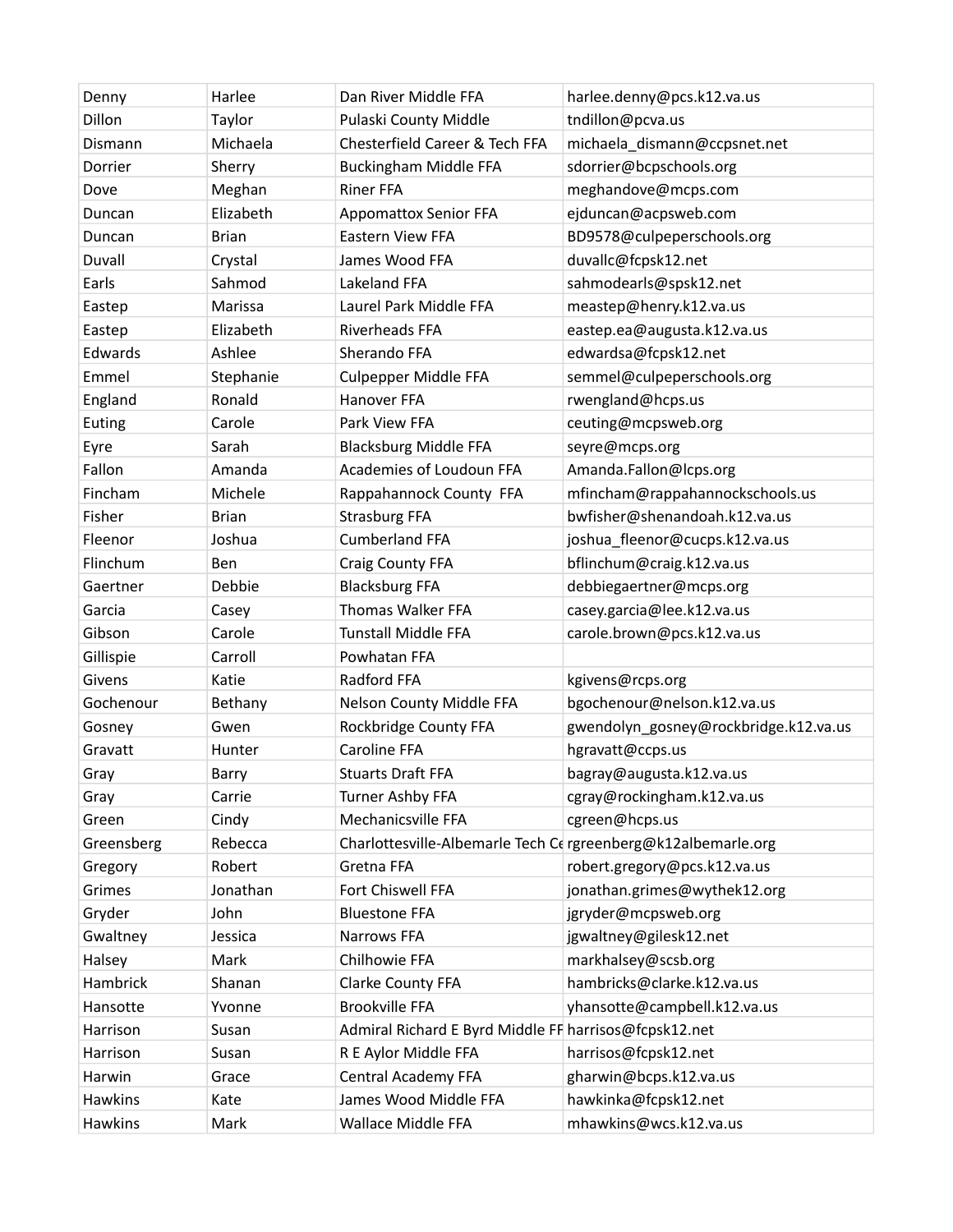| Hayes           | Kortney   | Prince Edward FFA                                         | Kormsbeeh42@gmail.com            |
|-----------------|-----------|-----------------------------------------------------------|----------------------------------|
| Heavner         | Stephen   | <b>Highland FFA</b>                                       | sheavner@highland.k12.va.us      |
| Hedges          | Gretchen  | Hermitage Tech Center FFA                                 | gnhedges@henrico.k12.va.us       |
| Heishman        | Sherry    | <b>Central FFA</b>                                        | saheishman@shenandoah.k12.va.us  |
| Hill            | Howard    | King William FFA                                          | hhill@kwcps.k12.va.us            |
| Hilleary        | Susan     | <b>Fauquier FFA</b>                                       | shilleary@fcps1.org              |
| Hines           | Emmily    | Castlewood FFA                                            | ehines@russell.k12.va.us         |
| Hines           | Todd      | Lee FFA                                                   | todd.hines@lee.k12.va.us         |
| Hodges          | Daniella  | <b>Appomattox Middle FFA</b>                              | dfhodges@acpsweb.com             |
| Hoffeditz       | Herb      | Broadway FFA                                              | hhoffeditz@rockingham.k12.va.us  |
| Hoffman         | Blair     | S Gordon Stewart Middle FFA                               | hoffman.bl@augusta.k12.va.us     |
| Holder          | Morgan    | Christiansburg FFA                                        | morganholder@mcps.org            |
| Holland         | Darryl    | Henry County FFA                                          | dholland@henry.k12.va.us         |
| Holland         | Abigail   | <b>Wilson Memorial FFA</b>                                | holland.ag@augusta.k12.va.us     |
| Horn            | Kristen   | Montevideo Middle FFA                                     | khorn@rockingham.k12.va.us       |
| Horowitz        | Deborra   | Southampton Middle FFA                                    | dhorowitz@southampton.k12.va.us  |
| Horton          | Aaron     | Galax FFA                                                 | aaronhorton@galaxschools.us      |
| Houff           | Victoria  | Central FFA (King and Queen)                              | vhouff@kqps.net                  |
| Hudson          | Anne      | College and Career Academy at P annehudson@spsk12.net     |                                  |
| Huffman         | Jan       | Virginia High FFA                                         | jhuffman@bvps.org                |
| Huffman Kerr    | Christy   | Fort Defiance FFA                                         | ckerr@augusta.k12.va.us          |
| Hunter          | Wimmer    | Liberty FFA                                               | hunter.wimmer@bedford.k12.va.us  |
| <b>Hypes</b>    | Renee     | Gloucester FFA                                            | renee.hypes@gc.k12.va.us         |
| Ince            | Jason     | Chatham FFA                                               | jason.ince@pcs.k12.va.us         |
| Jacobson        | Tess      | Waynesboro FFA                                            | tjacobson@waynesboro.k12.va.us   |
| Jarrett         | Jay       | Stonewall Jackson FFA                                     | jbjarrett@shenandoah.k12.va.us   |
| <b>Jennings</b> | Russell   | Fluvanna FFA                                              | flucoffa@gmail.com               |
| Johnson         | Devan     | <b>Bland FFA</b>                                          | djohnson@bland.k12.va.us         |
| Johnson         | Timothy   | Central Lunenburg FFA                                     | timothy.johnson@k12lcps.org      |
| Johnson         | Bo        | Riverbend FFA                                             | cgjohnson@spotsylvania.k12.va.us |
| Johnson         | Nancy     | <b>Scott County FFA</b>                                   | nancy.johnson@scottschools.com   |
| Jones           | Margaret  | Amelia County FFA                                         | jonesm@ameliaschools.com         |
| Jones           | Sarah     | Carroll County FFA                                        | sjjones@ccpsd.k12.va.us          |
| Jones           | Keith     | Chatham Middle FFA                                        | keith.jones@pcs.k12.va.us        |
| Jones           | Zack      | Chilhowie FFA                                             | zackjones@scsb.org               |
| Jones           | Mackenzie | Orange FFA                                                | mjones1@ocss-va.org              |
| Jones           | Eric      | Park View Middle FFA                                      | erjones@mcpsweb.org              |
| Jones           | Clinton   | <b>Rustburg FFA</b>                                       | cjones@campbell.k12.va.us        |
| Jones           | Anne      | Smith Mountain FFA                                        | anne.jones@bedford.k12.va.us     |
| Jones           | Jessica   | <b>Tunstall FFA</b>                                       | jessica.jones@pcs.k12.va.us      |
| Jones           | Chris     | Greene FFA (William Monroe)                               | cjones@greenecountyschools.com   |
| Joyner          | Caitlin   | King's Fork FFA / Nansemond Rive caitlinjoyner@spsk12.net |                                  |
| Kaczor          | Donna     | Laurel Park Middle FFA                                    | dkaczor@henry.k12.va.us          |
| Kane            | Miranda   | Louisa FFA                                                | kanemh@lcps.k12.va.us            |
| Kaufman         | Shirley   | <b>Buffalo Gap FFA</b>                                    | sjkaufman@augusta.k12.va.us      |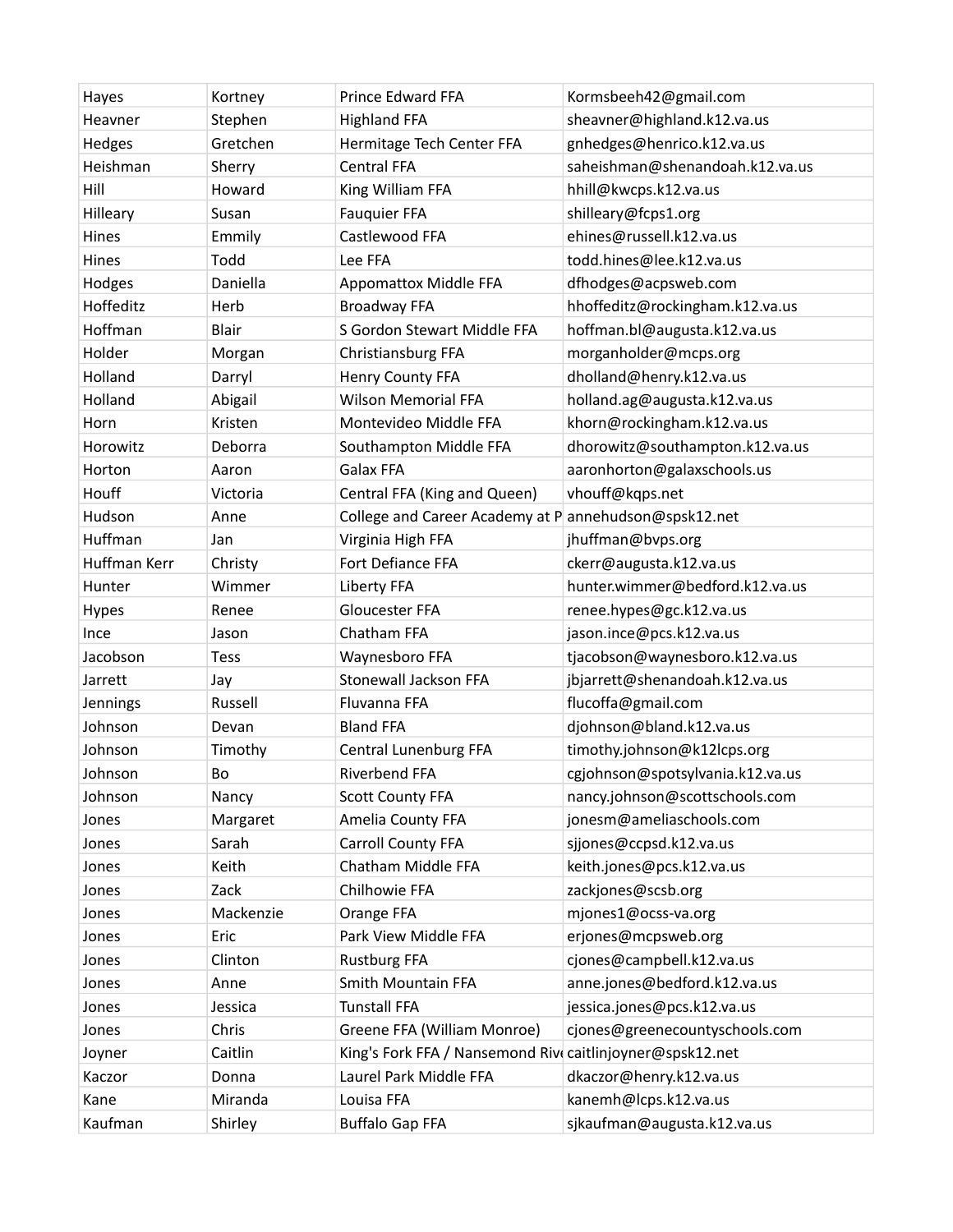| Kenealy           | Casey            | Dan River FFA                                         | casey.kenealy@pcs.k12.va.us         |
|-------------------|------------------|-------------------------------------------------------|-------------------------------------|
| Keyser            | Sarah            | Elkton Middle FFA                                     | skeyser@rockingham.k12.va.us        |
| Kilgore           | Kaden            | <b>Scott County FFA</b>                               | kaden.kilgore@scottschools.com      |
| Kirby             | Kip              | <b>Richlands FFA</b>                                  | ekirby@tazewell.k12.va.us           |
| Kreye             | Jessica          | Mechanicsville FFA                                    | jkreye@hcps.us                      |
| Lael              | <b>Brad</b>      | <b>Courtland FFA</b>                                  | blael@spotsylvania.k12.va.us        |
| Lael              | Virginia Pannill | Spotsylvania FFA                                      | vpannilllael@spotsylvania.k12.va.us |
| Lam               | Elizabeth        | Spotswood FFA                                         | elam@rockingham.k12.va.us           |
| Landes            | Phil             | Turner Ashby FFA                                      | plandes@rockingham.k12.va.us        |
| Landis            | Alyssa           | <b>Wilson Memorial FFA</b>                            | landis.ac@augusta.k12.va.us         |
| Lawless           | Alysha           | <b>Bassett FFA</b>                                    | alysha.lawless@henry.k12.va.us      |
| Lawyer            | Brittany         | Smith Mountain Middle FFA                             | brittany.lawyer@bedford.k12.va.us   |
| Lewallen          | Kara             | Skyline FFA                                           | klewallen@wcps.k12.va.us            |
| Lewis             | Jacob            | Fort Defiance FFA                                     | lewis.jp@augusta.k12.va.us          |
| Lindberg          | Teresa           | Edward W. Wyatt Middle FFA                            | tlindberg@gcps1.com                 |
| Lineburg          | Kathy            | Admiral Richard E Byrd Middle FF Lineburk@fcpsk12.net |                                     |
| Litton            | <b>Brittney</b>  | George Wythe FFA                                      | brittney.litton@wythek12.org        |
| Lockhart          | Scott            | Arlington Career Center FFA                           | scott.lockhart@apsva.us             |
| Locuratolo        | Miranda          | C L Payne FFA                                         | mlocuratolo@fcps1.org               |
| Long              | Cassandra        | <b>Appomattox Senior FFA</b>                          | cdlong@acpsweb.com                  |
| Loring            | Stephanie        | C L Payne FFA                                         | sfincham@fcps1.org                  |
| Lowe              | Chase            | Christiansburg FFA                                    | clowe@mcps.org                      |
| Marshall          | Molly            | Maury River Middle FFA                                | Molly_Marshall@rockbridge.k12.va.us |
| Martin            | Alyson           | Magna Vista FFA                                       | alyson.martin@henry.k12.va.us       |
| Martin            | Lisa             | Rockbridge County FFA                                 | lisa_martin@rockbridge.k12.va.us    |
| Marzetta          | Lauren           | Johnson Williams Middle FFA                           | marzettal@clarke.k12.va.us          |
| Mathews           | Ken              | Page County FFA                                       | kmathews@pagecounty.k12.va.us       |
| Matney            | <b>Brandon</b>   | <b>Tazewell FFA</b>                                   | bmatney@tcpsva.org                  |
| Matthias          | Kim              | Cedar Lee Middle FFA                                  | kmatthias@fcps1.org                 |
| May               | Mark             | Monelison Middle FFA                                  | mmay@amherst.k12.va.us              |
| Mays              | Derek            | Amherst FFA                                           | wmays@amherst.k12.va.us             |
| Mazza             | Jennifer         | Hermitage Tech Center FFA                             | hjmazza@henrico.k12.va.us           |
| McAndrew          | Heather          | <b>SMLCA FFA</b>                                      | hmcandrew@smlca.org                 |
| McCann            | Ed               | <b>Appomattox Senior FFA</b>                          | ewmccann@acpsweb.com                |
| McCroskey         | Mindy            | Abingdon FFA                                          | mmccroskey@wcs.k12.va.us            |
| McCroskey         | Phillip          | Abingdon FFA                                          | plmccroskey@wcs.k12.va.us           |
| McCroskey         | Phil             | John S Battle FFA                                     | pmccrosk@wcs.k12.va.us              |
| McLaughlin        | Eric             | James Wood FFA                                        | mclaughe@fcpsk12.net                |
| <b>McWilliams</b> | Andrew           | Orange FFA                                            | amcwilliams@ocss-va.org             |
| Meinhard          | Emilee           | Powhatan FFA                                          | emilee.meinhard@powhatan.k12.va.us  |
| Metts             | Bethanne         | Charlotte Central Middle FFA                          | mettsba@ccps.k12.va.us              |
| Miley             | Rebecca          | Richmond Technical Center FFA                         | rmiley@rvaschools.net               |
| Mitchell          | A.S.             | King George FFA                                       | amitchell@kgcs.k12.va.us            |
| Moran             | Marc             | Atlee FFA                                             | mmoran@hcps.us                      |
| Morris            | Jesse            | John S Battle FFA                                     | jessem@wcs.k12.va.us                |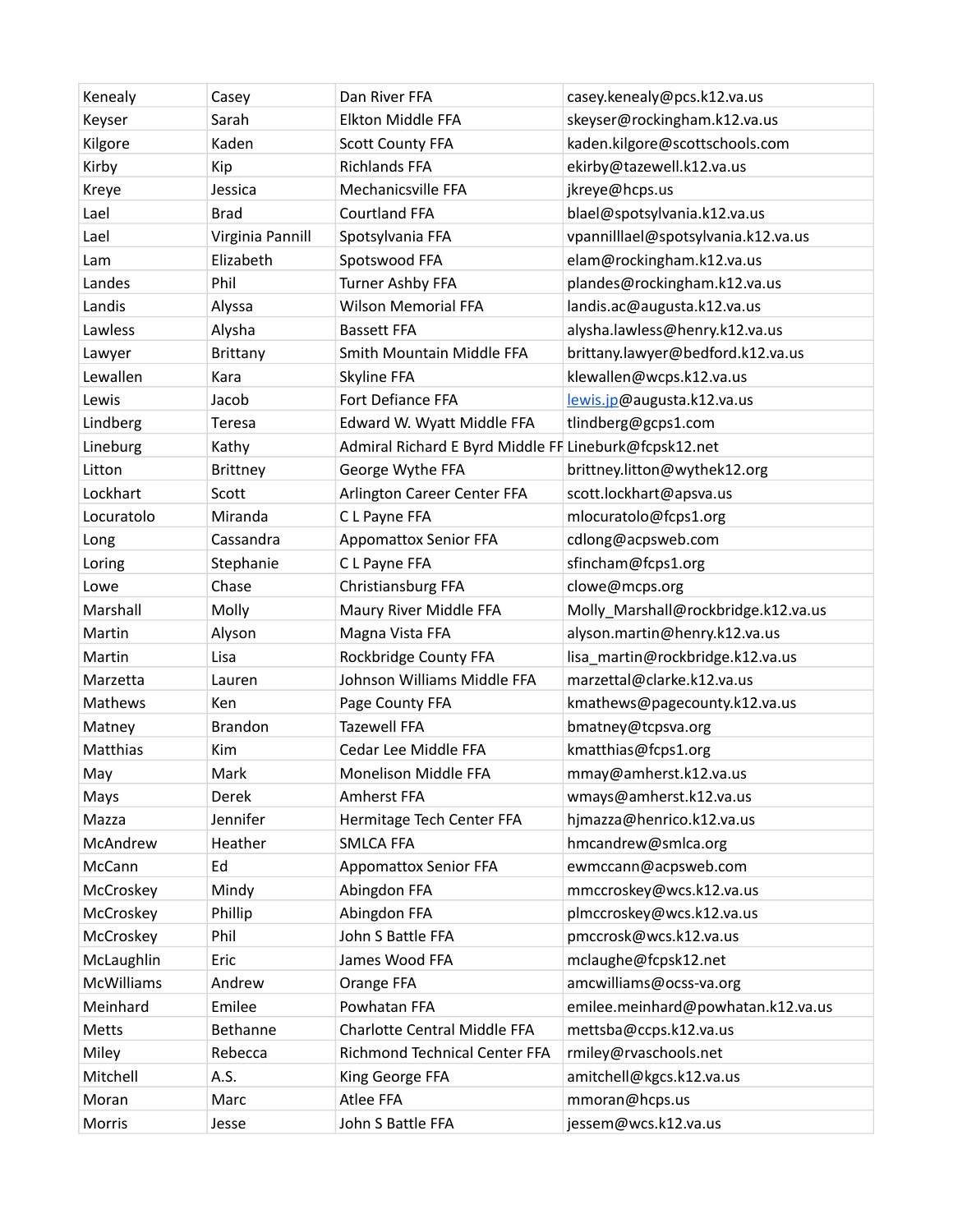| Morris       | Audrey      | <b>Marion FFA</b>                                         | audreymorris@scsb.org             |
|--------------|-------------|-----------------------------------------------------------|-----------------------------------|
| Nanny        | Matthew     | Rappahannock FFA                                          | mnanny@richmond-county.k12.va.us  |
| Neil         | Jennifer    | <b>Buffalo Gap FFA</b>                                    | neil.jc@augusta.k12.va.us         |
| Nestlerode   | Karen       | <b>Edison FFA</b>                                         | kenestlerode@fcps.edu             |
| Nolen        | Emily       | Craig County FFA                                          | enolen@craig.k12.va.us            |
| Osborne      | Samantha    | Honaker FFA                                               | samanthaosborne@russell.k12.va.us |
| Pacholewski  | Debby       | Lee FFA                                                   | debby.pacholewski@lee.k12.va.us   |
| Parker       | Michaela    | Gretna Middle FFA                                         | michaela.parker@pcs.k12.va.us     |
| Parr         | Tyler       | Amherst Middle FFA                                        | tparr@amherst.k12.va.us           |
| Patterson    | Caroline    | <b>Chancellor FFA</b>                                     | cpatterson@spotsylvania.k12.va.us |
| Pavan        | Carley      | Pulaski County FFA                                        | cpavan@pcva.us                    |
| Pettit       | Janae       | Broadway FFA                                              | jpettit01@rockingham.k12.va.us    |
| Phipps       | Tad         | Fort Chiswell FFA                                         | tphipps@wythek12.org              |
| Pierce       | Breyon      | Surry County High School                                  | breyon_pierce@surryschools.net    |
| Pippins      | Taylor      | <b>Madison FFA</b>                                        | taylorpippins@gmail.com           |
| Potucek      | Stephen     | <b>Fauquier FFA</b>                                       | stephen.potucek@fcps1.org         |
| Pugh         | James       | Randolph-Henry FFA                                        | pughjs@ccps.k12.va.us             |
| Quinn        | Angeline    | Smith Mountain FFA                                        | angeline.quinn7@gmail.com         |
| Radaitsas    | Batreda     | <b>Richmond Technical Center FFA</b>                      | braditsa@rvaschools.net           |
| Ramsey       | Cole        | Nelson County FFA                                         | cramsey@nelson.k12.va.us          |
| Rasco        | Rachelle    | <b>Carroll County FFA</b>                                 | rnrasco@ccpsd.k12.va.us           |
| Reed         | Teresa      | Alleghany FFA                                             | treed@alleghany.k12.va.us         |
| <b>REEDY</b> | <b>EVAN</b> | Rustburg Middle FFA                                       | evan.reedy@campbell.k12.va.us     |
| Reese        | Donald      | Halifax County FFA                                        | dreese@halifax.k12.va.us          |
| Reisinger    | Christopher | Page County FFA                                           | creisinger@pagecounty.k12.va.us   |
| Rhodes       | Don         | Rockingham Academy FFA                                    | drhodes01@rockingham.k12.va.us    |
| Rhudy        | Mary        | Damascus Middle FFA / Glade Sp mkrhudy@wcs.k12.va.us      |                                   |
| Richie       | Alan        | Dinwiddie Middle FFA                                      | ARichie@dcpsnet.org               |
| Richmond     | David       | Randolph-Henry FFA                                        | richmondde@ccps.k12.va.us         |
| Rider        | Matthew     | <b>Stuarts Draft FFA</b>                                  | rider.mv@augusta.k12.va.us        |
| Rines        | Katie       | Luray FFA                                                 | krines@pagecounty.k12.va.us       |
| Roberson     | Eli         | Martinsville FFA                                          | eroberson@martinsville.k12.va.us  |
| Robinson     | <b>Nick</b> | Chickahominy Middle FFA                                   | drobinson@hcps.us                 |
| Rogers       | Kendall     | Caroline Middle FFA                                       | Krogers@ccps.us                   |
| Romero       | Tonja       | Kettle Run FFA                                            | tonja.romero@fcps1.org            |
| Roop         | Matthew     | Floyd County FFA                                          | roopm@floyd.k12.va.us             |
| Rossi        | Steve       | North Stafford FFA                                        | rossism@staffordschools.net       |
| Rosson       | Deb         | New Horizons FFA                                          | deb.rosson@nhrec.org              |
| Roy          | Emily       | Skyline Middle FFA/ Warren Cour eroy@wcps.k12.va.us       |                                   |
| Santoes      | Joseph      | Virginia Beach Tech Center FFA                            | joseph.santos@vbschool.com        |
| Satchell     | Kristina    | Riverbend FFA                                             | ksatchell@spotsylvania.k12.va.us  |
| Schmitt      | Andrew      | <b>Buckingham FFA</b>                                     | aschmitt@bcpschools.org           |
| Scialdo      | John        | Nottoway FFA                                              | john.scialdo@live.com             |
| Scyphers     | Aaron       | Patrick Henry - Glade Springs FFA ascyphers@wcs.k12.va.us |                                   |
| Seaman       | Margaret    | <b>Nelson County FFA</b>                                  | MSeaman@nelson.k12.va.us          |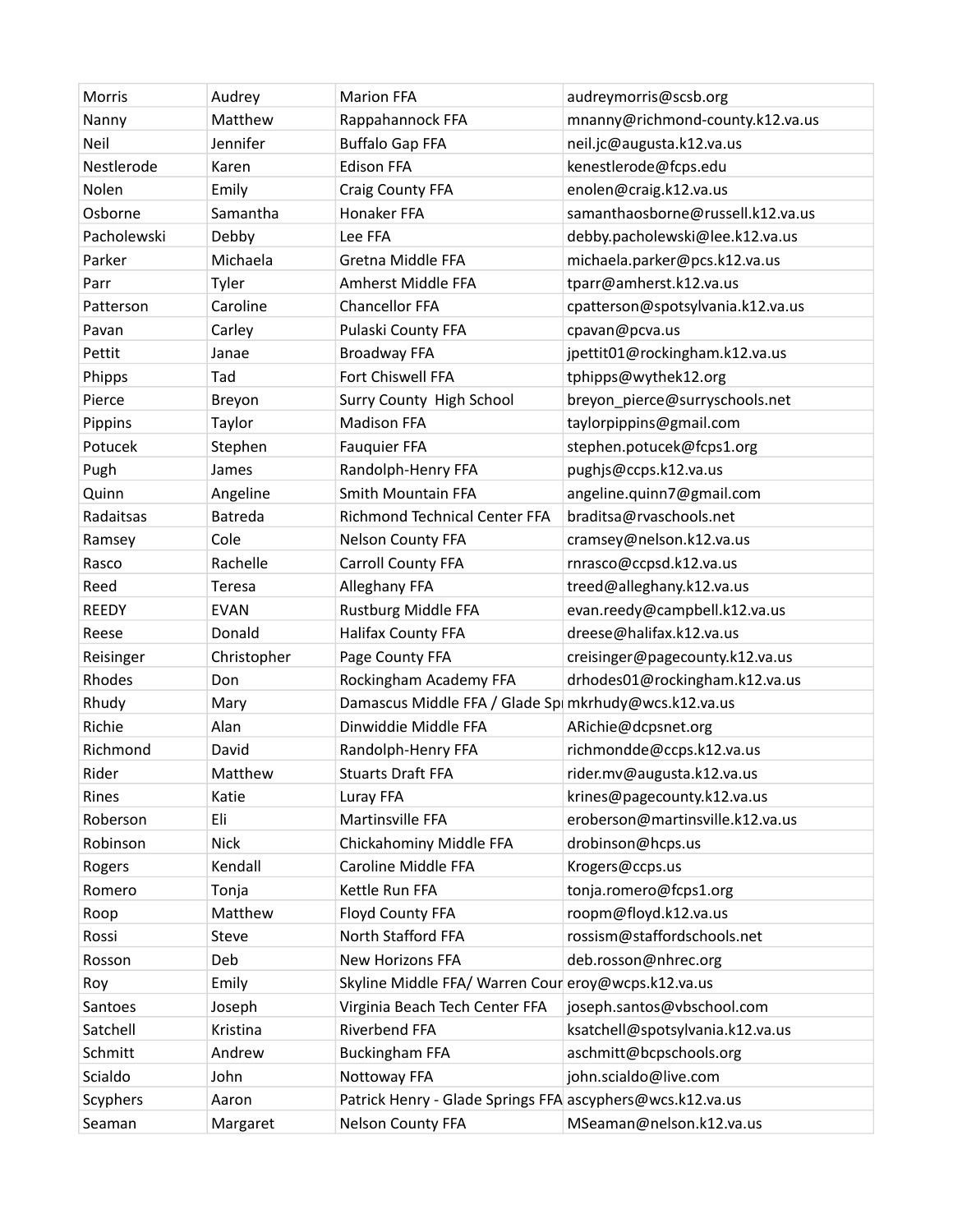| Sease        | Melissa        | Amelia County FFA                                       | seasem@ameliaschools.com                                         |
|--------------|----------------|---------------------------------------------------------|------------------------------------------------------------------|
| Sheetz       | Bryan          | Thomas Dale FFA                                         | bryan_sheetz@ccpsnet.net                                         |
| Shell        | Beth           | Lee FFA                                                 | beth.shell@lee.k12.va.us                                         |
| Shelton      | Cassidy        | Chatham FFA                                             | cassidy.shelton@pcs.k12.va.us                                    |
| Shifflett    | Hannah         | Louisa County Middle FFA                                | shifflhp@lcps.k12.va.us                                          |
| Shinn        | Heather        | Auburn Middle FFA                                       | heather.shinn@fcps1.org                                          |
| Shortt       | Rachel         | E B Stanley Middle FFA                                  | rshortt@wcs.k12.va.us                                            |
| Showman      | Tarinda        | <b>Stonewall Jackson FFA</b>                            | tdshowman@shenandoah.k12.va.us                                   |
| Sifford      | Stephen        | <b>Warrenton Middle FFA</b>                             | stephen.sifford@fcps1.org                                        |
| Simmons      | Mackenah       | Louisa FFA                                              | simmonms@lcps.k12.va.us                                          |
| Slagle       | Ellen          | <b>Halifax County FFA</b>                               | ecrowder@halifax.k12.va.us                                       |
| Small        | Erin           | Randolph-Henry FFA                                      | smalles@ccps.k12.va.us                                           |
| Small        | Angela         | Valley Career & Technical Center                        | smalla@valleytech.us                                             |
| Smith        | Riley          | Fluvanna Middle FFA                                     | riley-smith@apps.fluco.org                                       |
| Smith        | Caitlin        | Powhatan FFA                                            | caitlin.smith@powhatan.k12.va.us                                 |
| Smith        | Kim            | <b>Riner FFA</b>                                        | kimberlysmith@mcps.org                                           |
| Snapp        | Kate           | Skyline Middle FFA                                      | ksnapp@wcps.k12.va.us                                            |
| Sommers      | John           | Chesapeake                                              | john.sommers@cpsschools.com                                      |
| Sonifrank    | Kaitlyn        | Riverheads FFA                                          | sonifrank.km@augusta.k12.va.us                                   |
| Spinetto     | Ashley         | Chantilly Academy FFA                                   | alspinetto@fcps.edu                                              |
| Stargardt    | Caroline       | Amelia County FFA                                       | stargardtc@ameliaschools.com                                     |
| Stern        | Samantha       | James Wood Middle FFA                                   | SternSa@fcpsk12.net                                              |
| Stevens      | Kate           | James River FFA                                         | kstevens@bcps.k12.va.us                                          |
| Stevens      | Amy            | Read Mountain Middle FFA                                | astevens@bcps.k12.va.us                                          |
| Stogdale     | Eric           | <b>Massanutten Technical FFA</b>                        | estogdale@rockingham.k12.va.us                                   |
| <b>STOUT</b> | <b>JEFFREY</b> | Sherando FFA                                            | jeffstout@visuallink.com                                         |
| Strader      | Bryan          | Giles FFA                                               | bstrader@gilesk12.net                                            |
| Strosnider   | <b>Brandon</b> | Wilson Middle FFA                                       | brands7@vt.edu                                                   |
| Stroud       | Dakota         | Signal Knob Middle FFA                                  | drstroud@shenandoah.k12.va.us                                    |
| Sturgill     | Glenn          | <b>Buchanan Tech</b>                                    | gsturgill@bcpsk12.com                                            |
| Sturgill     | Daniel         | Marion Middle FFA                                       | dansturgill@scsb.org                                             |
| Suder        | Melessa        | <b>Eastern View FFA</b>                                 | ms5631@culpeperschools.org                                       |
| Svoboda      | Lisa           |                                                         | Spotsylvania Career and Technica Isvoboda@spotsylvania.k12.va.us |
| Tate         | Latrisha       | Richmond Technical Center FFA                           | ltate@rvaschools.net                                             |
| Tatum        | Samamtha       | Auburn Middle FFA                                       | samanthanntatum@mcps.org                                         |
| Tatum        | Caitlin        | Fieldale-Collinsville Middle FFA                        | caitlin.price@henry.k12.va.us                                    |
| Tatum        | Samantha-Ann   | Shawsville Middle FFA                                   | samanthaanntatum@mcps.org                                        |
| <b>Terry</b> | Whitney        | Dan River FFA                                           | whitney.lindsey@pcs.k12.va.us                                    |
| Terry        | Wendell        | Patrick County FFA                                      | wendell.terry@patrick.k12.va.us                                  |
| Thayer       | Kevin          | Patrick Henry - Glade Springs FFA kthayer@wcs.k12.va.us |                                                                  |
| Thompson     | Jasmine        | <b>Bassett FFA</b>                                      | jasmine.boardwine@henry.k12.va.us                                |
| Thompson     | Haylie         | Giles FFA                                               | hthompson@gilesk12.net                                           |
| Thompson     | Missy          | Russell County Career and Tech                          | mlthompson@russell.k12.va.us                                     |
| Tilson       | Adam           | <b>Marion FFA</b>                                       | adamtilson@scsb.org                                              |
| Tomlinson    | Lindsay        | Liberty FFA                                             | ltomlinson@bedford.k12.va.us                                     |